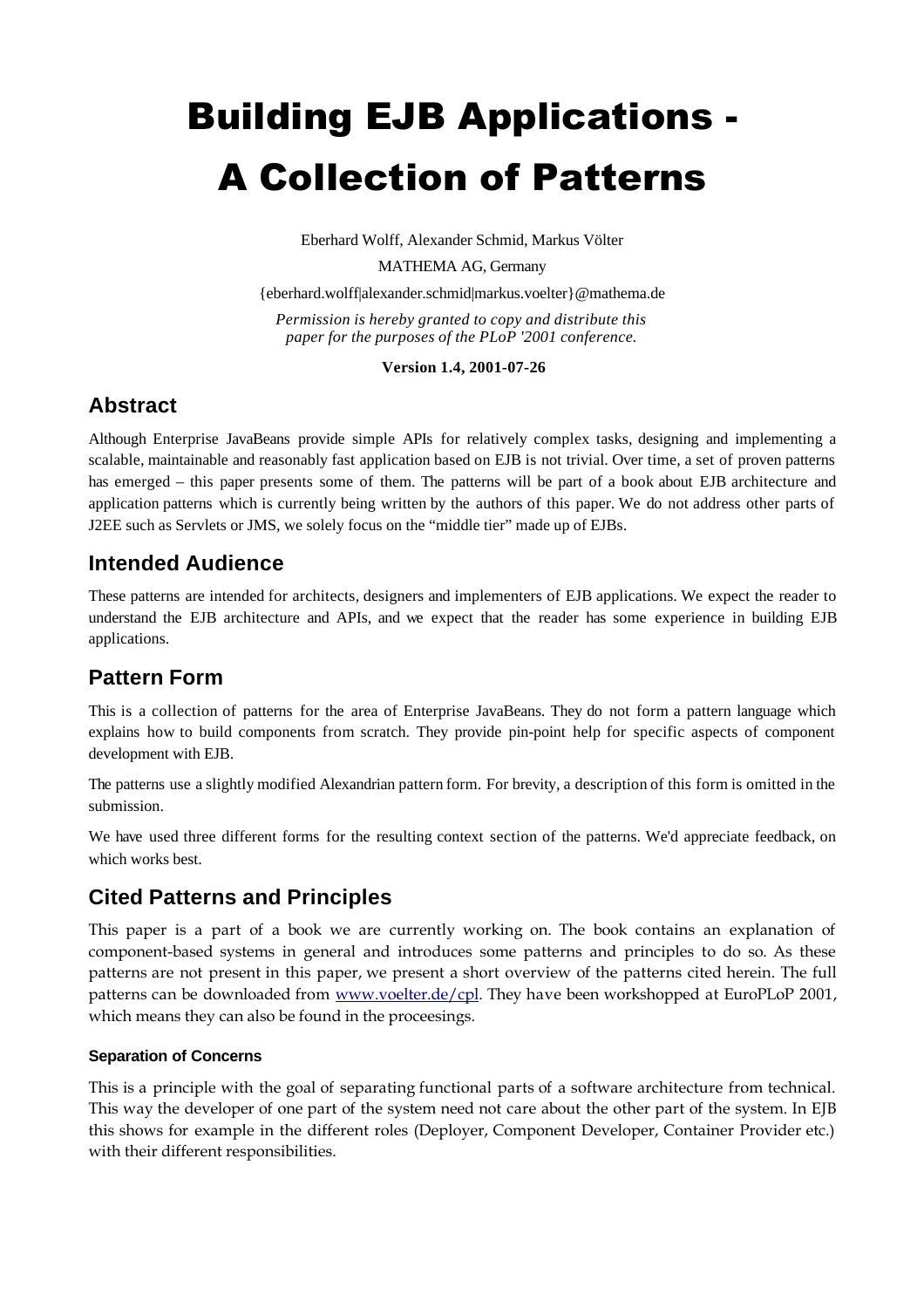## **Container**

To reach a Separation of Concerns most of the technical aspects of the components are implemented in the Container. The term Container is also used in EJB to denote the software that the components run in. It offers certain services for the components and also takes care of certain aspects of the component i.e. it calls the lifecycle methods.

## **Component**

To enable reuse and to make parts of the system independent from other parts Components are introduced. They partition the functionality of the system, depends only on other Components' interfaces and is reusable in isolation. In EJB three types of Components exist: Entity Beans, Stateless and Stateful Session Beans

## **Component Interface**

To decouple Components from each other and to make implementations interchangeable Component are only accessed by their interface. In EJB this is the Remote Interfaces that defines all methods that might be accessed by a client application or another component.

## **Component Implementation**

To define how the Component Interface should be implemented the Component Implementation is used. In EJB this is the implementation class i.e. the one that extends SessionBean or EntityBean repectively.

## **Primary Key**

Each persistent component must have a unique identifier to allow later retrieval of the same component. This unique identifier is called Primary Key. In EJB this is directly implemented as the Primary Key of an Entity Bean.

#### **Restricted Implementation**

Because the component should only implement the functional part of the softeware the implementation of the component is usually restricted. So the component can not interfere with the technical concerns the Container takes care of. In EJB the component must not do any thread manipulation, file access or server socket connections for example.

#### **Interception**

When a component is called the Container is usually responsible to enforce certain policies concerning security or transactions for example. Thus each call must be intercepted to accomplish this and is forwarded afterwards to the Component Implementation. In EJB the security and transaction features are implemented in this way.

#### **Configuration Parameters**

To adapt a component to different usage scenarios parameters might be set to certain values. These parameters must not be defined in the code because the component should be adapted without changing code. In EJB Configuration Parameters are defined in the Deployment Descriptor.

## **Annotations**

Access control lists and transaction attributes for methods are a technical concern and should not be included in the code. Also they tend to be changed quite frequently. So they must be defined as Annotations in a separate place. In EJB the Annotations are part of the Deployment Descriptor.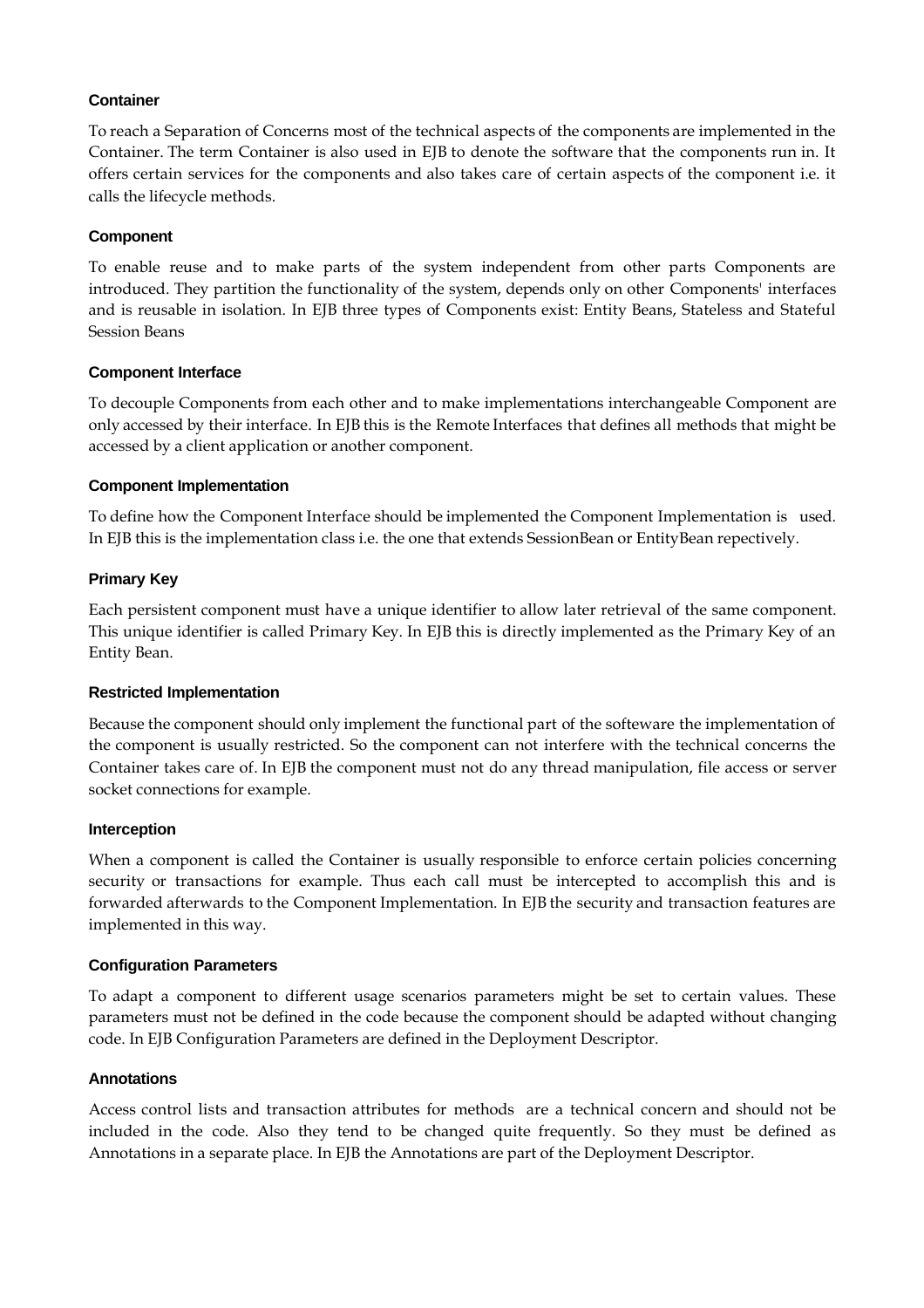# Architectural Patterns

# **Quick Access Table**

| if                                                                                                                     | use                                                                                                                                                                                    |
|------------------------------------------------------------------------------------------------------------------------|----------------------------------------------------------------------------------------------------------------------------------------------------------------------------------------|
| Entity Beans<br>entities i.e. you do not need synchronization                                                          | are too heavy-weight for you TYPE MANAGER: A Stateless Session Bean directly<br>accesses the databases                                                                                 |
| you must implement a Singleton as a unique DISTRIBUTED SINGLETON: An Entity Bean<br>point in your system               | <sub>or</sub><br>a<br>component with synchronization through<br>a<br>database or an External Service                                                                                   |
| longevity and thus can not be implemented as a an Entity Bean that offers the required features<br><b>Session Bean</b> | a business process needs collaboration and/or Process AS ENTITY BEAN: Instead of a Session Bean use                                                                                    |
| restrictions e.g. no access to threads or files                                                                        | a service can not be implemented because of EJB EXTERNAL SERVICE: Use an external application for the<br>restricted parts.                                                             |
| Entity Beans must be defined                                                                                           | collaborations between or transaction across SESSION BEAN FACADE: An additional Session Bean<br>Entity Beans and<br>calls<br>thus<br>defines<br>the<br>collaborations and transactions |
| long transactions occur in your application                                                                            | LONG TRANSACTION: A Stateful Session Bean collects<br>the data and does the work in one short database<br>transaction.                                                                 |

# **External Service**

**As you implement your Enterprise JavaBeans application you recognize the need for a service which cannot be implemented within the EJB programming model, because of RESTRICTED IMPLEMENTATION. The container contract<sup>1</sup> does not allow to implement the service you need.**

Imagine an application that needs some kind of time based notification mechanism like a cronjob<sup>2</sup>. The usual way to implement this in Java is to start a thread that does the handling of the timetable and then notifies its client at the point needed. This implementation is illegal in Enterprise JavaBeans as the container contract prohibits to start your own thread in the container.

Another example is a logging component that should output log messages to a file. This can not be implemented using EJBs because direct file access is forbidden. Several other limitations exist also. For more details see RESTRICTED IMPLEMENTATION. So the service can not be implement within the Container.

Therefore:

**Implement a standalone application offering the service you need. This is called a EXTERNAL SERVICE. The EXTERNAL SERVICE can be active and then calls your Enterprise JavaBeans application (e.g time based notification).In other cases it is passive and gets called by your Enterprise JavaBeans application (e.g.**

<sup>1</sup> The container contract is the sum of all the services that the container and the component offer for each other. This includes limitations of the features that might be used in the code of the component.

<sup>2</sup> cron is a program usually used in UNIX systems to automatically start reoccuring tasks.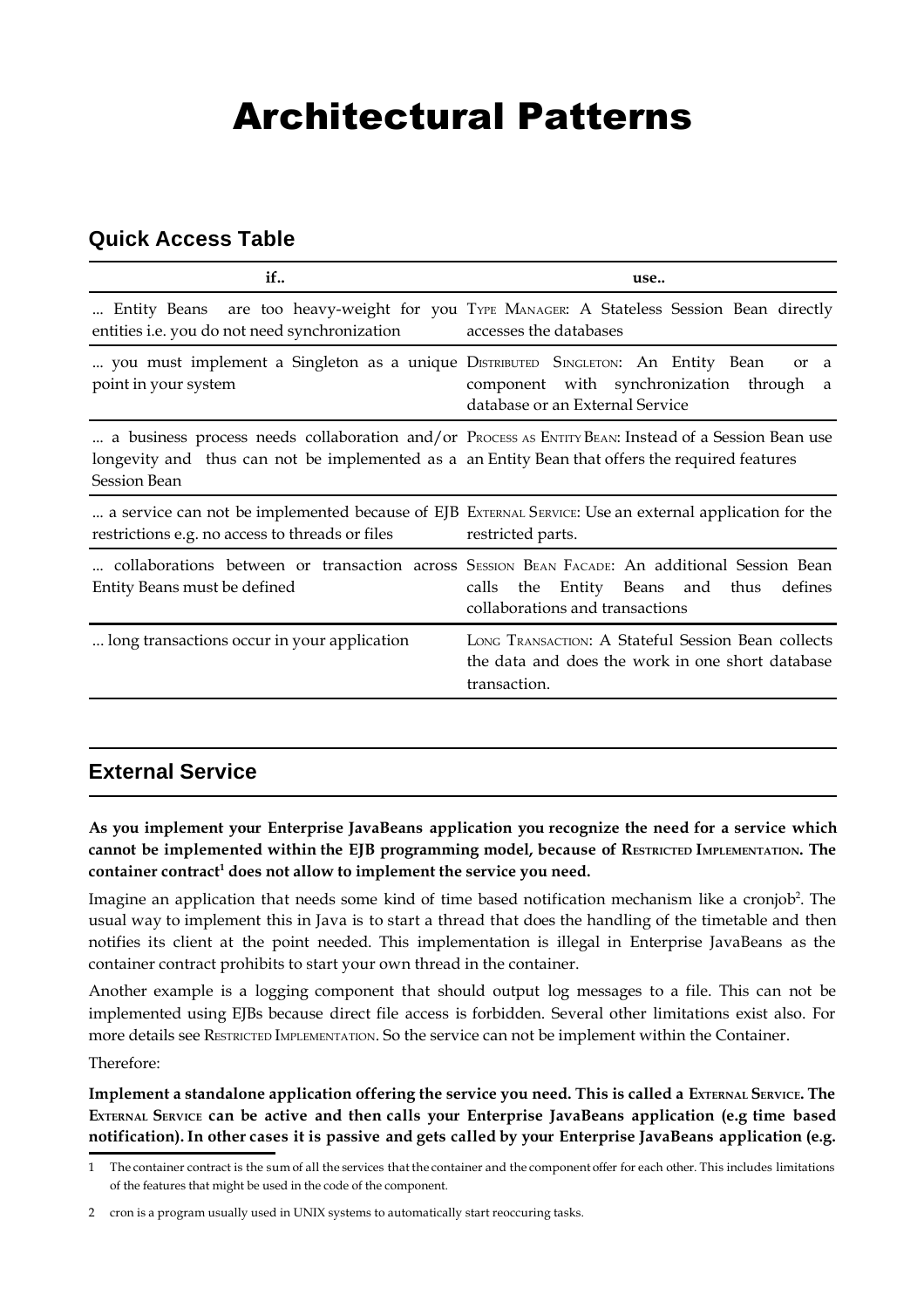#### **logging component).**

#### **Advantages**

As your EXTERNAL SERVICE is not restricted through the container contract you are free to use every feature you need within it. It is even possible to implement the external service not in Java but in a different language than Java using for example CORBA.

#### **Drawbacks**

An EXTERNAL SERVICE is no EJB. So the benefits of EJBs such as high-availability and load balancing are lost. In most cases these features must be manually implemented in the EXTERNAL SERVICES to avoid a single point in the systems that is neither scalable nor fail-safe. Otherwise the performance and availability of the whole system might be reduced.

Also you have to take care that it is integrated in the security and scaleability concept. This is relatively complex as the propagation of transaction and security contexts to the EXTERNAL SERVICE is difficult.

Additional administration efforts are needed because not only your application servers but your services have to be deployed and administrated. Especially as your Containers administration and monitoring tools will most probably not work with the External Service this can be difficult and costly.

#### **Variants**

Some Container offer support to run an EXTERNAL SERVICE within the virtual machine of the Container. This improves the performance of calls to the EXTERNAL SERVICE as no more inter process calls are necessary when the container calls the EXTERNAL SERVICE. As this feature is not standardized right now, of course you loose portability.

## **Long Transaction**

**In your application, some transactions last several minutes or even longer. The database system lacks support for these long running transactions. Lots of database entries are usually locked due to the long transactions. This causes long waiting times for the users and thus impacts the usability of the application.**

Often a lot of work on the application level is just one transaction on database level. This is especially true for interactive applications. However, most databases are designed for short transactions only. Also a big number of database rows that are locked for a long time might make the database unusable for other clients because the locked data is not accessible to them.

Imagine a shopping cart in an ECommerce Website. During the shopping process several items are ordered. So the number of items in store must be changed in the inventory for each item. If at the start of the shopping process a transaction was begun, this means that each item is locked in the database. Then nobody else can order these item concurrently while the transaction is active. Of course this is not acceptable.

#### Therefore:

**Provide a Stateful Session Bean that collects the data without opening a transaction on the database. So** the data can be entered by the user over along period of time i.e. a shopping session on a Web site. The **database work is done in one single operation when all data is collected. So for the client this resembles a long running transaction. However, the real transaction does not start until the final operation is completed. Then the collected data is written in one short transaction into the database.**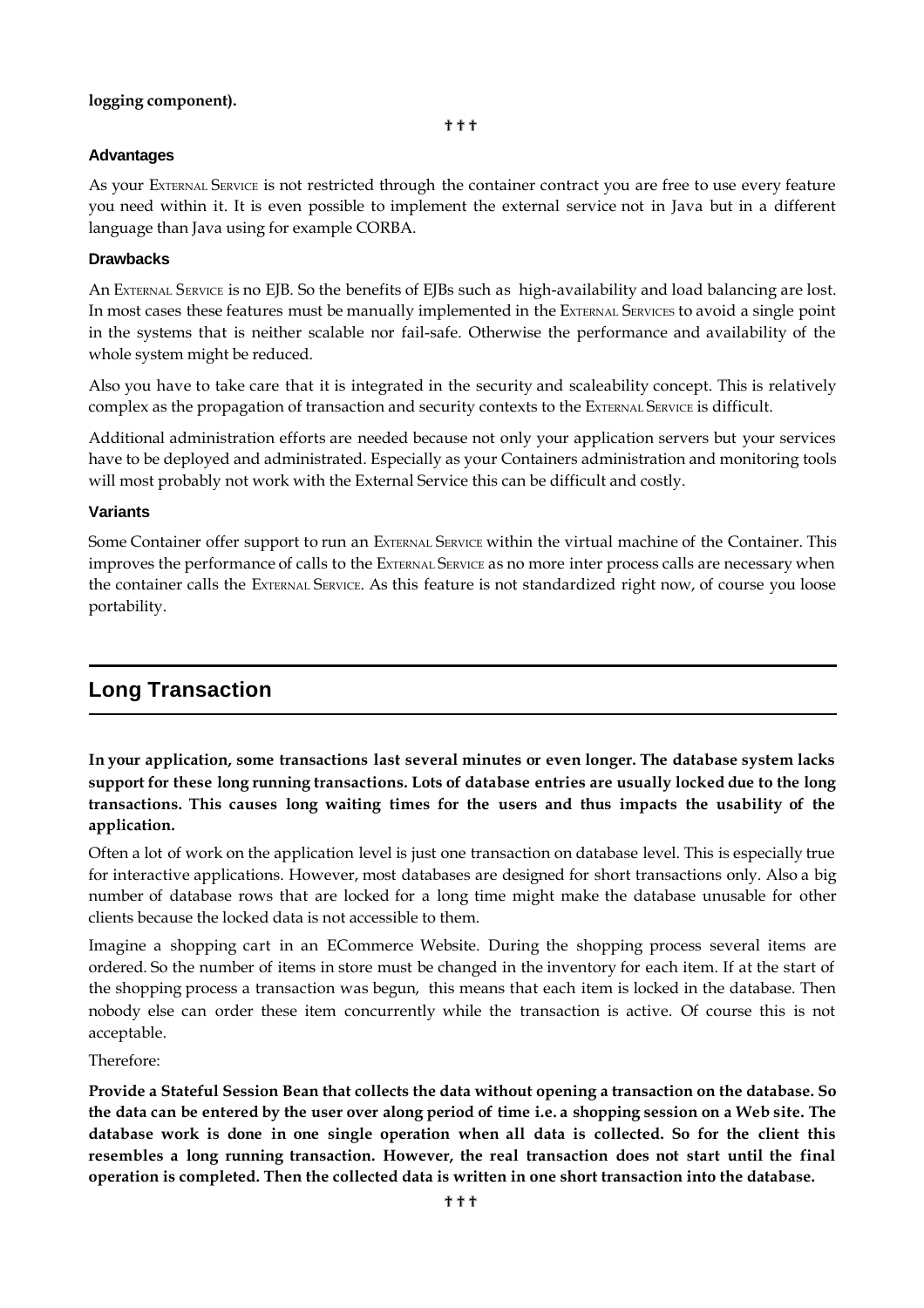## **Variants**

Even longer transaction can be realized using Entity Beans instead of Stateful Session beans (see PROCESS AS ENTITY BEAN). For performance optimization it might make sense to collect the data on the client and use a Stateless Session Bean. Note that the handling of the transaction logic is distributed in this case: The collecting is done on the client while the real transaction is done on the server.

### **Drawbacks**

To make sure that the written data is really consistent probably the database should be checked during the final operation. If someone else changed the data while the Session Bean was active the collected data might be invalid. E.g. someone else changed a database entry and the collect data still has the old entry. If this was written to the database the modification by the other transaction would be lost. In this case the an error should be sent to the client and the data should not be written into the database.

Another problem is that the isolation of the transactions might be broken if you use this pattern. Imagine that some data must be read from the database before the update part of the transaction can occur. The update is done in the final method call. The previously read values might have changed by that time because the data was not locked in the database. Thus it might be necessary to check whether the read data was changed before the transaction is completed and indicate a failure otherwise. Note that if no data is read or this kind of conflicts can be ruled out for other reasons this checking can be omitted.

If this checking is included the Pattern emulates optimistic locking. This is a technique that can be used by databases to enable long running transactions. Usually databases use pessimistic locking and lock the database rows at the beginning of a transaction for the complete duration of the transaction. In this case the transaction can be sure to succeed and write its result to the database. In the case of optimistic locking the data is not locked. Instead conflicts with other transaction are detected when the transaction is committed. I.e. a rollback occurs if other transactions modified the data that is to be written by the current transaction.

Another potential problem is that the pattern depends on a time stamp in the database table. If this time stamp is not present it is often not possible to simple add it to the existing database because of the size of the table. In this case the time stamp can be stored in an additional table that contains only the primary key and the time stamp.

Use this pattern only if your are either sure that conflicts rarely occur or the work of a transaction can be easily redone because each conflict will make the transaction fail. If you can deal with a database that is not entirely consistent you can omit the checking. In this case each transaction succeeds but some changes might be lost. This lowers the number of failures but more frequent failures are the biggest drawback for optimistic transactions compared to pessimistic transactions.

# **Process as Entity Bean**

**You have complex business processes that have a complex state, run very long and/or require the collaboration of multiple users. Stateful Session Beans offer neither the needed safety for the data nor concurrent access from more than one client. This means that your business processes can not be modeled with Session Beans.**

Stateful Session Beans can be accidentally destroyed by container crashes or system exception. If a Stateful Session Beans is not reference it will be destroyed after a timeout. This means that the data stored in Stateful Session Beans is not safe. Business Processes using Session Beans contain just a few operations and it is assumed that they are called by one client. So concurrent access is not possible and it is not straightforward to pass a reference to a Session Bean from one client to another. Often access from a single client is not enough as collaborative work flow systems and other tools show.

Therefore: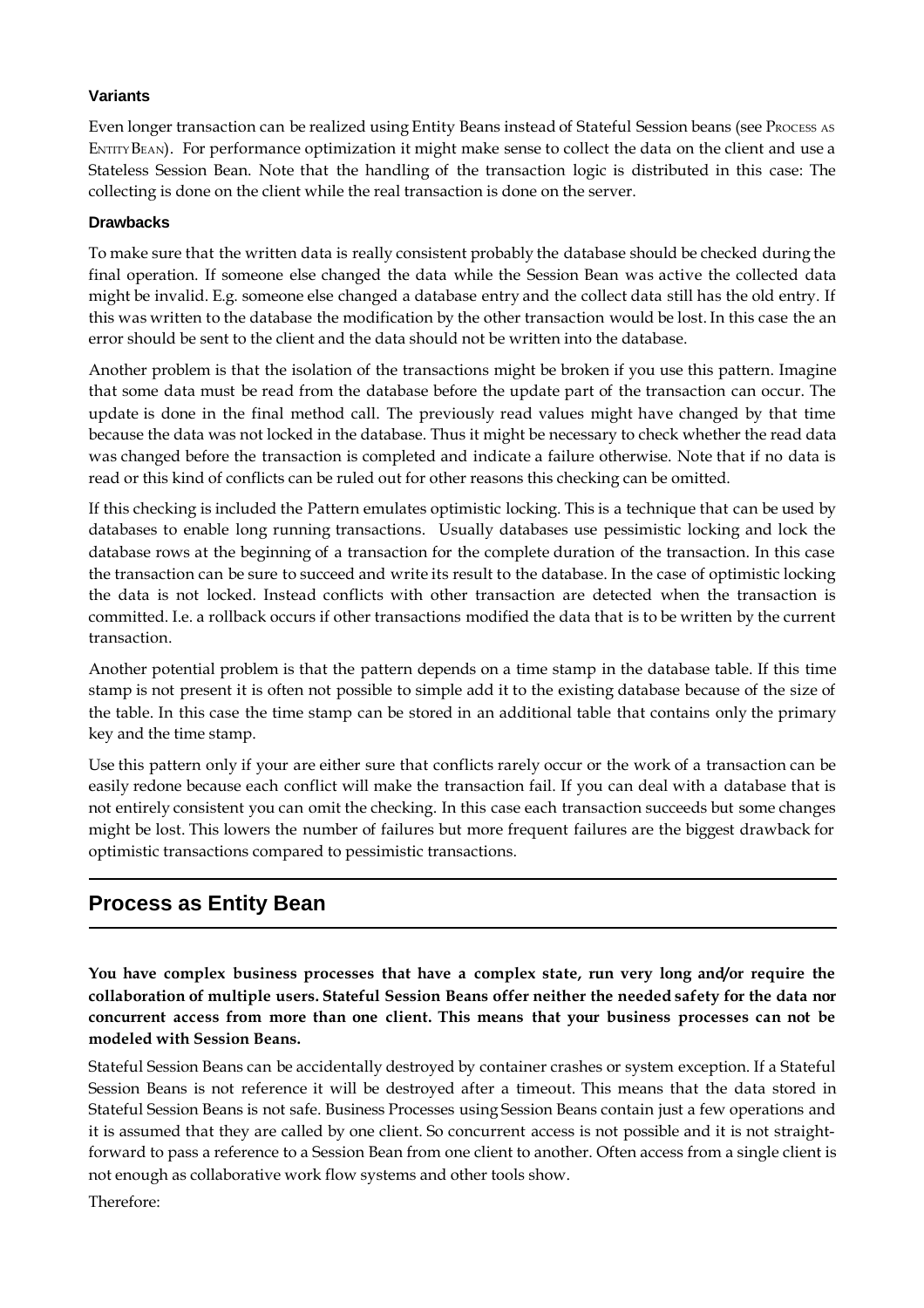**Model long running or multi-user business processes as Entity Beans instead of Session Beans. This allows your processes to be persistent and accessed concurrently by many clients.**

???

#### **General**

Even though Entity Beans were originally invented to model Business Entities some features of Entity Beans are very useful for Business Processes. For example concurrent access to Entity Beans is possible and this can be very effective for the support of collaborative work. Also the additional support for a persistent storage of the state of an Entity can be a good help to enable long-running Business Processes. Note that there are some things that show that Entity Beans are not really meant for Business Processes: An Entity Bean has an identity and is permanently stored in a database. A process needs the identity only to pass it to other clients that take also part in the process. The database is only used to make sure that the state of the process is not lost. After the process is completed this state can usually be deleted.

Usually Entity Beans use Bean Managed Persistence because the data they represent was stored in the database before the Entity Bean were developed and they need the additional flexibility to map the data in the database to the Entity Beans. As business processes are rarely represented in a database it makes sense to use Container Managed Persistence for the implementation of this pattern: The process just needs to be persistent but you need no explicit control of the database layout.

#### **Related Pattern**

This pattern can be used to enhance LONG TRANSACTION to deal with even longer transactions.

## **Session Bean Façade**

**Usually the access to Business Entities requires that certain methods must be called in some defined order or within the same transaction. Also methods of some Entities Beans might only make sense in conjunction with other Entity Beans. However, you cannot define that a transaction should span multiple methods of an Entity Beanor different Entity BeanS.**

The transaction attributes can only be set for each method. This means that there is no way to enforce that multiple operations or operations of multiple Entity Bean must be called within the same transaction. This is left to the client. The same is true for defined processes that span multiple Entity Beans: Such things can not be defined in a normal Entity Bean.

Therefore:

Provide a SESSION BEAN FAÇADE i.e. a Stateless Session Bean that accesses Entity Beans. As both **Components are located on the server only server internal communication takes place and no network overhead will occur. In addition, one operation in the Stateless Session Bean might call several methods on different Entity Beans. A transaction can then span all methods called on the Entity Beans. Avoid direct access of Entity Beans whenever possible.**

???

#### **General**

Stateless Session Beans were invented with short lived Business Processes in mind while Entity Beans were meant to implement Business Objects. As Business Processes work with Business Objects it is natural to use Stateless Session Beans to access Entity Beans. However, this Pattern goes even further by making indirect access of Entity Beans through Stateless Session Beans the default. This is because usually the client is not interested in the Entity Beans but rather the complete Business Process as implemented by the Stateless Session Beans. As such a process most often executes as exactly one transaction the problem concerning the transactions is also solved.

Another benefit of using this pattern is that less remote calls are needed. If all the Entity Beans were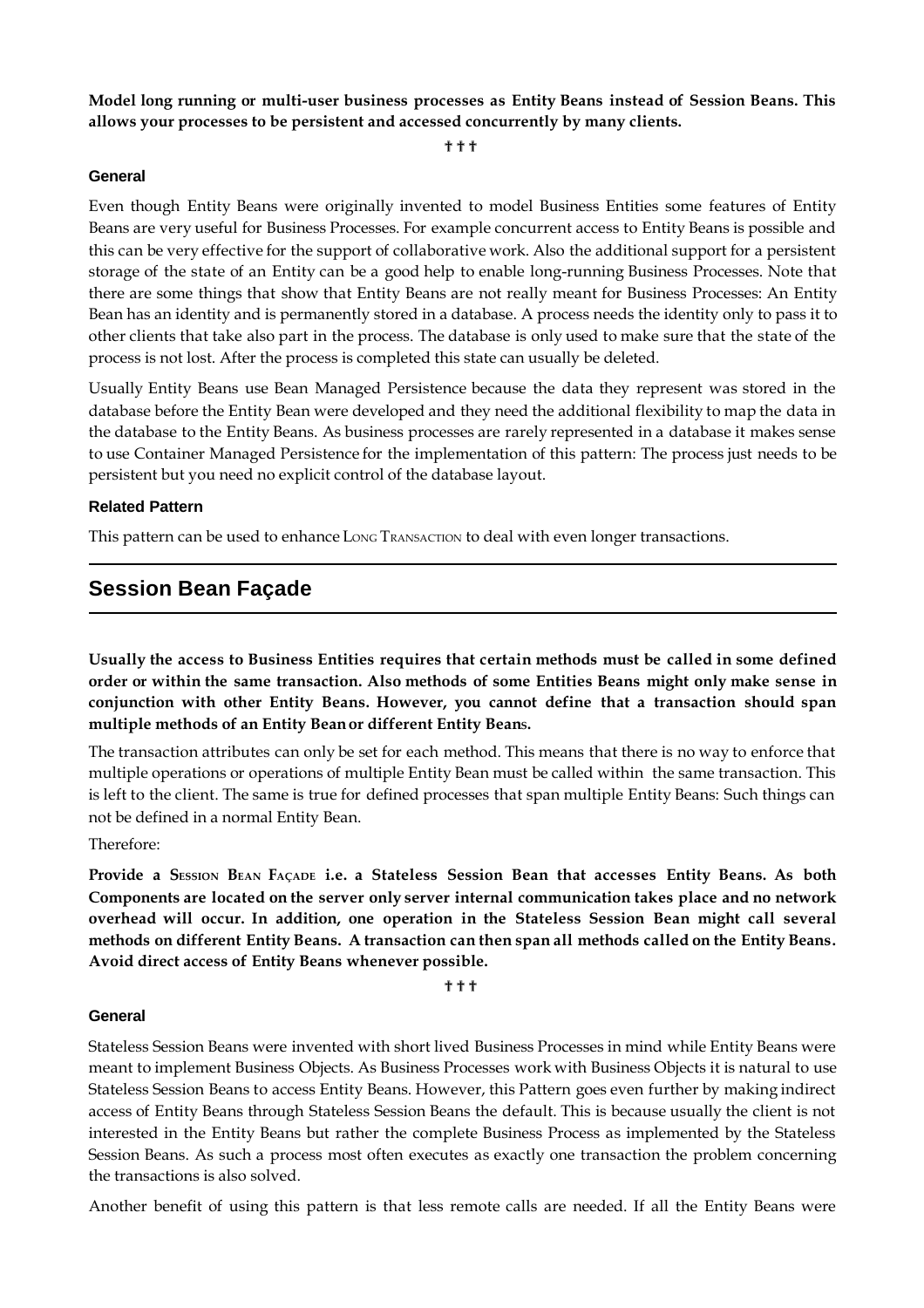directly accessed from the client each method call would be a remote call. After applying the pattern at least some of these remote calls are replaced by local calls on the server i.e. calls from the Session Bean Facade to the Entity Beans.

#### **Related Patterns**

Compared to LONG TRANSACTION this pattern implies that all parameters that are used during the transaction are known before hand while with LONG TRANSACTION they are collected and afterwards the transaction is executed. VALUE OBJECTS can be used as parameters for the FACADE and can be forwarded to the Entity Beans without further modification. This pattern appears to be the adaptation of the FAÇADE pattern in [GHJV94] to Enterprise Java Beans but has a different goal: While the original FAÇADE pattern tries to hide the complexity of a subsystem behind one object this pattern is just intended to provide a means to express the collaboration between Entity Beans. Process AS ENTITY BEAN is also a pattern that tries to embrace multiple method call but with the emphasis is on collaboration to fulfill the task. Long TRANSACTION puts the emphasis on the longevity of the transaction.

# **Distributed Singleton**

**Your Enterprise JavaBeans application needs to implement the [GHJV94] SINGLETON pattern. Through RESTRICTED IMPLEMENTATION you are not allowed to implement the SINGLETON pattern using static members** and the synchronized statement. You need to find a way to implement a SINGLETON conforming with the **Enterprise JavaBeans specification.**

While implementing a complex application you often need to implement a service that will be accessed in a controlled way from different parts of your application. For example when you want to implement something like an id generator you need a single instance providing the ids. The SINGLETON pattern describes a way to implement a service that fulfills these needs. Unfortunately it can't be implemented easily in an Enterprise JavaBeans application. This is because through RESTRICTED IMPLEMENTATION some features of Java are not allowed to be used.

For example to implement load balancing, more than one CONTAINER might host your beans. These CONTAINERS run on different computers on different virtual machines, so a static member will not be shared by them. So every CONTAINER would have its own static id member what makes generating a unique identifier impossible.

Therefore:

## Find a point in your architecture that runs with only one instance or at least behaves like this. Move **your SINGLETON synchronization mechanism to this point.**

???

## **General**

As you need a point in your architecture that behaves like it would be a single point you have different choices where your synchronization might occur:

You can use the database to synchronize. There are different ways to do this:

- $\mathscr{L}$  Use an Entity Bean to synchronize your method calls. As the Container is responsible for synchronizing access to Entity Beans it behaves like a synchronization point in your application.
- $\mathcal{L}$  Use a Stateless Session Bean that accesses the database and synchronize through the locking mechanism of the database. Also a stored procedure can be used here. This way also external systems could be synchronized with the EJB application. This is a way to synchronize for example with legacy systems. Stored Procedures can be used to implement this, too.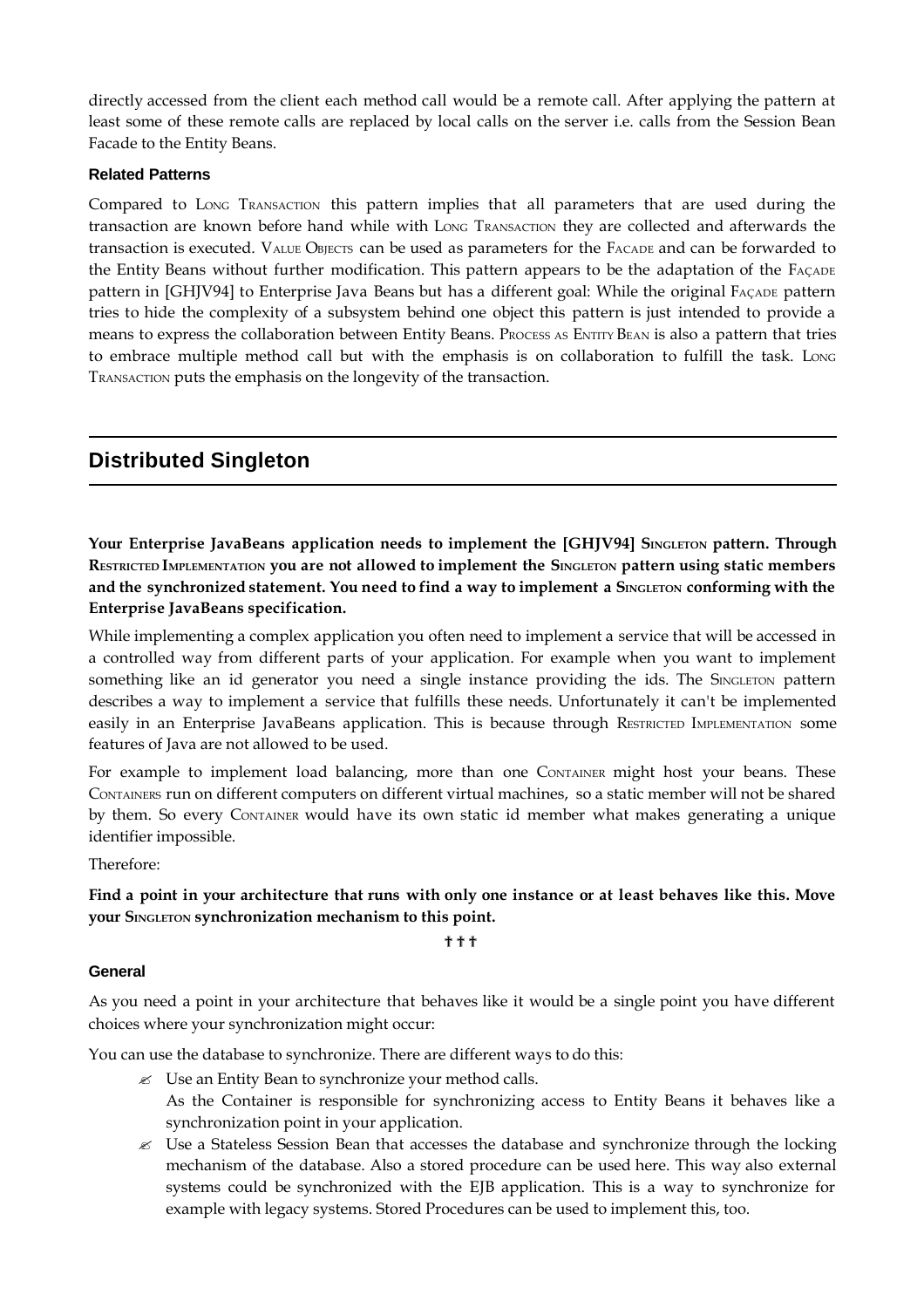Alternatively, you can use an EXTERNAL SERVICE holding a "usual" SINGLETON implementation. Within the EXTERNAL SERVICE the "usual" SINGLETON implementation is valid, because RESTRICTED IMPLEMENTATION does not cover the EXTERNAL SERVICE.

As the different approaches have different features the concrete implementation and architecture of your system needs to be checked to see which way to implement the SINGLETON fits your needs most.

### **Drawbacks**

The problem with SINGLETONS is of course that you lock all parts of your system that try to access your SINGLETON concurrently. This might hurt the scaleability of your application. So try to avoid SINGLETONS as often as possible (in our id generator example from above for example you might use number circles).

Also as you have to find/introduce a unique point in your application to synchronize your callers, take care not to introduce a single point of failure! Otherwise the high availability of your system will not be guaranteed anymore.

# **Type Manager**

**Entity Beans provide concurrency synchronization, pooling, and an extensive lifecycle management. These features impose some performance penalty. For applications, where many clients access a set of entities concurrently and these additional features are used, the performance penalty is acceptable. However, in systems where these features are not required, Entity Beans don't deliver optimum performance. This is particularly true for highly concurrent read access to your data.**

You implemented a typical stock trading system. Many stock symbols are managed by the system. Most of the operations implement some kind of monitoring on the stocks and are therefore read-only. No locking or other concurrency synchronization is required here, because in read-only situations, no conflicts will occur. So, using Entity Beans will imply a lot of overhead which is not required.

#### Therefore:

Use a SESSION BEAN to work directly on the entities in the database. Use VALUE OBJECTS to represent the data in each call, together with the PRIMARY KEY to identify the entity to which the operation should **apply.**

#### ???

#### **Advantages**

You get higher performance than accessing Entity Beans because the CONTAINER does not need to instantiate and support the single Entity Beans. Your systems performance is directly linked to the performance of your database system.

#### **Drawbacks**

As you don't use Entity Beans as promoted by the Enterprise JavaBeans specification you implement an architecture that does not benefit from some features a CONTAINER might offer. For example Entity Beans using Container Managed Persistence might be cached by the container and therefore have performance advantages in some cases over a TYPE MANAGER or a Bean Managed Persistence implementation for persistence.

### **Variants**

A TYPE MANAGER based architecture is also useful if your COMPONENTS are used to provide an interface to legacy applications which provide a procedure-oriented API. Even if the legacy application has a different interface - a Message-Oriented-Middleware for example – it might make sense to give a TYPE MANAGER as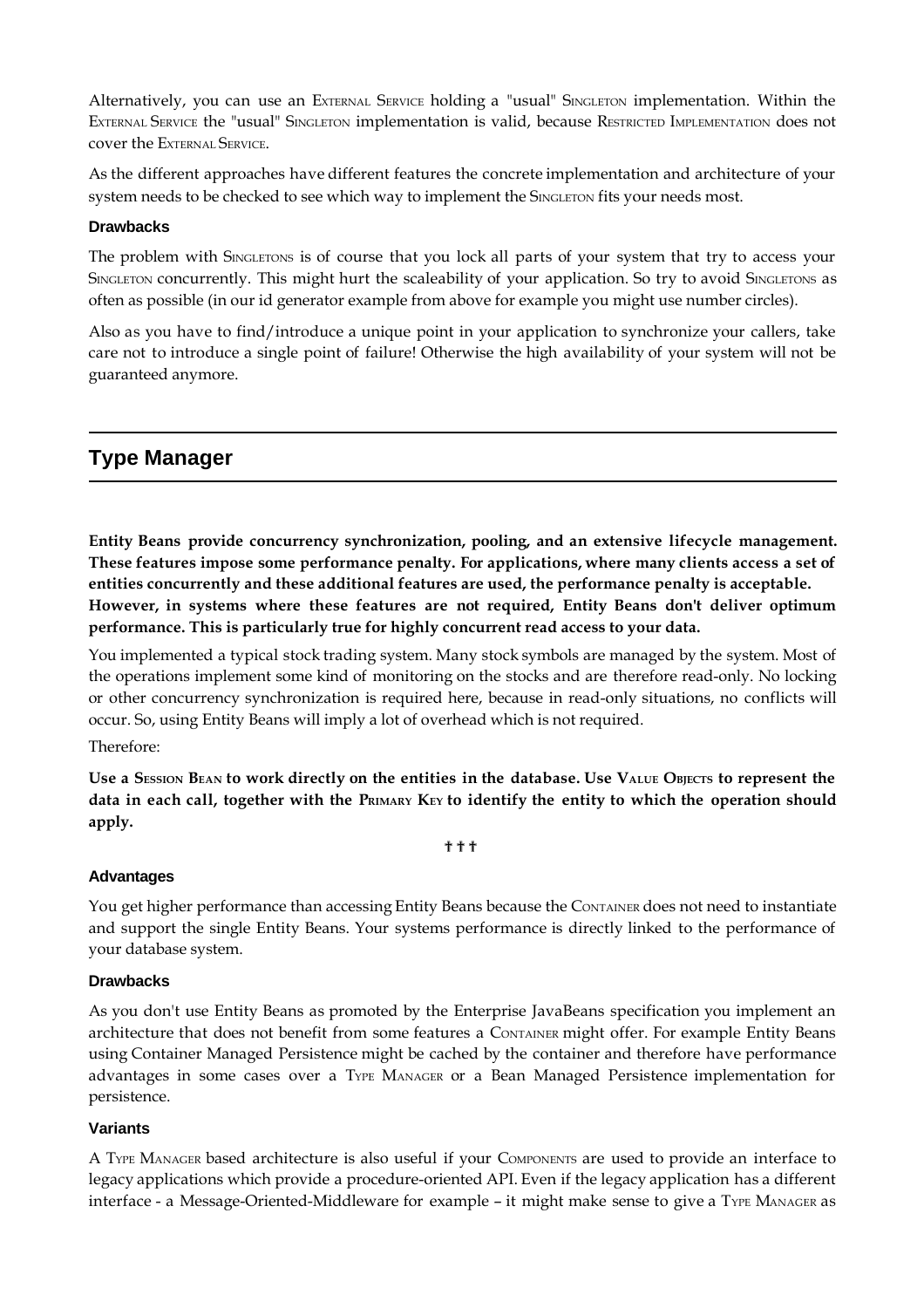interface so that access to all systems is uniform.

TYPE MANAGER is a replacement for Entity Beans through Session Beans. So you have to deal with entity handling using the LIFECYCLE of a Session Bean.

## **Related Patterns**

If your performance problems do not result from the concurrent usage of your entities or the distribution of your workset but from write operations on large numbers of ENTITY BEANS you should use ENTITY BULK MODIFICATION instead.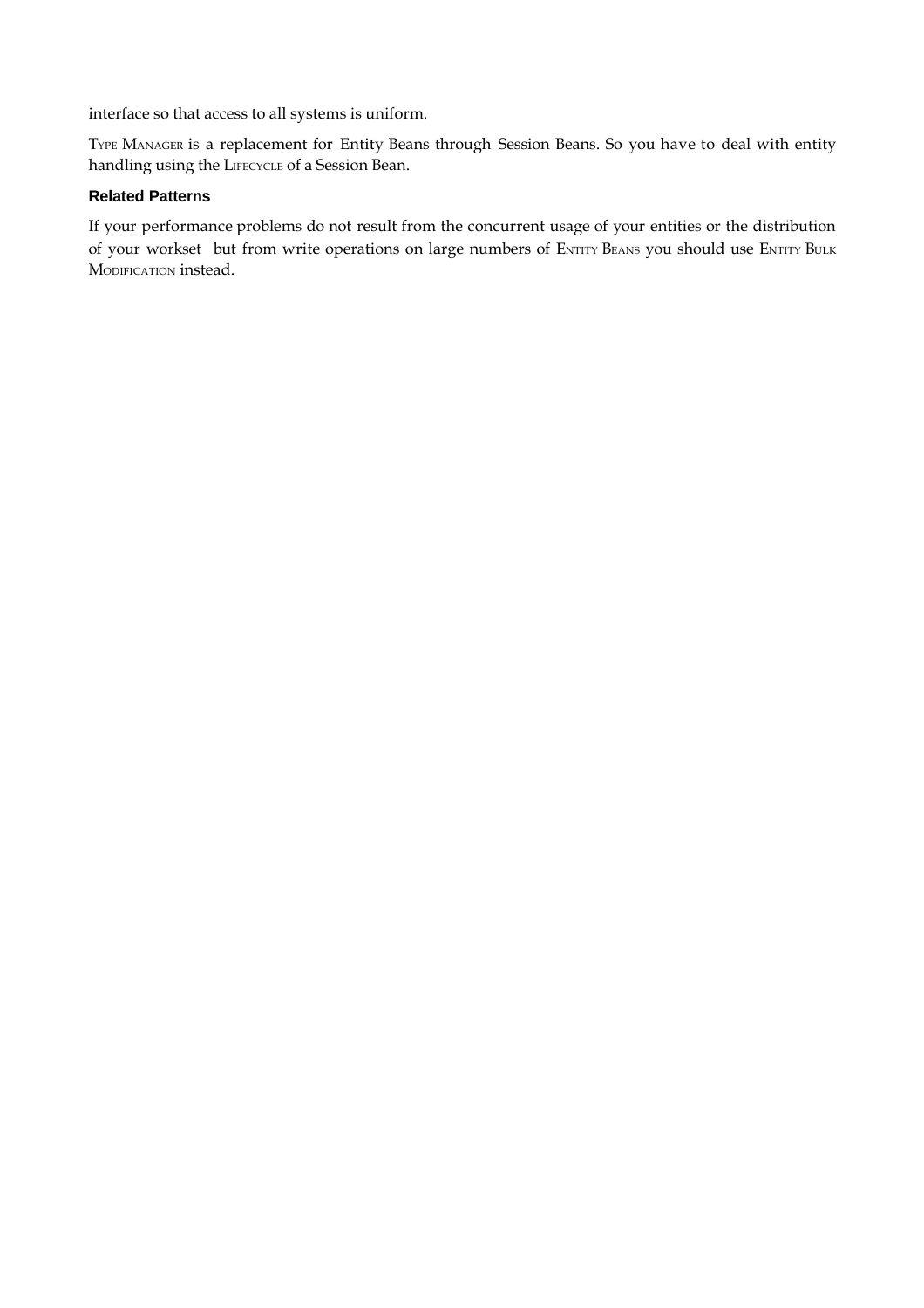# Dependency Management Patterns

# **Quick Access Table**

| if                                                            | use                                                                                                                                                   |
|---------------------------------------------------------------|-------------------------------------------------------------------------------------------------------------------------------------------------------|
| references to each other                                      | Entity Beans can not be reused because they have PRIMARY KEY AS REFERENCE: Instead of direct references<br>store the primary key                      |
| change frequently                                             | Relations between Entity Beans are complex and RELATIONSHIP SERVICE: Store the references in an<br>external service instead of the Entity Bean itself |
| dependencies<br>make<br>circular<br>reuse<br>maintenance hard | and EVENT LISTENER: in one direction method calls are<br>used in the other events are sent.                                                           |

# **Primary Key as Reference**

#### ?

As your Entity Beans have direct references to each other, you can not really use one of them in isolation. At compile-time you must have at least access to the COMPONENT INTERFACES of the other Entity Beans as well. It is also not possible to substitute one Entity Bean with an equivalent Bean with a **different interface.**

Entity Beans are COMPONENTS. This means they should not depend on other COMPONENTS. As soon as you use the COMPONENT INTERFACE of another COMPONENT these COMPONENTS depend on each other technically i.e. you must have at least the Interface to actually use or compile the referring COMPONENT. This is already sufficient to make a COMPONENT unusable on its own or in a different context where the other COMPONENTS might not be accessible. This is a major limitation on the reuse which is the major goal for using COMPONENTS. Using a Handle does not solve this problem: You must still have access to the interface of the referenced bean and the Handle is application server specific which can be another drawback.

Therefore:

**Use the PRIMARY KEY instead of the reference or Handle to model the relation. As every Entity Bean must** have a PRIMARY KEY, this is possible with every type of Entity Bean. This make the Entity Beans loosely **coupled: They still depend on other components logically but not in term of software artifacts.**

???

#### **General**

Lose coupling is probably the most important goal for COMPONENTS. Of course COMPONENTS must be able to reference each other. However, it should be done in a way that avoid unnecessary technical dependencies.

The idea of storing primary keys instead of object references to accomplish this is a violation of objectorientated principles because an object-oriented design tries to build model consisting of objects and references between them. Nevertheless it is a good compromise for component-based systems. An interesting point to note is that the persistence for Entity Beans must use either primary keys or Handles to store references to Entity Beans. So on the database layer only primary keys and handles exist anyway.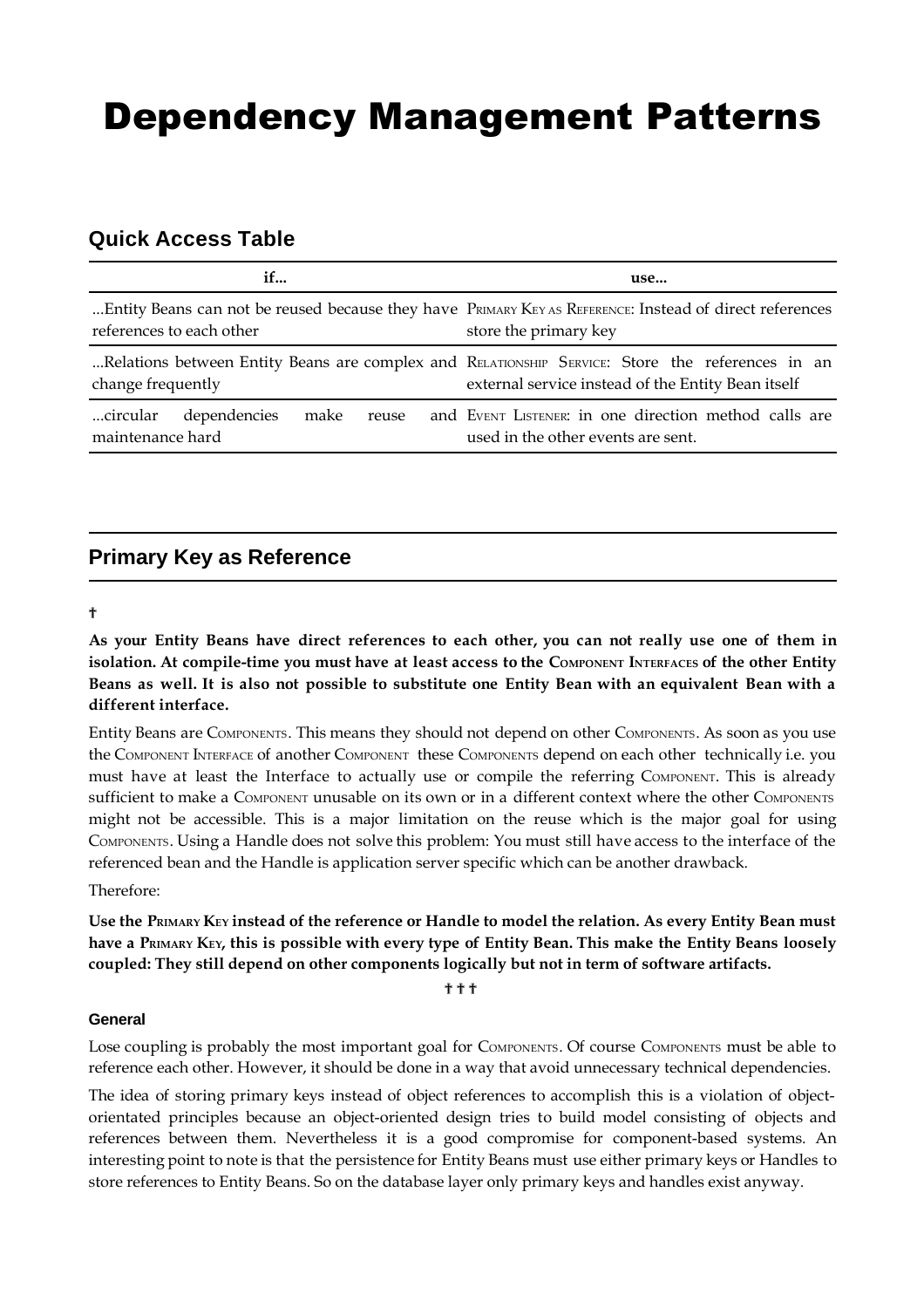#### **Drawbacks**

Note that Entity Beans loose the ability to directly access the Entity Bean that they reference. However, operations that work on multiple Entity Beans should be implemented using Session Beans. These are responsible for retrieving the referenced Entity Beans using the primary keys.

This leads to the problem that an Entity Beans itself can not retrieve these references. So for example it is not possible for an Entity Bean to delete other dependent Entity Beans. However, dependent objects of this type should really be implemented as DEPENDENT OBJECTS Note that Entity Beans should be coarse grained and thus be self-contained. The need to access related objects should not show up. However, using this pattern denies Entity Beans to call any method on other Entity Beans it has references to. This is also the reason why the pattern can hardly be used in Session Beans: Session Beans must actually use the referenced Beans and this is means they depend on the referenced Beans anyway.

#### **Related Patterns**

If you need to add references at run time you can create a Session Bean that manages all references in the system (a RELATIONSHIP SERVICE). This would have operations to add and retrieve relations between Entity Beans.

## **Relationship Service**

Whenever an entity has a relationship to another entity, it must store its PRIMARY KEY (or keys, for 1:n **relationships) and must provide operations to access the related entities. In applications, where you have many different relationships and these relationships change very often, you have to change the entity implementation whenever you need to add a new kind of relationship. This requires modifications in the COMPONENT INTERFACE and the implementation, recompilation, an adaptation of the table structure, and redeployment.**

For example, take a product management application. Product items may be packaged in different entities, such as palettes, packets with 10, 20, 50 each, etc. Imagine you store a reference to a specific palette in a product entity, to track which delivery it was part of. If now the produces changes its packaging to containers, or trucks, or whatever, you have to adapt your entities to be able to reflect these changes: References to containers, or trucks have to be added to the entity. New dependencies are created, and operations to modify the relationship must be added to the entity.

It becomes even more difficult, when a product can be delivered either on a palette, or in a 20-pack or on a truck (or maybe even the 20-pack is on palettes on a truck...). If you would have to change your entities whenever this kind of relationship changes, you would frequently have to redeploy your application, creating a huge overhead.

Therefore:

**In systems where the types of relationships change frequently, externalize the relationships into a Relationship Service. Such a service can store relationships among any two (or more) entities. It stores the entities, a type of the relationship, and even additional attributes belonging to the relationship, and not to any of the entities.**

#### ???

**Advantages:** Because the relationships among entities are not part of the entities themselves anymore, changing the relationship structure does not affect the entities at all. (By the way: If you look at the problem from a conceptual view, it is questionable whether it makes sense at all to be able to ask a product item on which palette/truck/etc. it was delivered. So externalizing these relationships is even more natural than keeping them in the entity.)

Using a relationship service reduces the entities to be real entities, and not places to store relationships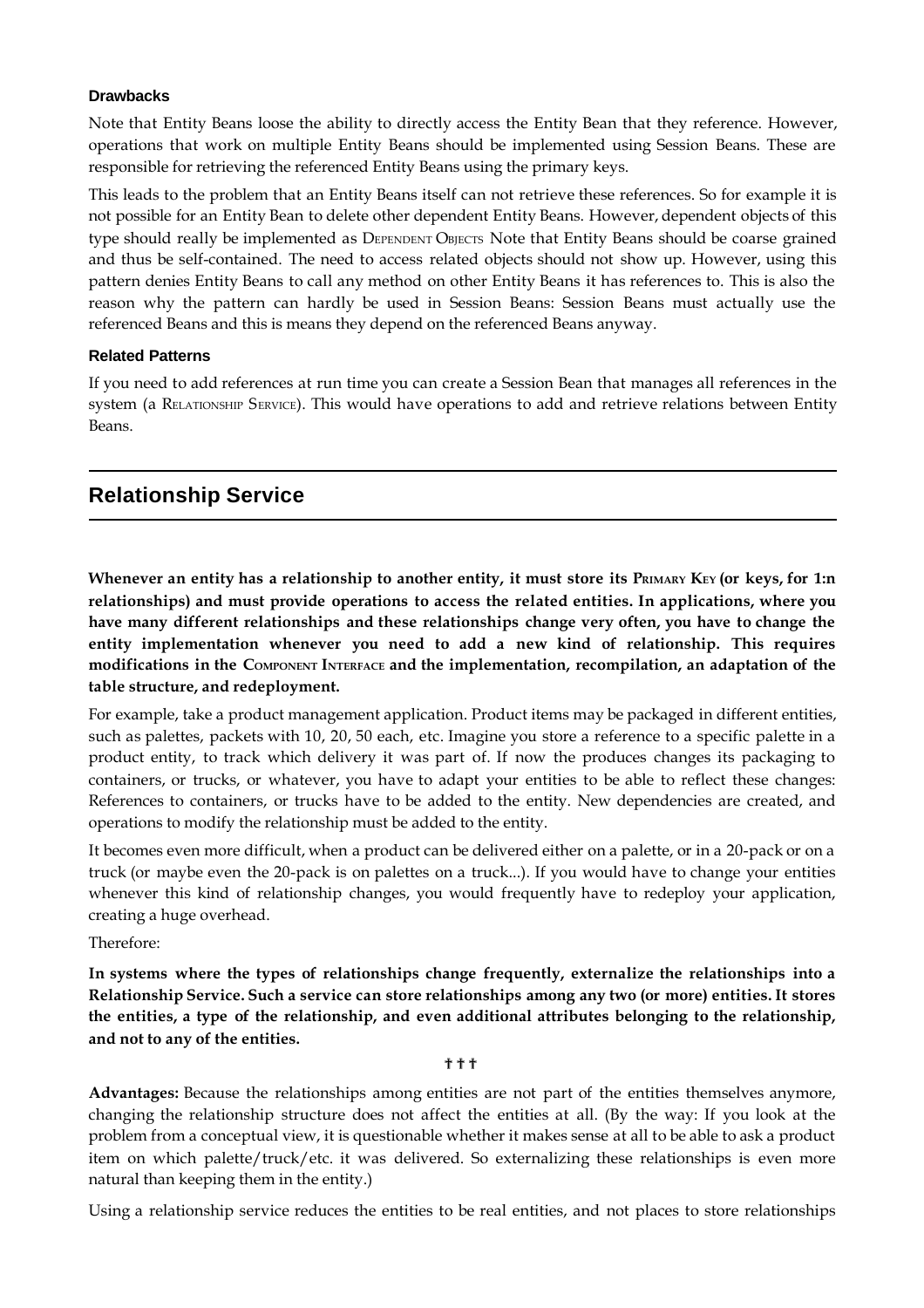among entities which don't belong their naturally. Because relationships are often use-case specific, this pattern enhances the chances for reuse significantly.

**Drawbacks and Caveats:** Entities are not completely self-contained anymore. They can only be used successfully, if a Relationship Service is available. The programmer has to access this Relationship Service explicitly, which complicates the programming model somewhat.

**Variants:** A relationship service can have additional benefits: You can store a list of name-value pairs with the relationship, you can give each relationship a type, and you can even predefine which relationship types are allowed for which kind of entities.

The relationships are maintained by an generic external component, using separate tables in the database. As a matter of convenience for the programmer, COMPONENTS can provide operations like *getRelationships( type )*, which uses the Relationship Service component internally, which hides the presence of the extra component.

A Relationship Service can be implemented as a COMPONENT running in the same address space as the client using it. If this is not possible because of restrictions of the Component Model, an EXTERNAL SERVICE can be used.

**Related Patterns:** Another way to reduce the formal dependencies on the actual COMPONENT INTERFACES of related COMPONENTS is to use PRIMARY KEY AS REFERENCE.

Please note, that the OMG already defines a relationship service for CORBA objects [OMGREL]. It can serve as a good role model, although it has many features that are not essential in many systems.

# **Event Listener**

#### ?

**You don't want to have is mutual, or circular, dependencies because this has very bad consequences regarding maintenance and deployment, and it reduces the reusability of the COMPONENTS. Dependencies should always be unidirectional only – resulting in a "layered system" [POSA]. In layered systems dependencies exist only in one direction, namely from higher to lower layer. Lower layers are never allowed to directly access higher layer. But then, how do you communicate information from lower layers to higher layers?**

Consider a *Customer* bean and a 1:n related set of *Order* entities. The *Customer* has a flag that determines its reliability, depending on whether he paid promptly for all issued orders. Whenever an *Order* changes its payment state to *overdue*, the associated *Customer* should be notified, to adjust its reliability flag.

An order is an entity you will want to use in different systems, i.e. it should be reusable. A Customer will usually depend directly on the *Order* component, because the Customer should provide operations like *listOrders()* or *listOpenOrders()*.

If in addition the *Order* would directly depend on the *Customer* interface, you could only use the *Order* with this *Customer* component and vice versa. Reuse is compromised. It gets even worse, if you notice later that other Components in your system are also interested in being informed if an order is set to overdue – maybe the financial department wants to send out a reminder to the *Customer*.

Therefore:

**Ensure that direct dependencies exist only in one direction. In this direction, use direct method invocations. For the way back, use event-like communication based on a generic event-receiver interface. Receivers of events register with the producer. Receivers are notified if an event is published.**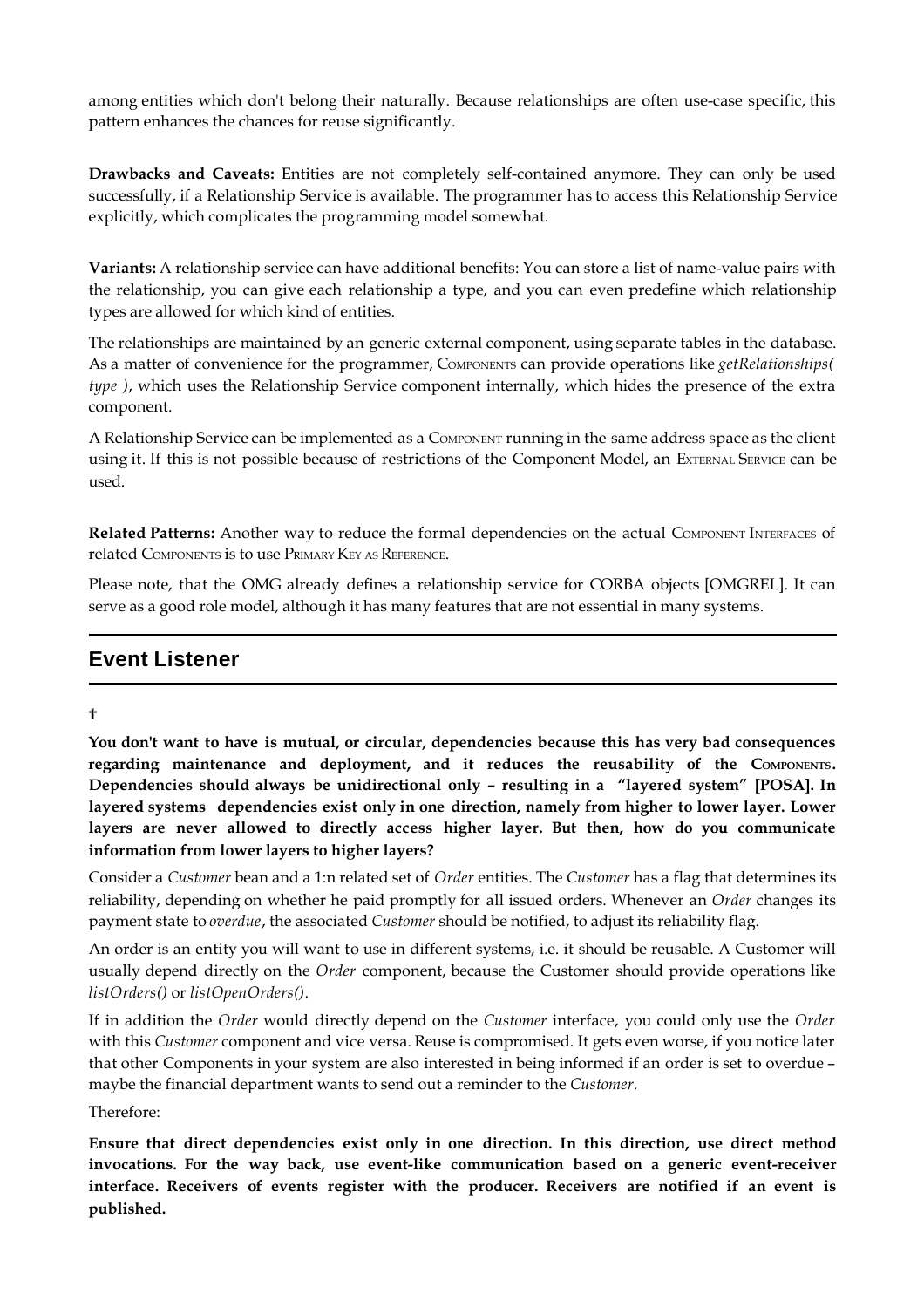

???

**Advantages:** The event publisher relies only on a generic event listener interface, not on the concrete COMPONENT INTERFACES of the receivers. This reduces dependencies to be unidirectional. For more information on this technique see [BCF].

**Drawbacks and Caveats:** Note that excessive and uncontrolled use of this pattern can cause major performance degradation: the invocation of an operation on one COMPONENT can result in a cascade of events being fired – without the invoker of the original method seeing it directly. Of course this is also true if you don't use this pattern and invoke business methods directly in the implementation of another method.

Also note, that this pattern requires that the producer of an event keeps a list of event receivers, possibly grouped by the event type. The COMPONENT must provide attributes and operations to manage these relationships. Because these relationships are the same for any COMPONENT publishing events, a RELATIONSHIP SERVICE can be used to keep and manage these relationships.

**Variants:** The events can be delivered synchronously or asynchronously. For small systems, synchronous callback is feasible. For larger systems with many dependencies and thus potential events, an external, asynchronous event distributor (usually an EXTERNAL SERVICE) should be used, as described in ASYNCHRONOUS EVENTS. In EJB, you have to be especially careful, since direct callbacks to the invoker of an operations are not allowed by default. To overcome this problem, in some CONTAINERS COMPONENTS can be marked as *reentrant*, thus allowing callbacks to the invoker of the currently active method. If this is not possible, use an external service to deliver the evens to the caller.

**Additional Information:** It is important to note that this pattern is not in any way specific to Entiy Beans. Session Beans can also act as consumers and producers of events.

Note that Message Driven Beans and JMS from EJB 2.0 do not directly help here. This is because Message Driven Beans are *only* message driven. As a consequence, it is not possible that a bean has a normal business interface *and* can consume events from a queue or topic. Of course it is possible to create adapter-MDBs that consume events and forward the invocation to the registered receivers.

This pattern is basically an EJB adaptation of the *Observer* pattern described in [GHJV94].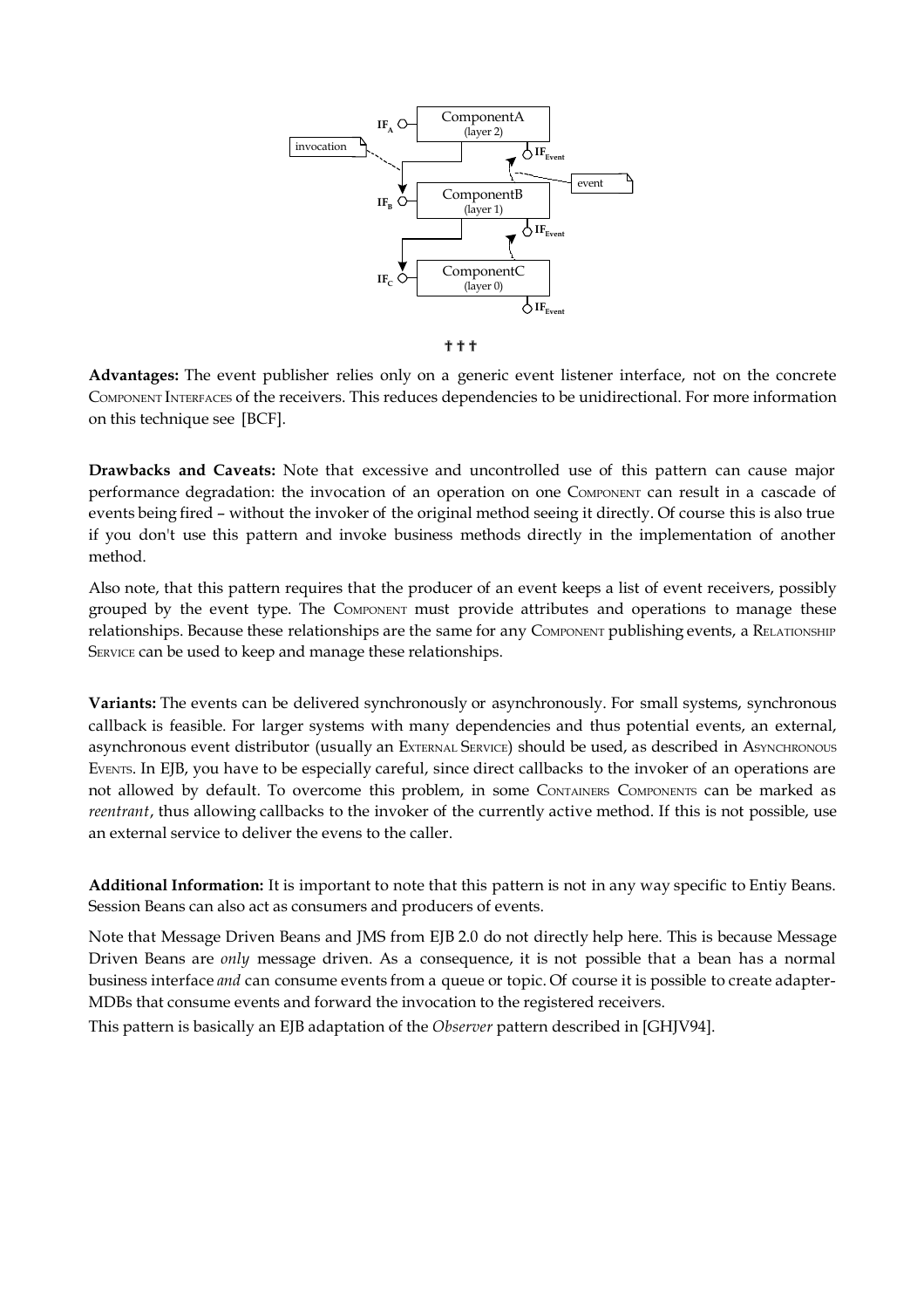# Patterns for Component Internal Structures

# **Quick Access Table**

| if                                                                                                | use                                                                                                                      |
|---------------------------------------------------------------------------------------------------|--------------------------------------------------------------------------------------------------------------------------|
| business logic and thus are hard to test                                                          | Entity Beans contain persistence code and DATA Access OBJECT: The persistence code is<br>implemented in a separate class |
| hard because new versions must be deployed before implemented in a separate class<br>testing      | testing the business logic of your Entity Beans is WRAPPED BUSINESS OBJECT: The business logic is                        |
| Remote Interface are not implemented in the defines all business logic methods.<br>implementation | deployment errors occur because methods in the BUSINESS LOGIC INTERFACE: An interface is created that                    |
|                                                                                                   | persistent objects of finer granularity than Entity DEPENDENT ORIECT: The fine grained objects are                       |

persistent objects of finer g Beans must be defined DEPENDENT OBJECT: The fine grained objects are implemented as parts of an Entity Bean

# **Data Access Object**

## ?

As you use Bean Managed Persistence your Entity Beans are a mix of code for business logic and system level logic. Thus your Entity Beans are very complex as different concerns are mixed within its **implementation. Therefore you are not able to develop and test your persistence code separately from your business logic.**

Take a look at a typical Entity Bean using a relational database as its persistent store. In your *ejbStore()* / *ejbLoad() /* etc. operations, you will repeatedly use JDBC code to access the database. This includes connection and statement management and, what is more important, it contains SQL statements. This SQL statements might even have to be created dynamically what results in a lot of complicated String handling code .

Additional problems will arise, if you are forced to change your database vendor. Although SQL is standardized there remain little incompatibilities between different database products. Therefore you will have to change the SQL statements all through your Entity Beans.

Another problem you face is that if you want to test or debug the database specific code of your Entity Beans you have to deploy you beans to an application server. This makes testing complicated and for debugging you need to have tools supporting debugging in an application server.

Therefore:

**Add an additional class that holds all logic needed to handle persistence for a special Entity Bean. This** is a so-called DATA ACCESS OBJECT. Then your Entity Beans call the DATA ACCESS OBJECTS within their **lifecycle callback methods to handle persistence.**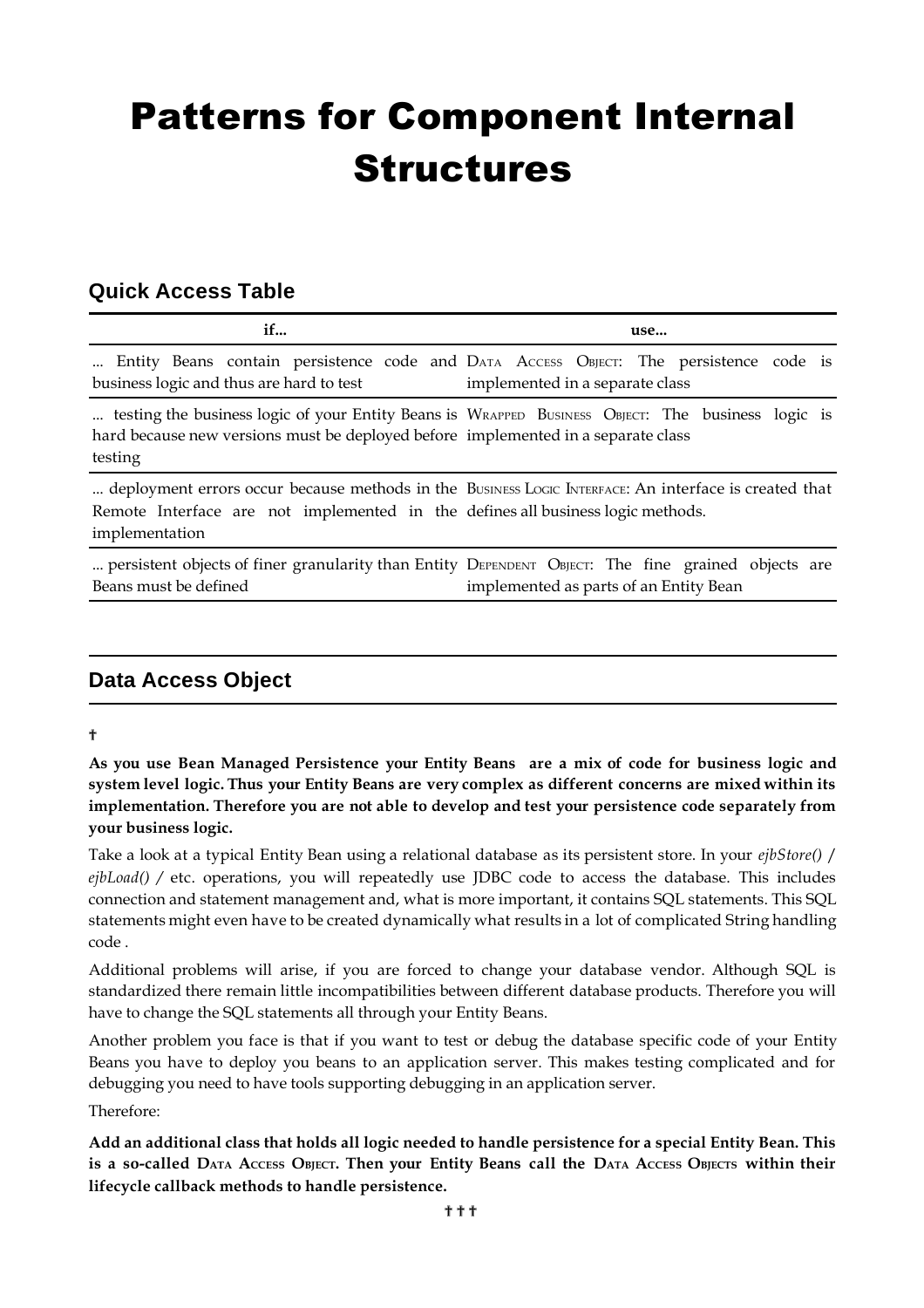### **General**

Your DATA ACCESS OBJECT has to get and set the members of your Entity Beans. You have different ways to implement this. The simplest way is to let the DATA ACCESS OBJECT directly access the members of the Entity Bean. This is a very tight coupling between both and makes separated testing of the DATA Access OBJECT difficult at least. A better way is to use VALUE OBJECTS to exchange the data between the Entity Bean and the DATA ACCESS OBJECT. The problem with this variant is that through frequent generation and destruction of these VALUE OBJECTS you generate higher load on the application server. When you have very frequent access to the DATA ACCESS OBJECT using VALUE OBJECTS to exchange data this can result in bad performance.

## **Advantages**

Using DATA ACCESS OBJECTS has several advantages over handling Bean Managed Persistence from within the Entity Beans directly. First your Entity Beans become less complex as they only contain the business logic and delegate the persistence operations.

You can develop and test your persistence code separately from the rest of your Entity Bean as you follow the SEPARATION OF CONCERNS principle.

Also if you use DATA ACCESS OBJECTS you get a more flexible architecture. As the requirements of your application change, you might need to switch from Container Managed Persistence to Bean Managed Persistence to a TYPE MANAGER or the other way around. If you use DATA Access OBJECTS switching will become much easier because your DATA Access OBJECTS can be used by both an Entity Beans with Bean Managed Persistence and a TYPE MANAGER. Also switching between Bean Managed Persistence and Container Managed Persistence is easier, because you clearly separated your database code from the rest of your bean.

## **Drawbacks**

As you introduce a new class for handling persistence have a more complex COMPONENT IMPLEMENTATION. This leads to additional efforts for developing and maintaining your Entity Beans.

You also introduce a new level of indirection, which gives a small performance degradation. Nevertheless this indirection is minimal compared to the interprocess communication between client and server, the interception stuff the container does like checking security and transactional settings and the actual database access. So it usually does not lead to a visible performance degradation.

#### **Variants**

If you use FACTORYS [GHJV94] to get the right DATA Access OBJECT you achieve loose coupling between your Entity Bean and your DATA ACCESS OBJECT. So you can easily change the code for persistence if you need to change your persistence technology or your database schema.

Also consider a framework based approach to generate SQL Statements to get database independency.

#### **Related Patterns**

The WRAPPED BUSINESS OBJECT pattern does the same things for business logic that DATA ACCESS OBJECTS do for persistence code. Applying both patterns degrades an Entity Bean to be only an "infrastructure adapter" for business logic and persistence code.

## **Dependent Object**

### ?

**Components which represent business entities (i.e. Entity Beans or TYPE MANAGERS) are relatively largegrained artifacts. Usually these entities have a more fine grained internal structure – some attributes form a semantic group, and sometimes these groups can even be required more than one time.**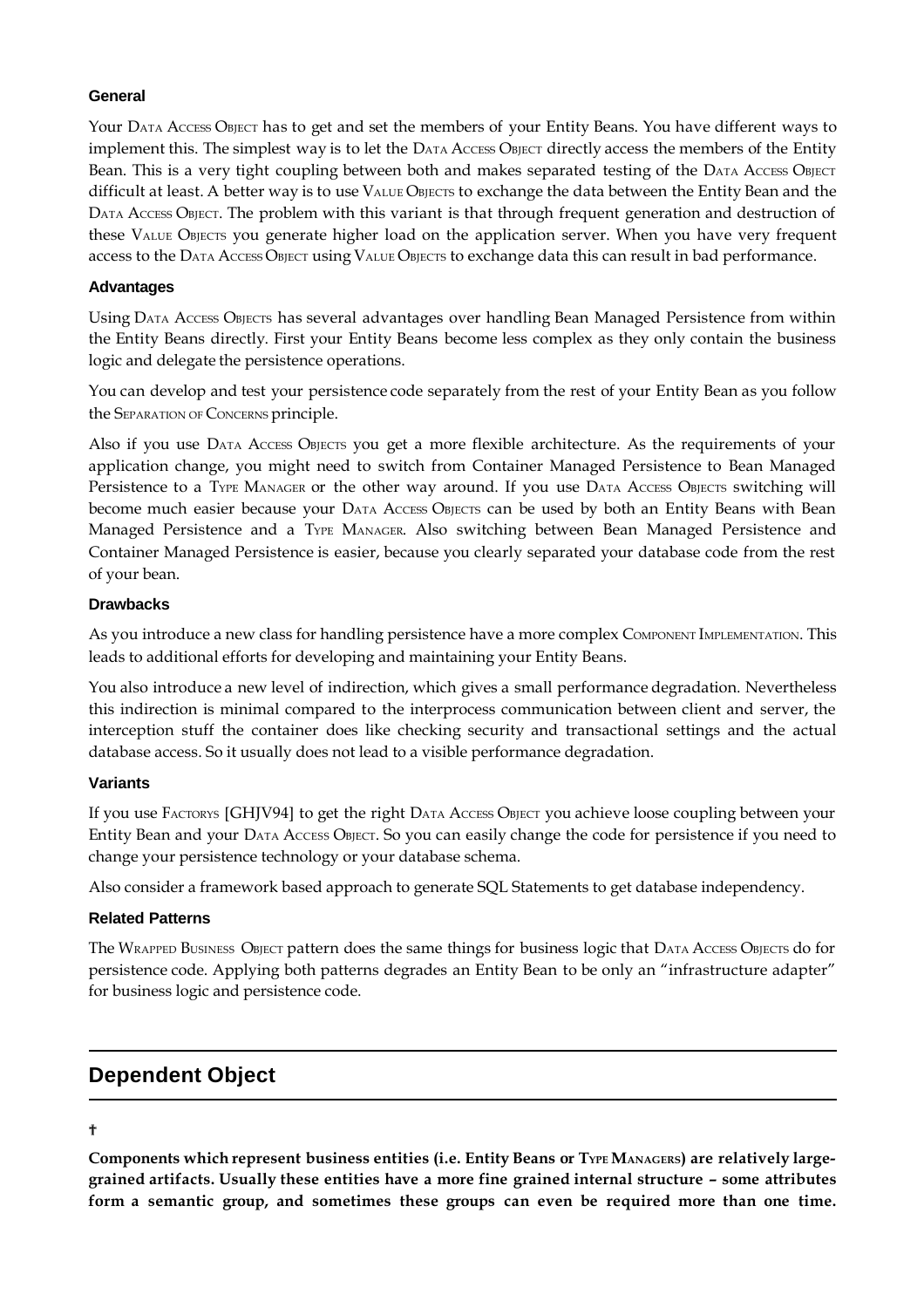### **However, these groups are no independent entities themselves.**

Again take a *Person* component as an example. A *Person* usually consists of the standard attributes like *name, first name, middle initial* and *date of birth*.

However, in addition you usually want to store other information like addresses, telephone numbers or email/web addresses. An address for example, consists of several attributes itself, such as street, zip code, city and country. From the perspective of the *Person* COMPONENT, these attributes form a semantic group and belong together. The same is true e.g. for area code/phone number.

Another consideration is that a *Person* might not only have one address or one phone number. In most realistic applications, several addresses are required for a *Person* – maybe a home address, a work address, etc. Usually you don't know in advance which and how many addresses are required.

Making things like addresses and phone numbers entities in their own right is not acceptable for two reasons: First, they are tightly coupled to their "hosting" entity – their is no use in an address or a phone number without being attached to a real entity. The second reason is performance. Creating separate entities for each group of attributes would incur too much overhead in the server.

Therefore:

**Partition the state of an entity into several dependent objects. Each dependent object represents a** semantic group of values that belong to the entity. The lifecycle of a dependent object is identical to the lifecycle of its hosting entity - they cannot exist on their own (composition) and they have no own **identity and are usually immutable. Dependent objects can have zero, one or many instances, depending on the requirements of the application.**

???

**Advantages:** As you use Dependent Object you have the advantage of keeping the structure of you COMPONENT better organized. If you need to store certain semantic groups of attributes more than once per entity, dependent objects are the only reasonable way to achieve this.

**Drawbacks and Caveats:** Please note, that dependent objects have no logical identity, because they are only part of the state of their hosting COMPONENT. This has some subtle consequences: While it is easy to, say, add a new address to the list of addresses of a COMPONENT (you simply pass in a new address object) it is much harder to remove one, because you cannot easily identify the "one". To overcome this problem, there are several ways:

 $\&\&\to\&$  Either, a dependent object's "identity" is defined by the set of the values of its attributes. Thus, if you want to remove the address *High Street 10, 89520, Heidenheim, Germany* you pass to the remove *operation()* a dependent object with these parameters – if all are equal, the object is deleted from the COMPONENT'S state.

Because dependent objects have no identity, and because as a consequence, they are usually identified by the set of the values of its attributes, you should make sure that dependent objects cannot be modified once they are created – they should be immutable. If modifications would be possible, there would be no way of identifying a specific dependent object, because its identity changes with the changes to its attributes. So, if you want to modify e.g. the zip code of one of the addresses, you have to create a new dependent object with the modified zip code, remove the old one, and add the new one.

- $\&$  Or, to facilitate equality comparisons, you can also use IDs which are invisible to the client. They are created by the server when the new instance is created.
- $\mathscr{\mathscr{L}}$  Alternatively you can provide setter and getter operations for the whole list of dependent objects. A client will then retrieve the list of addresses, modify it as he likes, and write back the whole list.

Which way is best depends on the use cases – if usually all instances are required but modifications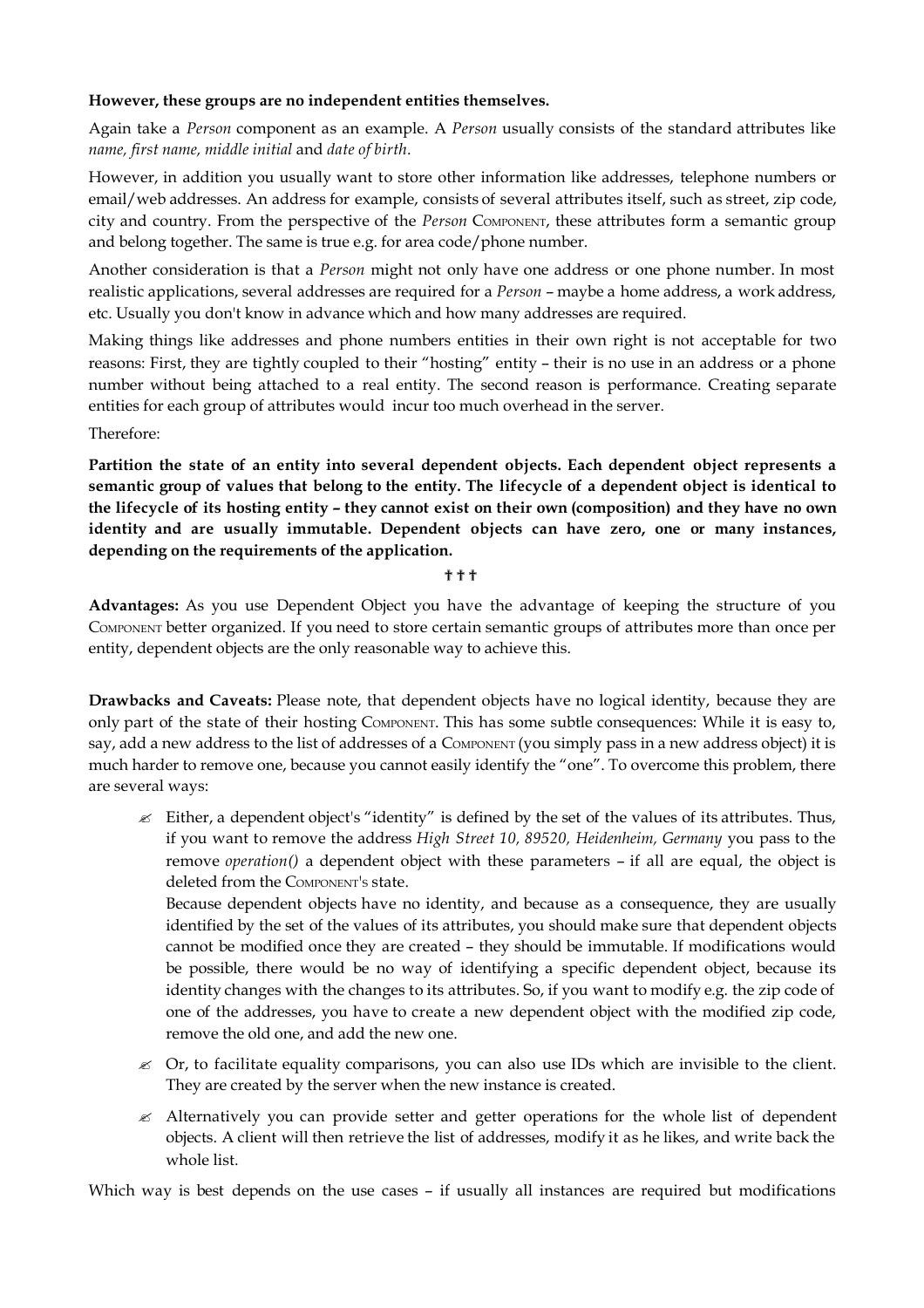happen seldom, you can use the list variant. The list variant has some drawbacks, though: The client who downloads the whole list "locks" all numbers – race conditions can occur, because the Entity does not support long transactions. In Java, because no generic programming is available, the list interface employs weak typing, thus the Entity must check the newly set list that only correct element types are provided.

**Variants:** Dependent objects can, but need not be visible in the interface of the COMPONENT. If they are visible, they act as VALUE OBJECTS and clients can directly create such dependent/value objects and pass them in as parameters, or receive them as return values. To simplify client programming, provide factory operations to create "empty" instances of these dependent objects. The downside is that you "publish" the COMPONENT's internal data structure, which makes changes to this internal structure harder – you have to adapt the clients, too. If you choose not to make the dependent objects visible, the application can either use separate VALUE OBJECT classes, or use BULK SETTERS to add or remove the attributes contained in dependent objects.

**Additional Information:** Use of dependent objects is simplified significantly, if the CONTAINER supports automatic persistence for entities consisting of dependent objects. If this is not the case, you should create your own "framework" for managing dependent objects' persistence.

Please note also that dependent objects are not the same as relationships among entities. Entity relationship usually implies that the related entities are entities – which means that they have their own identity. And entity relationships usually incur some more performance overhead than dependent objects. Of course, there are situations when it is not easy to decide how do design the system, for example, if you use the same addresses for customer, employee, and consultant entities, than it might make sense to manage addresses as separate entities. A RELATIONSHIP SERVICE can provide help here.

**Related Patterns:** This pattern is similar to VALUE OBJECT. The difference between DEPENDENT OBJECT and VALUE OBJECT is that VALUE OBJECT has been introduced because of the observation of frequent usage of groups of parameters by clients and is primarily a way to optimize performance by minimizing the required number of network hops. DEPENDENT OBJECTS are used to structure the internal state of a COMPONENT.

DEPENDENT OBJECTS are usually good candidates to be subject to LAZY STATE or DEFERRED STORE, because they can be rather big and are not used in every situation when the Entity is accessed.

Note that the current draft of the EJB 2.0 specification contains an implementation of this pattern. However, the specification is still in the standardization process and especially this part is not stable yet.

# **Wrapped Business Object**

?

**You have implemented complex business logic in your beans. Because your business logic is very complex your beans are very complex. Developing, testing or debugging your business logic is hard, because the bean has to be deployed and executes in the CONTAINER.**

Imagine the implementation of a *Customer*. Besides the attributes there is a method that tests whether the *Customer* is credit-worthy for a certain amount of money. The implementation of this method is quite complex because the credit-worthiness of a customer does not solely depend on his attributes but also some checks in a legacy system need to be done – and then a complex calculation follows. Because this is quite error prone it must be extensively tested and for convenience this should be done outside the application server.

Another example is a service that handles matrix multiplication. This service is relatively complex to implement. If you implement it within a Stateless Session Bean you have problems when you need to test and debug the implementation. You would need a debugger that supports debugging within the container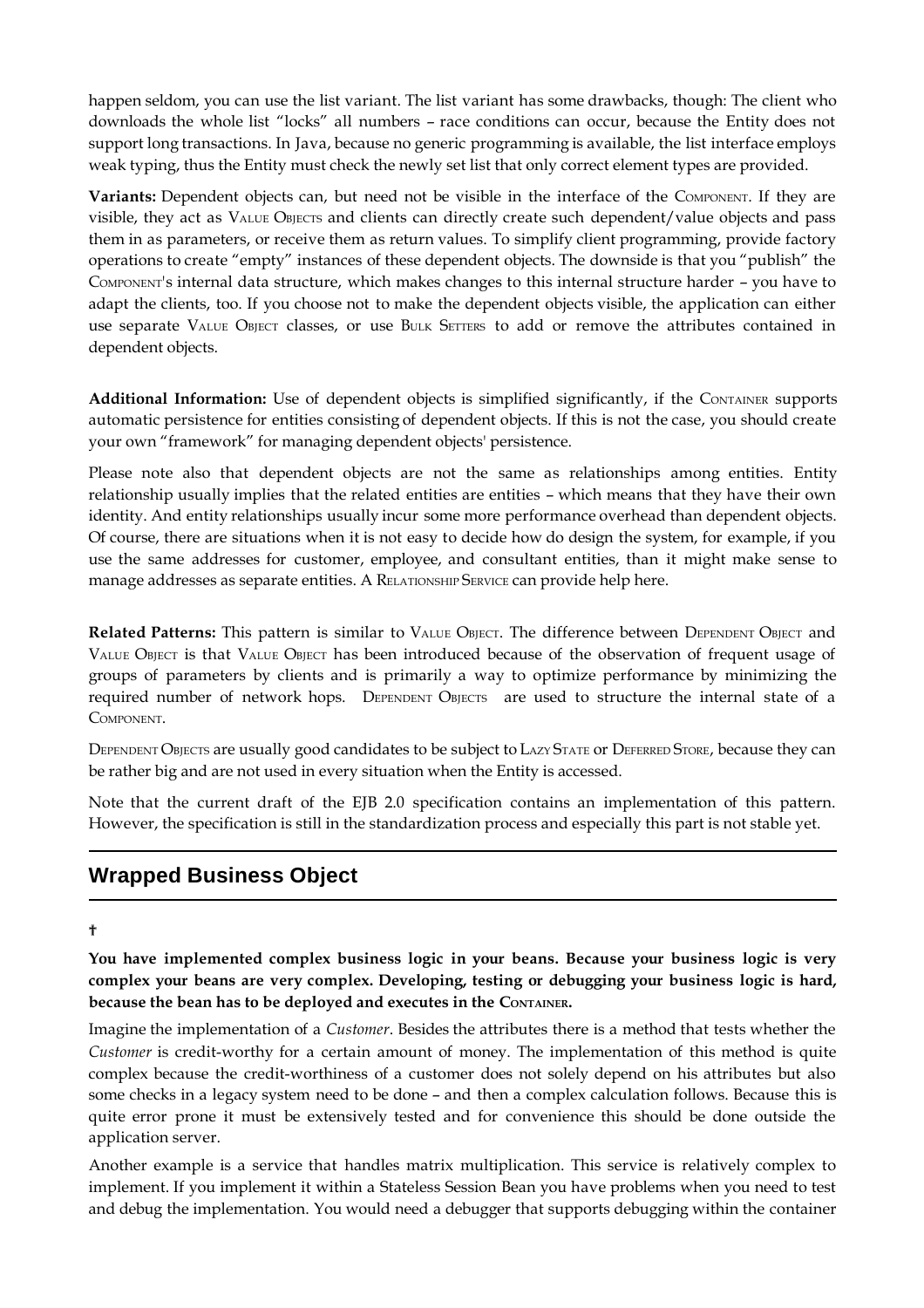if you want to debug the deployed bean. Although such remote debuggers are available, normal debuggers are easier to use.

Therefore:

Add an additional class that holds the business logic, a so called Business Object. Use your bean to **delegate calls for business operations to the Business Object. So your bean is only a wrapper. For testing and debugging, use the Business Object class directly.**

???

### **General**

### **Advantages**

Using WRAPPED BUSINESS OBJECT separates business logic from EIB-specific requirements. Therefore it is possible to implement and test the business code independently. Because you separated your business code from the code that deals with the CONTAINER, you can also use the business logic in other parts of your application, for example in a fat client.

## **Drawbacks**

A drawback is that you have to deal with additional classes and/or interfaces for every COMPONENT, so you may have a lot of more classes in your system. So you should only use WRAPPED BUSINESS OBJECT if your business logic is complex and needs to be tested and/or debugged independently from the CONTAINER.

## **Variants**

There is a specific problem with container managed persistence: you can usually only use members of the bean as persistent attributes. So you have to implement the logic in your business class and have its members in the bean itself. This leads to tight coupling between the business class and the bean, what abolishes the advantages of WRAPPED BUSINESS OBJECT. So a solution to this problem is having the members both in the bean and in the WRAPPED BUSINESS OBJECT. Before the WRAPPED BUSINESS OBJECT will be used the bean has to fill the members of the WRAPPED BUSINESS OBJECT with its own data.

Another implementation variation is to derive your beans implementation from the Business Object class. This also solves the problems with container managed persistence for most containers. In addition, you don't have to implement any code to delegate calls from your bean to the Business Logic class.

#### **Related Patterns**

Note the difference to the STRATEGY pattern: the goal of STRATEGY is to make some aspect of the overall business logic exchangeable. With WRAPPED BUSINESS OBJECT the complete business logic will be moved to a separate class to facilitate testing and debugging. Motivation of WRAPPED BUSINESS OBJECT is not to make the business logic exchangeable but to clean up the structure of the bean and make development easier. STRATEGIES can still be used inside a WRAPPED BUSINESS OBJECT.

If you implement WRAPPED BUSINESS OBJECT consider using BUSINESS LOGIC INTERFACE to guarantee that the bean and the WRAPPED BUSINESS LOGIC implement the same interface.

DATA ACCESS OBJECT is a similar pattern for separating the database access code from the component. If you use WRAPPED BUSINESS LOGIC and DATA ACCESS OBJECT, your COMPONENT only deals with system specific stuff and acts as FACADE for the business logic. This SEPARATION OF CONCERNS gives you high flexibility for changing technologies and makes development easier as the structure and purpose of your classes is simpler and therefore easier to understand.

# **Business Logic Interface**

The COMPONENT INTERFACE is not technically related to the implementation of the COMPONENT. The means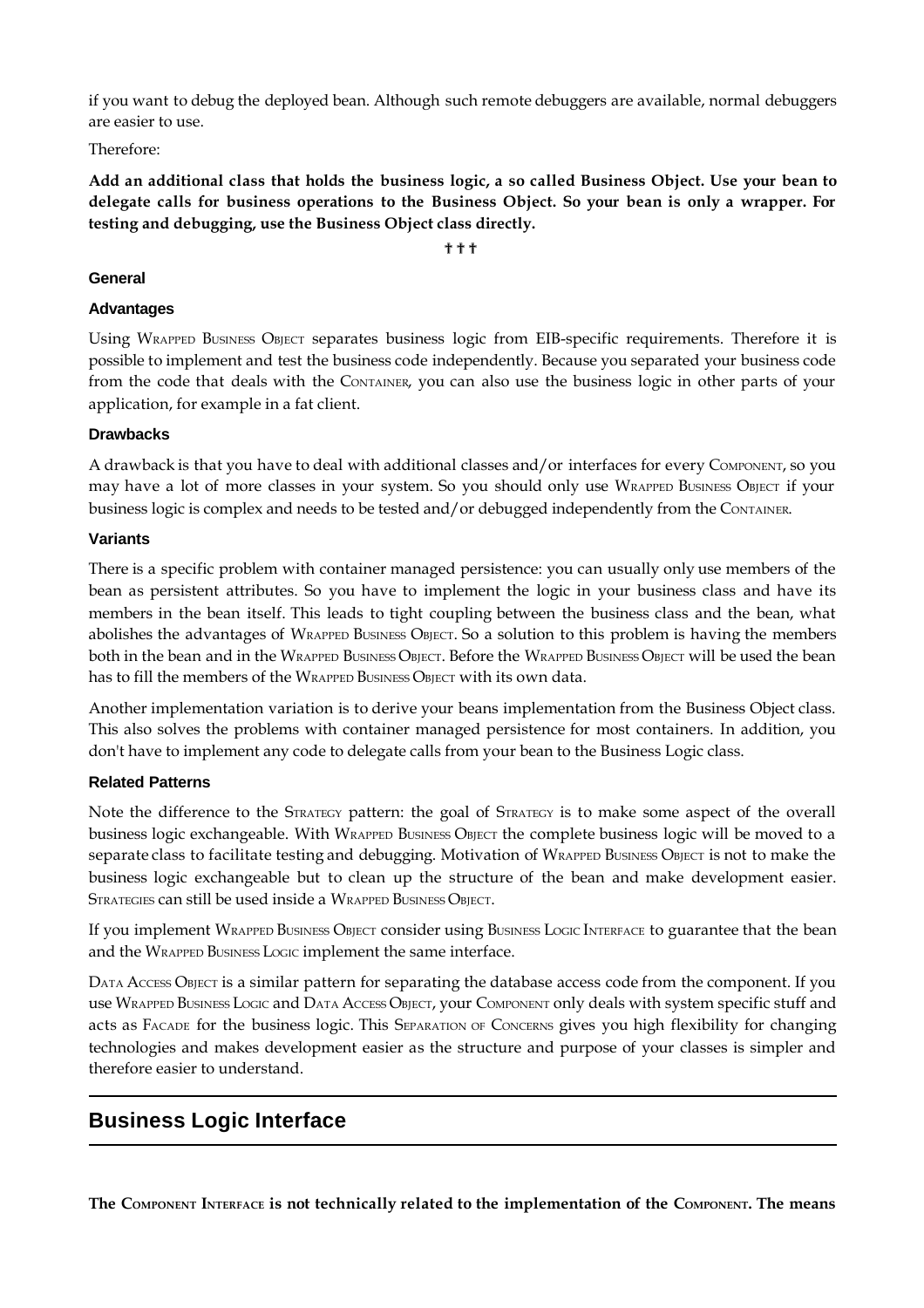## **that error in the implementation of the COMPONENT INTERFACE are not found until the Component is deployed or verified.**

A simple error in the implementation of the COMPONENT INTERFACE such as a misspelled method name can cause the deployment to fail. Usually this type of error if found by the compiler. But for Enterprise Java Beans the implementation can not directly implement the COMPONENT INTERFACE. The reason is that the Component Interface includes methods that can only be implemented by the Container such as the methods that return a Handle to the component or remove the Component. Still the business methods defined in the COMPONENT INTERFACE must be implemented by the Component. Because this is neither enforced nor checked by the compiler errors in this field might be detected quite late.

#### Therefore:

## **Provide an interface that contains only the business methods that must be implemented in the implementation and declared in the COMPONENT INTERFACE.**

???

#### **General**

This ensures that the business methods are really implemented as declared. There are some minor problems. For example in the Component Interface the methods must be declared to throw RemoteException. However, the implementation is not allowed to throw these exception or declare them. So despite the fact that the methods must now be implemented to successfully compile the application the RemoteExceptions can still be declared or thrown and this error again will not be detected until the application is verified or deployed. Note that these errors are violations of the Specification but most servers still accept Beans with these errors.

#### **Drawbacks**

Some EJB implementations might have problems with the deployment of Beans that use this pattern.

#### **References**

This pattern is also explained in [MH00]. More details about this pattern especially concerning the Java type system can be found in [Wo00].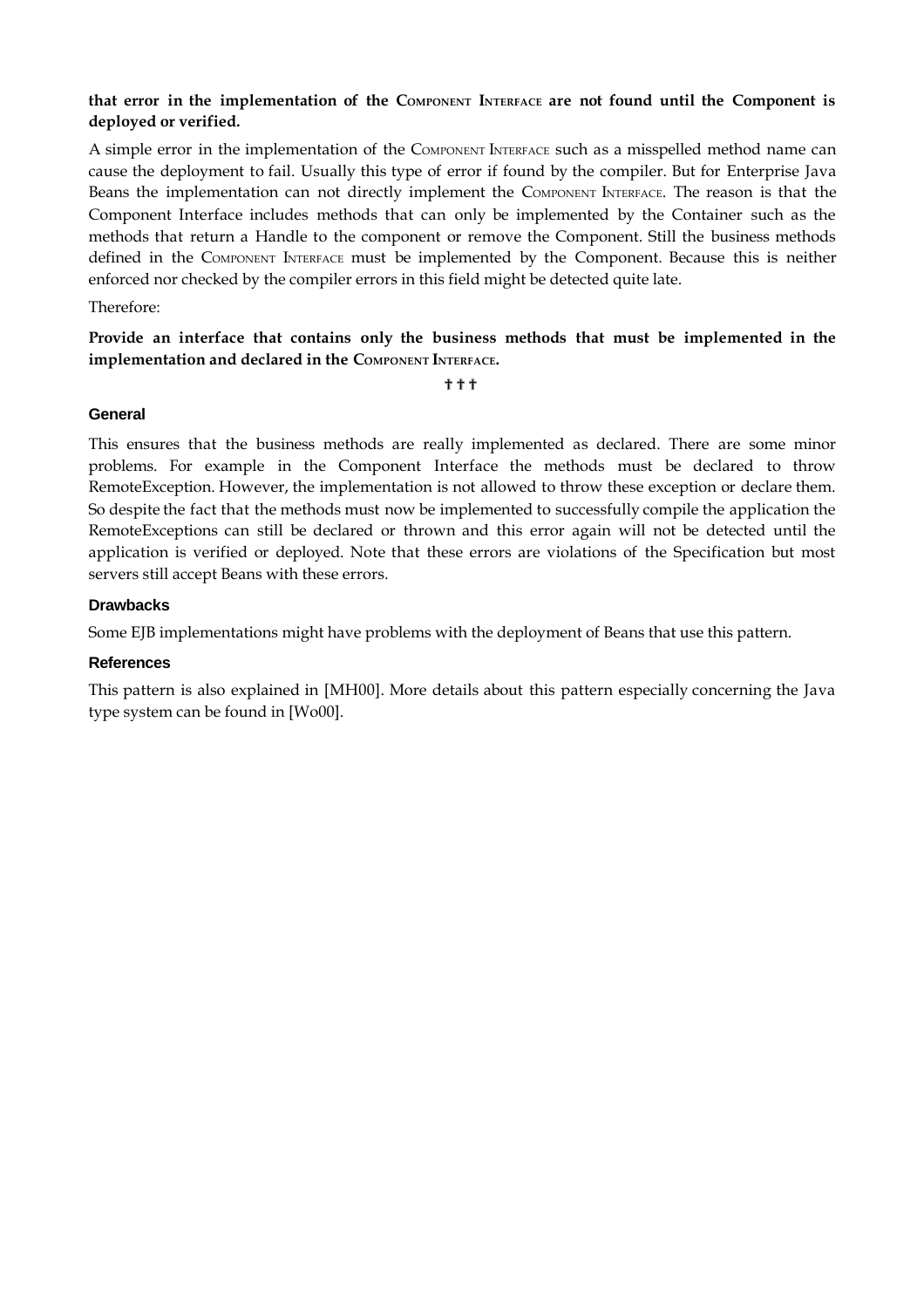# Patterns for Building Large Systems

# **Quick Access Table**

| if                                                                                                             | use                                                                                                                                                      |
|----------------------------------------------------------------------------------------------------------------|----------------------------------------------------------------------------------------------------------------------------------------------------------|
| components are responsible for specific tasks to request to the responsible component<br>further decouple them | components should not know which other REQUEST HUB: A central component forwards a                                                                       |
| that sets up the environment                                                                                   | components must have some installation code ADMINISTRATABLE COMPONENT: Add an additional<br>interface that allows the installation code to be<br>called. |
| some components of the system form a group but BUSINESS COMPONENT: Provide<br>no formal grouping is present    | additional<br>an<br>component as a GoF FASCADE                                                                                                           |
| Conatiner must be enforced on all components                                                                   | a functional aspect that is not covered by the ROLL YOU OWN INTERCEPTION: Provide code that is<br>executed before and after each method call             |
| a group of components needs the same CONFIGURATION SERVICE: Provide an<br>configuration parameters             | additional<br>component that other components can use to access<br>the configuration parameters                                                          |

# **Administratable Component**

#### ?

**In addition for providing the business functionality for the clients, a COMPONENT usually needs to perform some administrative, setup or diagnostics work, often directly after COMPONENT INSTALLATION. If** you want to reuse a (BUSINESS) COMPONENT as a complete, reusable package, the COMPONENT must be able **to achieve this task itself – however, clients should not be able to access this functionality.**

A large BUSINESS COMPONENT for managing the contacts of a company (people, customers, suppliers, etc.) is made up of a set of collaborating COMPONENTS. When they are installed, they rely on some external resources, such as the schema in the database. You do not want to require the users of the COMPONENT to create the schema manually, instead your component should be able to do it itself.

The same is true for some kind of "installation test" which checks, that the COMPONENTS have been installed correctly, all its resources are available, and generally, no unexpected error occurs.

Later, when the system is running you might want to access some diagnostic information about the COMPONENT(S), such as the number of errors that occurred (and a list of them), etc.

Therefore:

**Implement administration, setup and test functionality as part of your (BUSINESS) COMPONENT. Provide access to this functionality only for specific administrators, not for all clients. Make sure that the necessary operations are not visible in the business interface.**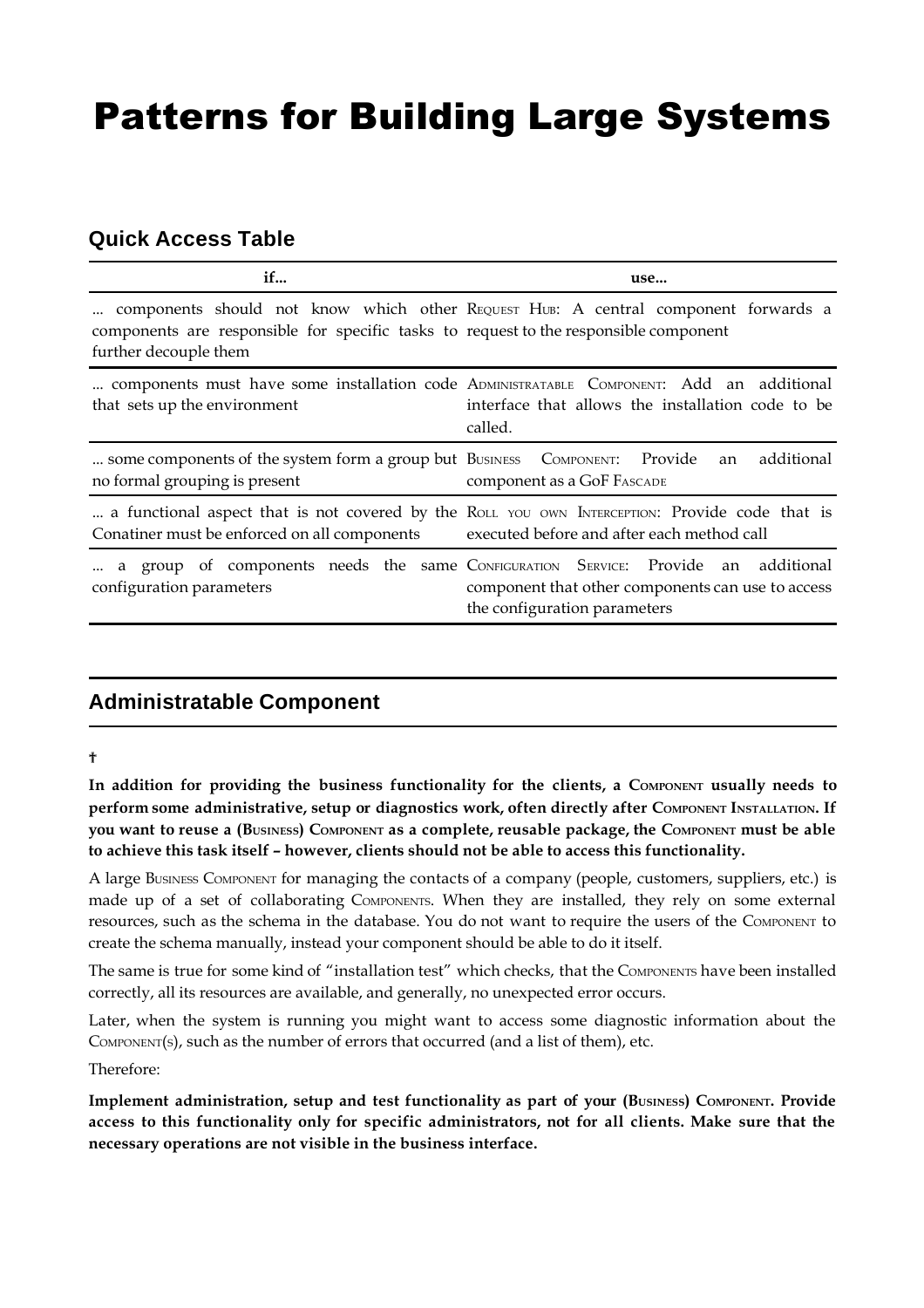

???

**Variants:** There are two ways how to implement this pattern because the implementation is different for normal EJBs and BUSINESS COMPONENTS built with EJBs.

For normal EJBs, you have to make sure that there are two COMPONENT INTERFACES for the COMPONENT. One provides the business functionality, and the other provides the administration operations. Define the interfaces separately, and create a common interface (extending the two other ones) which serves as the remote interface for the bean. Your clients (should) only know about the business interface. In addition, use ANNOTATIONS to define security properties, that allow only some *administrator* role to access the administrative operations. Another way of implementing this Pattern is to use MULTIPLE INTERFACES: The component has one interface for administrational purposes and one "real" business interface.

In BUSINESS COMPONENTS, which consist of a group of EJBs, provide (one or more) additional EJB that take care of the administrative functions. Once again, use security settings in the ANNOTATIONS to prevent normal clients from accessing administrative beans. When using a SERVICE COMPONENT FACADE for BUSINESS COMPONENTS, make sure these operations are not part of this interface – the administration EJB must be lookup up separately.

It is useful to include a small client application with an ADMINISTRATABLE COMPONENT, which provides a GUI to access the administration features.

In CORBA's Component model, the operations defined directly on the COMPONENT (i.e. not on a facet) are reserved for exactly these administration purposes.

# **Business Component**

?

**It is often hard (and sometimes conceptually impossible) to "press" the complete functionality for a** requirement into one EJB. Thus, you end up with a set of EJBs which are always used together as a **group. However, there is no "formal" grouping for these COMPONENTS, and clients have a hard time because they have to operate on many instead of one COMPONENT.**

A medical information system has a "subsystem" for managing operations. It has to keep track of the diagnoses and measurements done during an operation (such as heartbeat, breathing frequency), it has to record the materials used during the operation, it needs to store the doctors and assistants working on the patient, the complications, etc.

In addition, it has to provide overviews (lists) of all operations with specific personnel, or notify other assistants when certain conditions occur.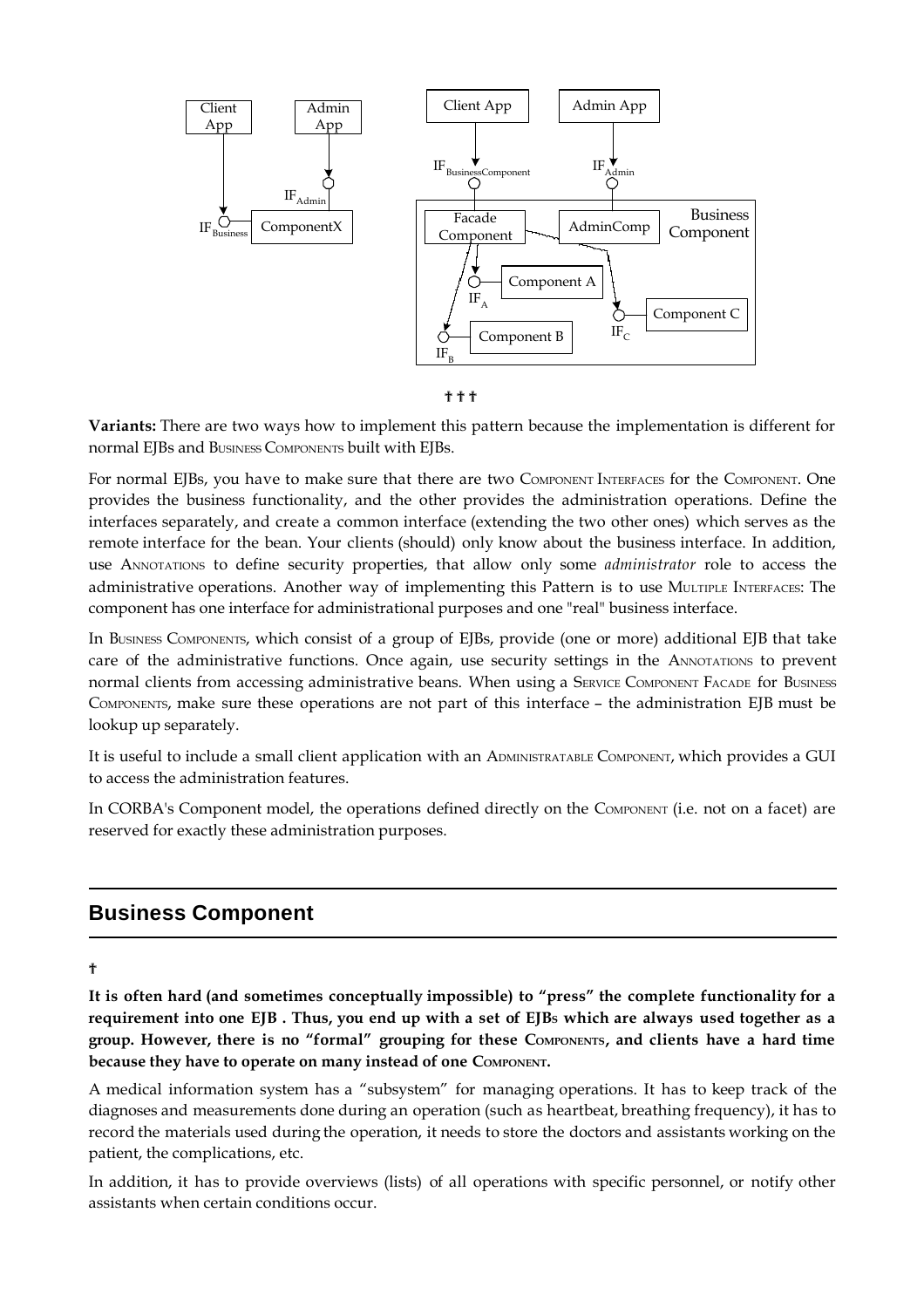It should be obvious that it does not make sense to put this into one EJB , although the resulting set of COMPONENTS belong together and will usually not be useful in isolation.

A client application has to know which of the COMPONENTS does what, and has to deal with all of them separately, depending on its use-case. A change to one of these COMPONENTS usually requires changing all clients.

Therefore:

**Use an abstraction called a BUSINESS COMPONENT which consists of several EJBs internally. Distribute and release the COMPONENTS always as one "subsystem". Provide a** *Facade* **COMPONENT [GHJV94] which servers as the single access point to the whole business component, simplifying client access. This facade might use WEAKLY TYPED INTERFACES to simplify reuse and integration.**





**Advantages:** This pattern provides a higher level of granularity for your COMPONENTS. This simplifies maintenance, versioning, and distribution.

**Drawbacks and Caveats:** However, as a drawback, some of the mechanics that are available for EJBs cannot be directly applied to BUSINESS COMPONENTS, because the CONTAINER does not know anything about this higher level abstraction.

**Variants:** The *Facade* COMPONENT can either be strict, hiding all the other components from the client (which requires data exchange to be done by VALUE OBJECTS, because entity Beans cannot be exposed). The facade then delegates all invocations to the respective Components. The alternative is to use a lazy FACADE, which means that the facade merely plays the role of a *Factory* for the other COMPONENTS, allowing clients direct access to all the component in the business component. Using the FACADE Component has all the consequences that are described in the *Facade* pattern in the GoF book [GHJV94].

Usually a business component supports complex processes that involve operations on several internal components as part of the process. Using the *Facade* COMPONENT to implement these processes has two advantages: First, performance is improved because the number of required network hops is reduced, and second, the *Facade* acts as a SESSION BEAN FACADE, relieving the clients from taking care of the correct workflow and transactional integrity.

If a strict facade is used, you can further abstract communication and reduce (formal) dependencies by using WEAKLY TYPED INTERFACES for the FACADE. Business Components will then only exchange "request objects" with each other. Further decoupling can be achieved by using a REQUEST HUB. To simplify consistent configuration of the set of internal EJBs, a CONFIGUATION SERVICE is helpful.

**Related Patterns:** Note that this pattern is not the same as SESSION BEAN FACADE. Although both use a session bean to abstract communication with a set of COMPONENTS, SESSION BEAN FACADE is used to enforce transactional integrity and improve performance, whereas a business component is a higher level design artifact.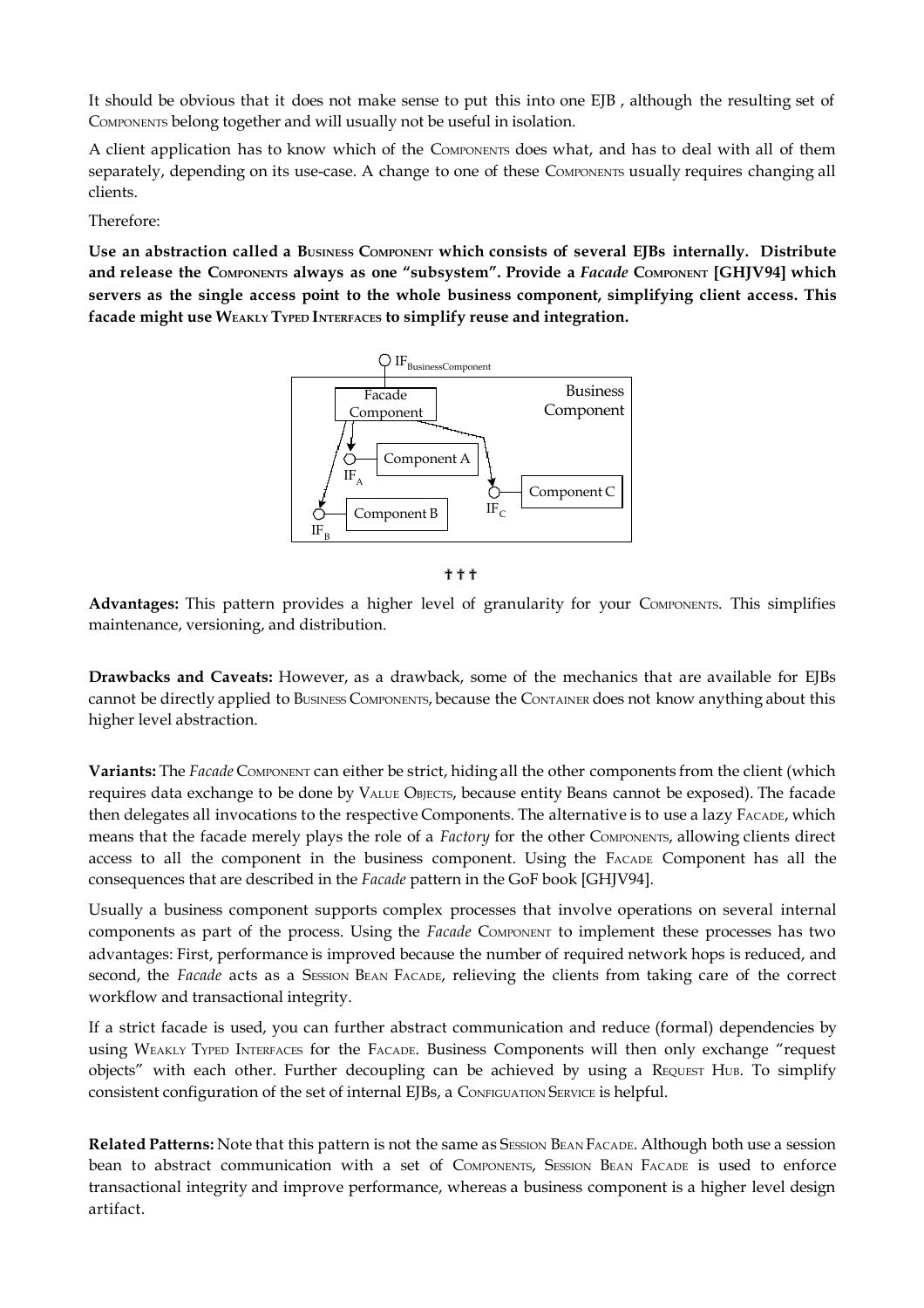# **Configuration Service**

## ?

If you have several related components, for example in a BUSINESS COMPONENT, they usually have some **aspects of their configuration in common. These aspects can be technical or functional. Specifying all the CONFIGURATION PARAMETERS in all the ANNOTATIONS is inefficient and error prone.**

A a BUSINESS COMPONENT for address consists of many COMPONENTS. Because you do not want to limit the chances for reuse of the COMPONENTS, you make the regular expression that validates ZIP codes configurable. Such validations of ZIP codes are performed by many different COMPONENTS in the BUSINESS COMPONENT. However, when the BUSINESS COMPONENT is deployed as part of an application, there is usually only one ZIP code verification expression in use – and this expression is used by all the COMPONENTS inside the BUSINESS COMPONENT.

To make sure your application works correctly, you do not want to configure this regular expression for each of the COMPONENTS separately.

Another example is internationalization. The text messages for exceptions must change according to the selected language, but all COMPONENTS should use the same texts (and the same language!).

Therefore:

**Provide a central configuration service. The participating COMPONENTS access it (usually during** initialization) to retrieve their own configuration. It is also possible to let clients access the service, if **necessary.**

#### ???

**Advantages:** This pattern reliefs you from doing the same configuration again and again. It is especially useful if some part of the configuration can be inferred from other parts, reducing the configuration work even further.

**Variants:** There are two basic ways how the pattern can be implemented:

 $\mathcal{L}$  The configuration service can be a real COMPONENT. This imposes some performance overhead but this overhead is not very problematic because the access to the configuration service usually only occurs when the client Component is really physically instantiated (i.e. usually when the pool is created).

On the plus side, this allows clients to access the configuration information too, providing a kind of centralized reflection or configuration repository. I.e. also parts of the GUI can be adapted to the configuration.

 $\mathscr Z$  The other possibility is to use a simple Java class. Each COMPONENT creates an instance, and accesses a central configuration file (through a MANAGED RESOURCE's factory) to read its configuration. This is a more lightweight solution, but the configuration is not easily made accessible for the client.

You can even make the configuration depend on logical entity, or another part of the runtime state. This allows you, for example, to have American or German addresses to be managed by one COMPONENT in one application. Of course because of the DISTINCTION OF IDENTITIES, the configuration must be redone for each change of logical identity – it's not enough to do it when the physical instance is created.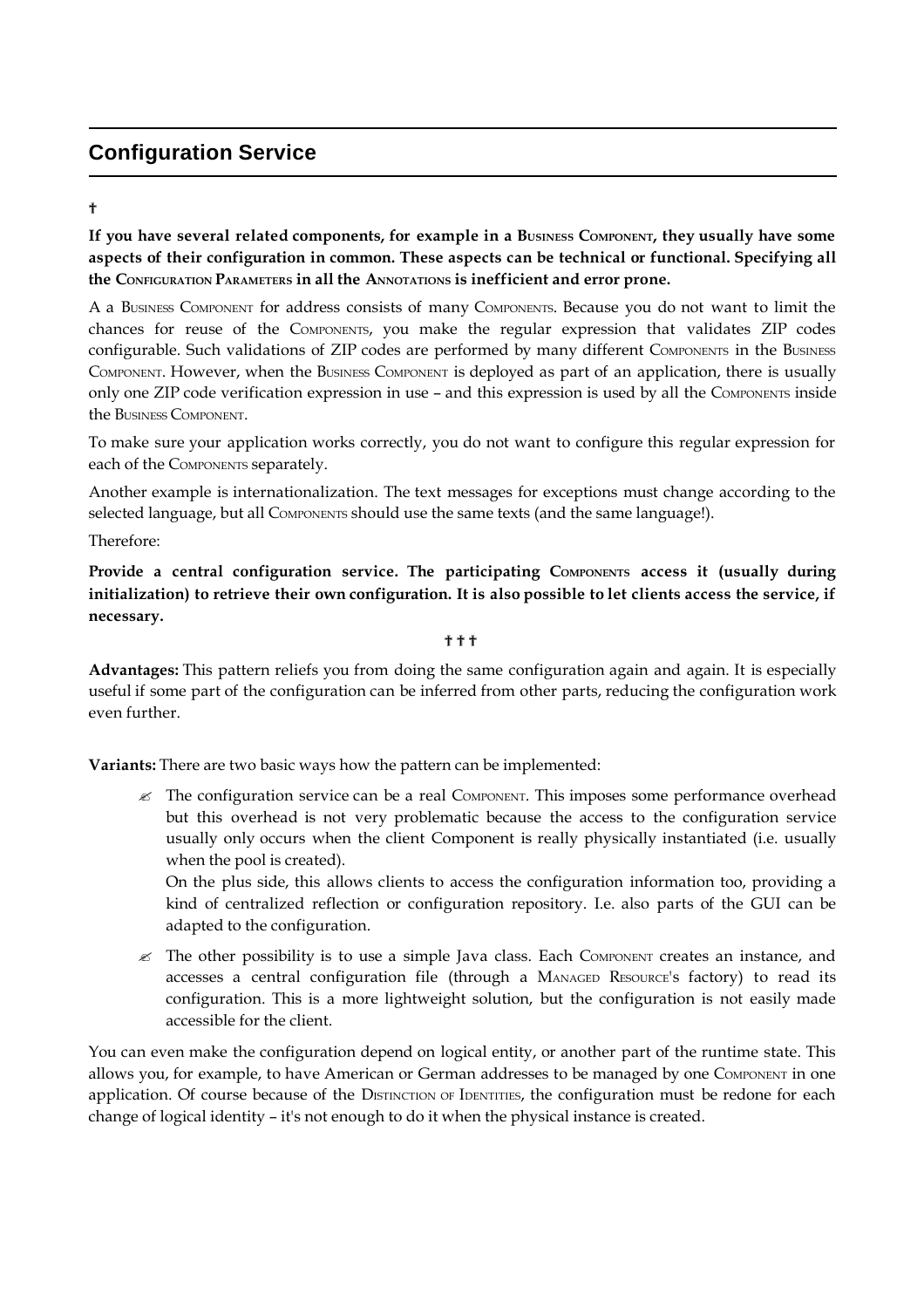# **Request Hub**

#### ?

When a system is built from a set of collaborating BUSINESS COMPONENTS, coupling can be reduced by USING a WEAKLY TYPED INTERFACE. HOWEVET, a COMPONENT still needs to know, which other COMPONENT is **responsible for fulfilling a specific task. In addition, these components depend on each other's interfaces, including operation parameters, VALUE OBJECT types, etc. This compromises independent evolution of systems and BUSINESS COMPONENTS.**

Imagine a e-business application. It uses several BUSINESS COMPONENT: A personalization and cross-selling engine, a catalogue engine, an order management and several warehouse subsystems, one for each branch of the business. They have to collaborate in order to fulfill the application's purpose. They all use XMLbased WEAKLY TYPED INTERFACES, because all subsystems have been developed by different third party vendors.

The controlling component (could be calls the workflow engine) has to work with all these components. Although all have an XML based interface, the data structures (DTDs) they use are different. They contain the same content, but their structure is not standardized. So you need a way to adapt the data formats in the communication among the BUSINESS COMPONENTS.

Also, when new releases of these software packages are introduced into the system, you need to have a way how one interface can be modified without requiring the adaptation of all your clients – partly, because they come from different vendors.

As a third aspect, if several BUSINESS COMPONENTS provide overlapping functionality, you might want to make another COMPONENT responsible for a specific task, without changing all the clients.

Therefore:

Provide a central COMPONENT in the system, which receives every request and forwards it to the correct **receiver. In addition, this request hub can adapt the parameters, change data types, provide default parameters for modified interfaces, etc. It can also be used to mask different communication protocols.**



**...**<br>?

**Advantages:** As mentioned in the introduction example, a request hub is particularly well suited to "glue together" a set of 3<sup>rd</sup> party COMPONENTS, because it can be used as a centralized adapter for all the COMPONENTS. This is especially useful if some of these COMPONENT use a non-EJB communication strategy, such as SOAP, or low-level sockets.

**Drawbacks and Caveats:** The hub is a central system component. To do its job, it needs to know which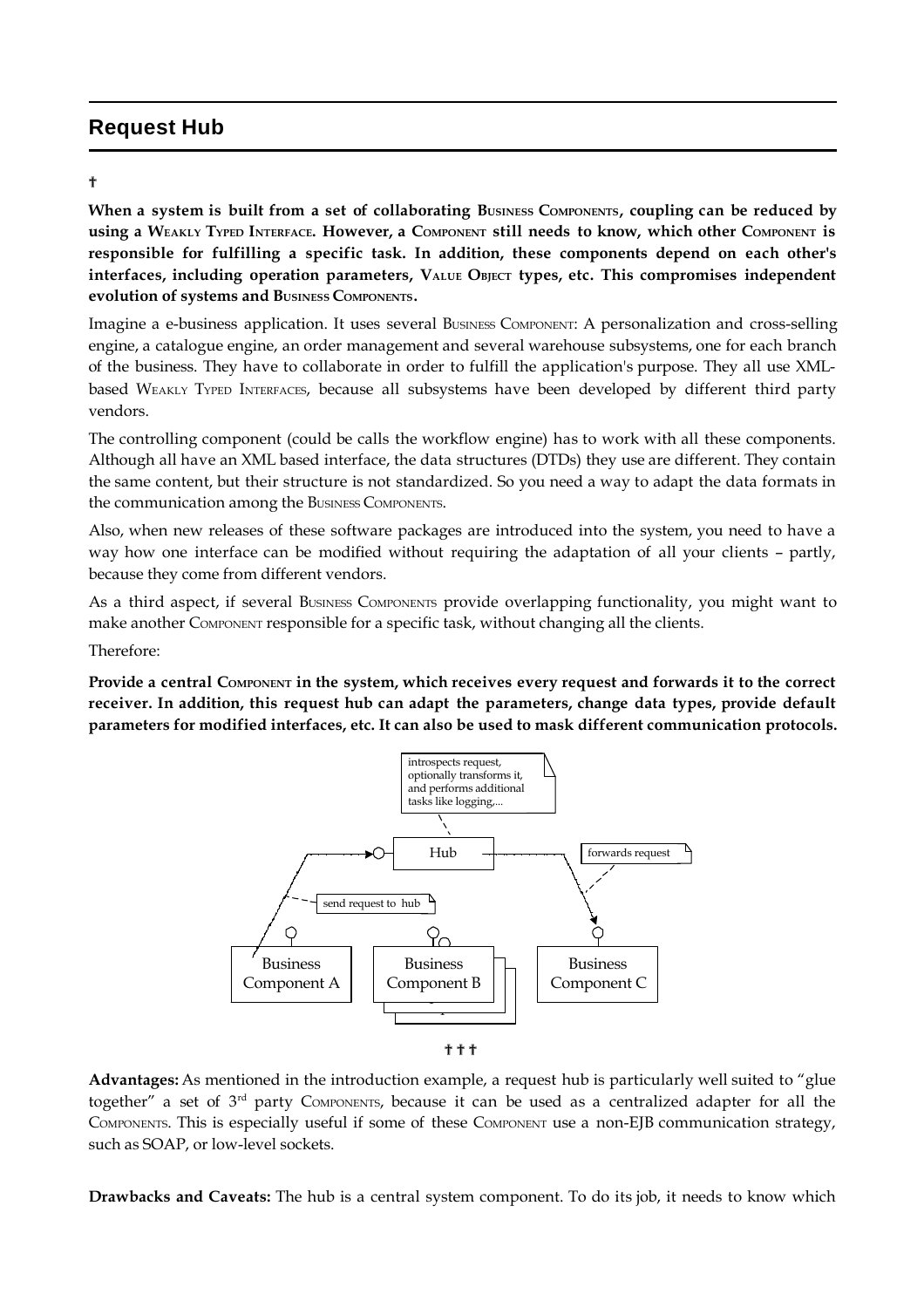part of the system is responsible for which task – when responsibilities in the system change, the hub must be updated.

**Additional Information:** It is important to understand that the hub can, but should not be used as a replacement for a CONTAINER, who should take care of the technical concerns like load-balancing, transactions, fail over and security. Implementing these aspects is not trivial (it's also not trivial with a request hub), this was the reason why a CONTAINER has been introduced into a COMPONENT system. However, it is possible to implement technical concerns in a request hub: For example centralized logging or more sophisticated security policies can be implemented here if the CONTAINER does not support them. A simple form of application level load-balancing is also easily possible by forwarding requests to different COMPONENTS upon invocation.

Note that the hub is not necessarily a single point of failure. It can easily be replicated on different machines because it is stateless – you just have to make sure that the different hubs are all configured the same way.

**Variants:** If no too complex request transformations are necessary, the hub can be a generic COMPONENT, because WEAKLY TYPED INTERFACES are usually reflective, so the routing policies can be configured and do not need to be programmed. If this is not so, consider using *Strategy* to make it flexible enough.

In addition to the above-mentioned responsibilities, the hub can take care of pseudo-technical concerns, like centralized logging, asynchronous request forwarding, storage of messages if a component is not available, etc. It provides a central location where these concerns can be configured, e.g. using policies, etc.

Forwarding of requests can happen either synchronously, by just invoking operations, or it can be based on an asynchronous communications mode, e.g. using JMS.

**Related Patterns:** Because every request travels through the request hub, it is a good place to hook in INTERCEPTORS, as such, a request hub can be an alternative to ROLLING YOUR OWN INTERCEPTION. This is basically an implementation of the *Mediator* or the *Broker* patterns.

# **Roll-your-own Interception**

**When creating large systems, you will often come across some requirements which you want to** enforce in the project, but cannot be implemented in the CONTAINER. CONTAINERS usually do not support these features, because they are not technical in the sense of the CONTAINER, but they are also not **functional from the perspective of your developers.** 

Hard-coding these requirements in the COMPONENTS is not acceptable – especially if you want to be able to enforce certain policies in the project, or if you want to be able to retrofit some of these **requirements after the COMPONENTS have been implemented.**

A typical example is resource access decision. The EJB standard only allows you to "hard-code" which roles of users can access a certain operation. But you cannot code things like "Any Entity can only be accessed if the Principal is in the same team as the person who created the Entity." For the COMPONENT implementor it is a daunting and error-prone task to incorporate a corresponding check into each operation and throw an exception if necessary.

If you want to retrofit these checks after the COMPONENTS have been implemented, you would have to change each COMPONENT in turn, which is usually unacceptable.

Another typical case for this problem is performance probing. On a website you might want to log which operation is called at what time and by whom, for example to enable billing or just for statistics; or you are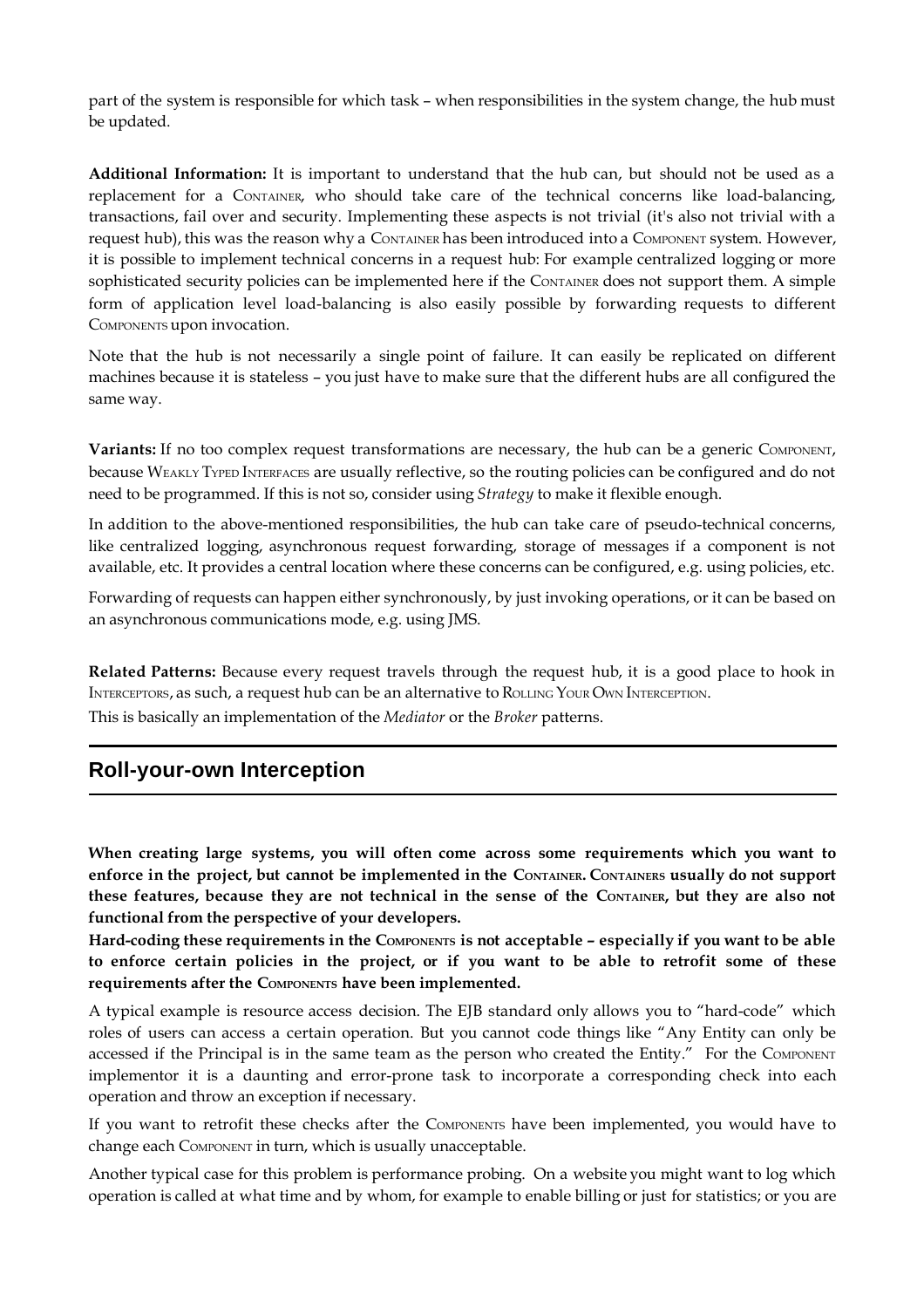interested in how long the execution of an operation takes in order to measure the performance of your website.

Therefore:

**Create your own INTERCEPTION interface. Use code-generation to create a wrapper bean implementation which delegates pre- and post operations for each business operation to one or many interceptors. Use Java's reflection to marshal the information about the operation called. The wrapper then forwards the invocation to the real implementation class.**



???

**Advantages:** This pattern allows you to take any COMPONENT implementation created by one of your "ordinary" COMPONENT programmers and plug in stuff created by infrastructure people.

**Drawbacks and Caveats:** Code generation is always a bit problematic because of the sometimes awkward integration into the development environment. However, in the case describes here it is not so much of a problem, because COMPONENT INSTALLATION requires code generation anyway, and the generated code is simple and well structured.

**Additional Information:** A special code generator inspects the *SomeBean* implementation class and creates a wrapper class that implements each operation by executing the following steps:

- 1. invoke *preInvoke()* on each interceptor available
- 2. invoke the original business operation on the original bean implementation
- 3. invoke *postInvoke()* on each interceptor available

This process is illustrated in the following sequence diagram: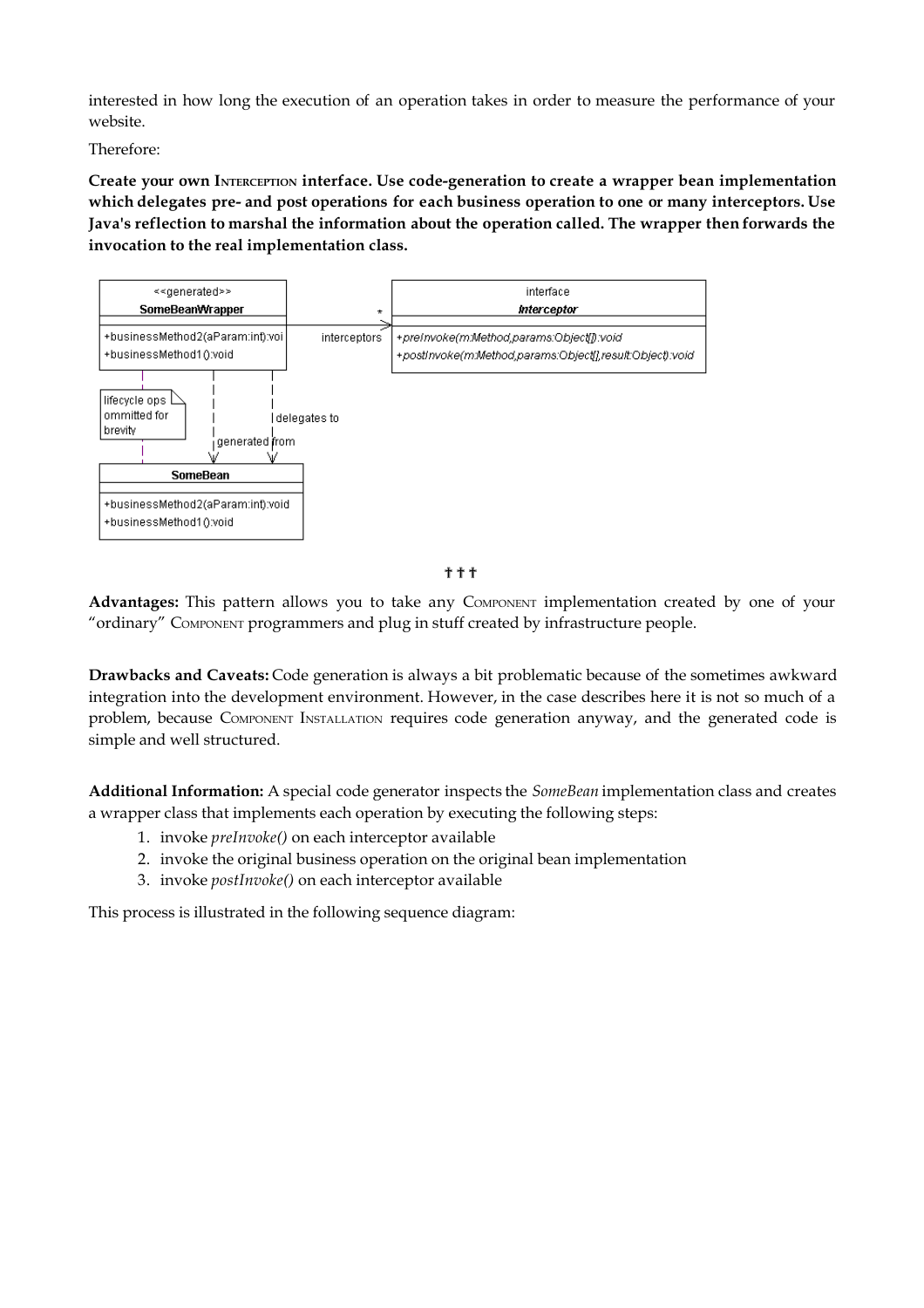

Upon deployment, you have to specify the generated wrapper class as the implementation class in the ANNOTATIONS, not the original bean implementation, because method invocations must arrive at the wrapper to allow it to invoke the interceptors. Because it has the same operations as the normal implementation, this is always possible.

To allow deployers to flexibly add or remove interceptor instances, the required interceptors must be specified upon deployment in the CONFIGURATION PARAMETERS. The wrapper has to check these parameters when it is instantiated.

**Related Patterns:** Because usually you will use the same interceptors for many COMPONENTS in your BUSINESS COMPONENT, a CONFIGURATION SERVICE can be a great help here.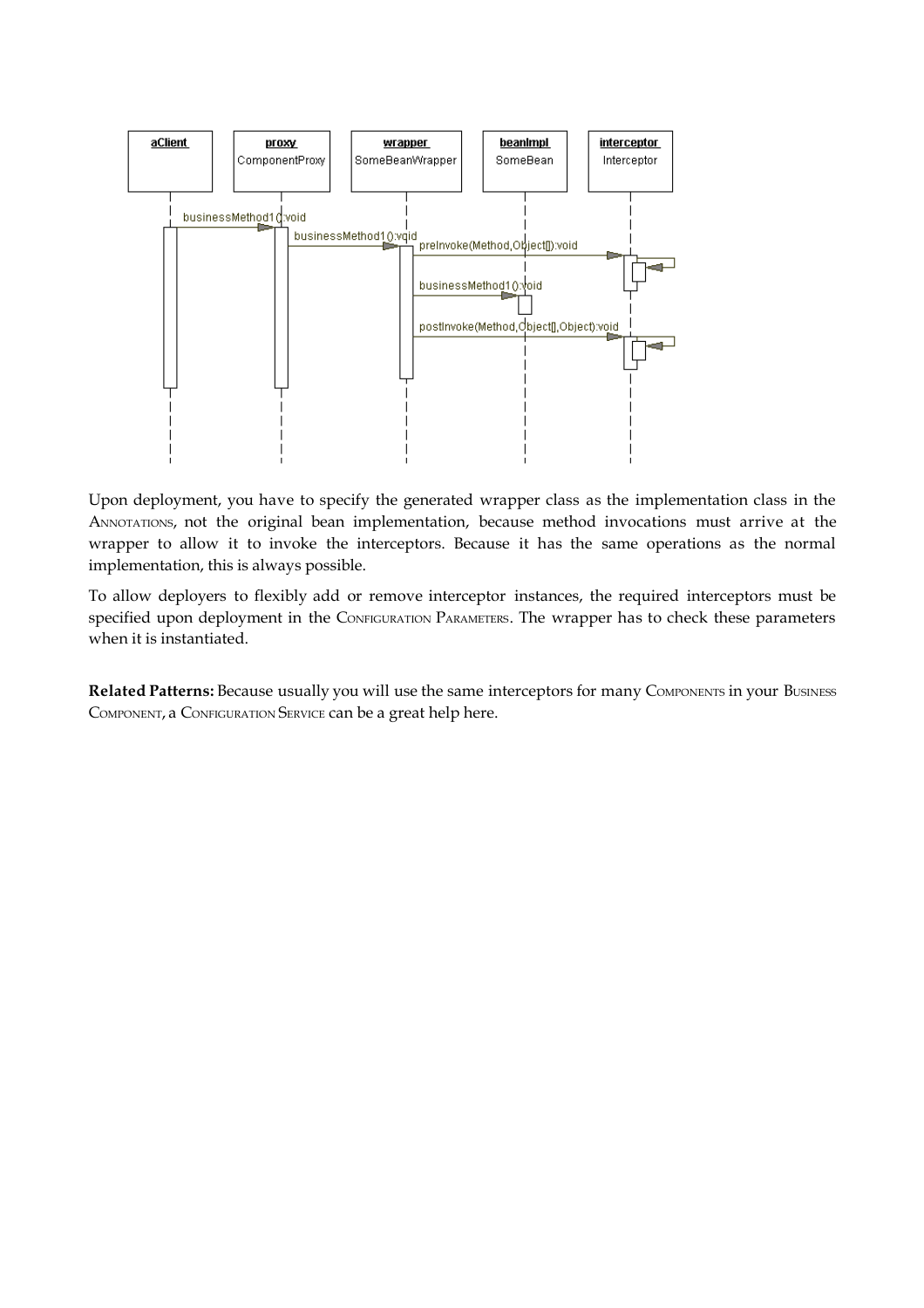# Persistence Optimization Patterns

# **Quick Access Table**

| if                                                         | use                                                                                                                                                  |
|------------------------------------------------------------|------------------------------------------------------------------------------------------------------------------------------------------------------|
| legal reasons                                              | old data must be kept instead of deleted e.g. for HISTORIZED STATE: keep the old data and introduce a<br>deleted flag and timestamp.                 |
| system is too slow                                         | access to the database or to the data in the legacy MIDDLE TIER CACHE: The data is cached in the<br><b>Application Server</b>                        |
| seldom data is really changed                              | updates in the database happen frequently but Deferred Store: Store the data only if it has been<br>really changed. Use a flag to mark changed data. |
| Application Server but only parts are usually used needed. | complete Entity Beans are loaded into the Lazy State: Load the the state only when it is                                                             |

# **Historized State**

## **For legal or other reasons you want to keep old data. However, the Enterprise Java Beans specification requires you to delete it once ejbRemove() is called and there is no archive mechanism built in.**

Usually ENTITY COMPONENTS are deleted or data is changed without keeping the old data. So a change will just overwrite the previous data. But this is often unacceptable for legal reasons. The law might require that old data is archived instead of deleted so that old data can be reconstructed. In this case it is often enough to store the old data so it can be reproduced by manual SQL queries (historization). But it might make sense to store old version to make sure that user errors can be undone. In that case the old data must be accessible to the application and the user (versioning).

Therefore:

Implement the ENTITY COMPONENT methods in a way that the data is kept instead of deleted or just **changed. Introduce a timestamp or version in the database. Mark database entries as deleted instead of actually deleting them.**

???

#### **General**

Basically the idea is to implement the operations required by the LIFECYCLE CALLBACK of Entity Beans in a way that keeps the old data in the database. This means for example that instead of an SQL delete just an SQL update marks the database entry as deleted. If the data should be update the SQL update is replaced with an SQL insert with a new version number. SQL select to retrieve the database entry must use the database entry with the highest version number and they must not return entries that are marked as deleted.

An interesting problem is the primary key. Usually the primary key can largely stay unchanged i.e. if the primary key without historization was a String it will stay a String and the timestamp will just be kept internally. So if you try to access the Entity Bean with a certain primary key you are presented with the data row with this primary key and the highest version number or timestamp. Note that the primary key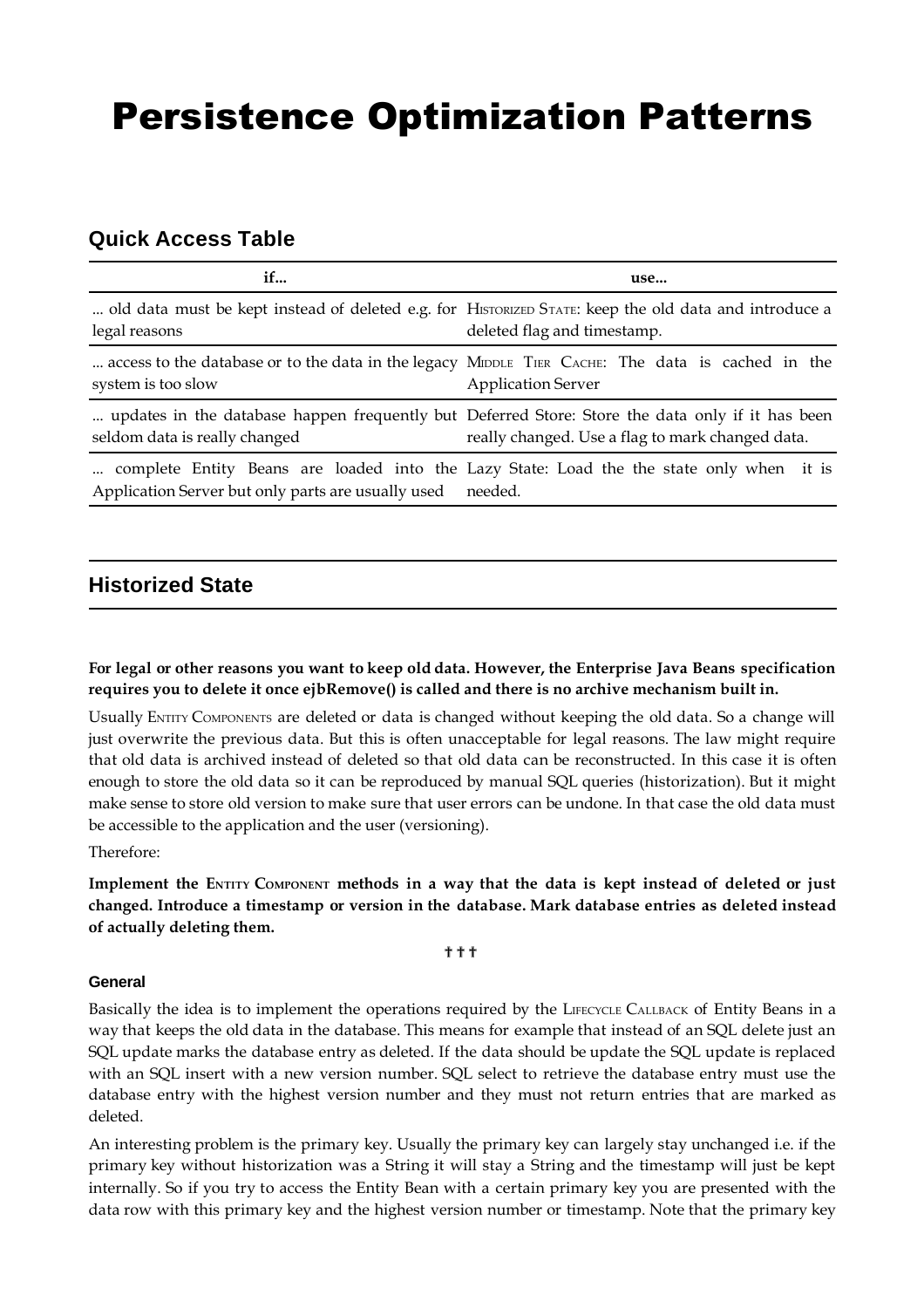for the Entity Beans can not be the primary key in the database: it is not unique because several entries with the same primary key and different timestamps might exist.

If you want to make the different versions of the Entity Beans accessible to clients you must make the primary key contain the timestamp as well as the original primary key. Otherwise there is no way to distinguish between different versions of the Entity Bean. This primary key usually contains a timestamp and the old primary key e.g. a customer name or customer number. This leads to the problem that usually not a specific timestamp is of interest but rather the version that was valid at a certain point in time. Imagine you want to see the address of a customer as it was on March,  $31<sup>st</sup>$  2000. You are not interested whether the timestamp for this entry is from January,  $2<sup>nd</sup>$  or March, 30st. It is just of interest that the version was valid on March, 31<sup>st</sup>. So find methods must be defined that allow the user to look up the version of the Bean that was valid at a certain date. The access for the versioned data should be read-only usually because it is archived data and should just be shown to the user. Changes of this data make usually no sense and are hard to handle. This means neither *create()* method nor *ejbStore()* or *set...()* methods should be implemented.

#### **Related Patterns**

To make sure that new version numbers are only created when the data actually changes you should use the DEFERRED STORE pattern.

## **Lazy State**

You notice that a lot of time is spent for loading the state of Entity Beans. They represent complex **business entities with lots of data. The data is loaded in one large database operation ("big inhale") but often only parts of the data are needed.**

Entity Beans represent complete business entities with all their data. If you use Container Managed Persistence or you make a naïve implementation using Bean Managed Persistence this means that for each entity all data is loaded form the database and stored after the work on the data is done. This is acceptable for simple and small Entity Beans. In fact in this case it is the best choice because just one database operation is used and this keeps the overhead small. However, for large and complex data this operation might take a lot of time. If only parts of the data are usually used this is a waste of time as well as memory. Splitting the Entity Beans in multiple small Entity Beans is not a good idea because components should be coarse-grained. Also this would cause additional complexity and lead to a logical entity being split into multiple technical entities which in turn makes it hard for a client to use the component.

Therefore:

Load the data of the Entity Bean when it is really used. This can be done in the accessor operations for **example. Because you will develop the database code yourself you need to use Bean Managed Persistence.**

#### ???

#### **General**

This pattern is also widely used in object-oriented databases systems (OODBMS). They usually load just one object without any referenced objects. Only if references to other objects are resolved, the referenced objects are loaded into memory. OODBMS try to further improve the performance by clustering together several objects that are usually accessed en bloc and then one such block can be loaded at once so that the referenced objects are already in memory when they are accessed. Using all these advanced techniques LAZY STATE performs well even if only small objects are referenced.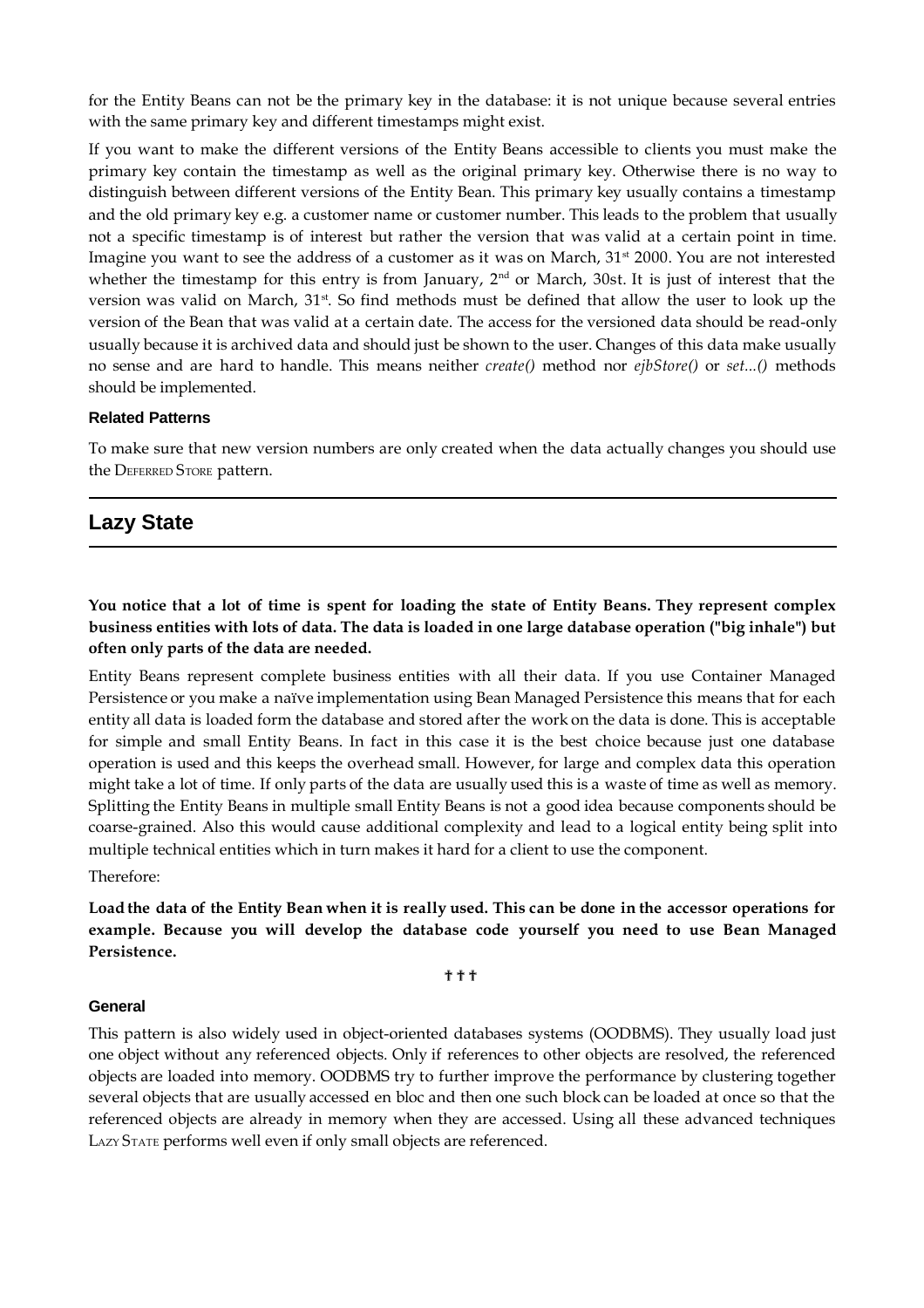Things are different when LAZY STATE is used with EJBs. Every piece is loaded with its own database operation. So a performance benefit can only be achieved if the loading of large pieces of data is deferred. Otherwise the overhead of the database operation will be too big to note any performance improvement.

#### **Related Patterns**

An alternative to this pattern might be to use a TYPE MANAGER: The TYPE MANAGER loads all data directly from the database an thus never loads any unneeded data. However, this also means that each access to the data causes a database access and while with LAZY STATE the data is kept inside the Entity Bean and thus it is cached.

## **Middle Tier Cache**

**If an application uses business entities heavily, slow database access can become a serious bottleneck. Slow databases are often found in the case of heavily used legacy backend systems, usually, because many different applications work on the database concurrently. In many cases, however, an application only needs access to a certain subset of the data in the legacy database.**

Consider an application that manages stock exchange data. A large backend database has been storing the history of each stock symbol over the last 20 years. The online trading application feeds data into the database, and many other systems also access the database concurrently.

Now imagine you need to build a web-based information system for the stock symbols. The slow database performance is unacceptable for a web-based service, and handling the heavy user load at peak times would further slow down the database, raising problems for the trading applications.

In cases such as these data access is typically read-only, and only a subset of the data is accessed regularly: The stock symbols of the current day.

Therefore:

**Install a middle tier cache into your application, which pre-loads data from the legacy system of which** you know that it will be needed often. Your entities persist only to this cache - they know nothing of **the underlying backend database. It is the responsibility of the cache to decide which data is cached, and when to write (potential) changes back to the legacy database.**

#### **\*\***

**Additional Information:** The middle tier cache is responsible for keeping the entities synchronized with the database. The pattern is most useful if the application which uses the cache only reads the data, or if it is the only application modifying a specific set of data items.

In the first case, cache is used primarily as a read cache, propagating changes directly to the backend. In our stock trading example, this would be the best solution. However, there are also applications of the second case: Consider a situation where an application is used to gather data all over the day, whereas only the last item (or some average) has to be stored permanently in the backend. Then, the cache would collect data over the day and store it into the legacy database only once a day.

In case of a cache miss – i.e. the requested data is not available – the cache must query the backend to retrieve the data. However, it need not necessarily cache this data for further access if it decides that the data will probably never be used again.

A middle tier cache is not a completely generic artifact. To be useful, it at least needs to know which data to cache, and how long. Because this usually depends on the application requirements and the usage patterns, this cannot be done completely automatic.

It is important to understand that a middle tier cache can, but should not be used to overcome weaknesses in the CONTAINER's caching and POOLING strategies. The middle tier cache can use information about the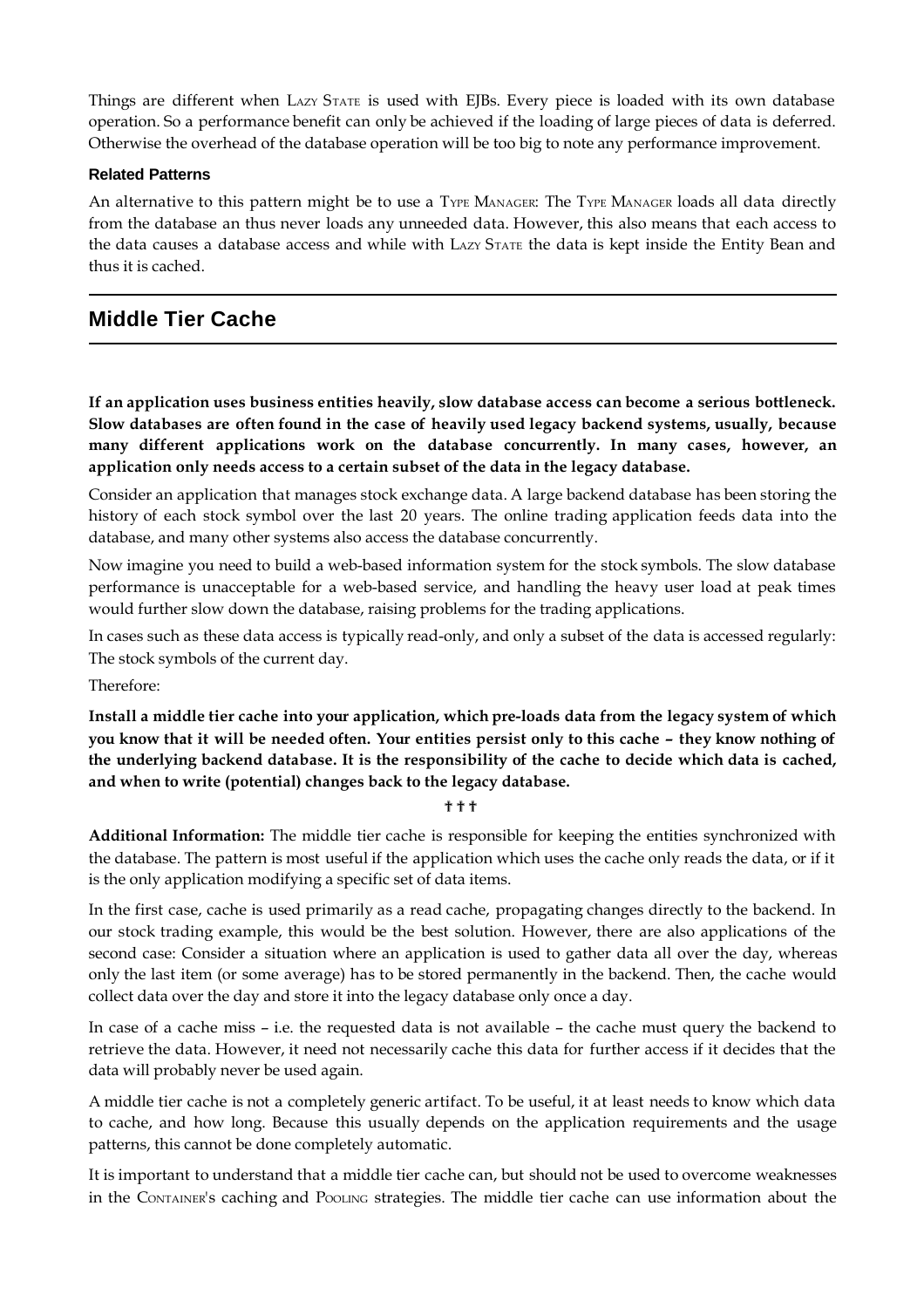access patterns of the data to prefetch and cache data that will very likely be used. The CONTAINER does not have this information and thus will not be able to provide this kind of service.

**Drawbacks and Caveats:** In multiserver architectures the middle tier cache should exist in one instance only. Otherwise the different Middle Tier Caches have to synchronize their content.

**Variants:** A middle tier cache can be implemented using several different persistence technologies. In the simplest case, the data can be stored in memory, of course with the drawback that it is gone if the server dies. Another solution is to use another database of the same type as the backend (or at least a compatible one) and do the transfer using script programs and database command line tools. Another nice alternative is to use object-oriented database here, because the data model of entities (usually made up of DEPENDENT OBJECTS) can be persisted more or less directly.

**Related Patterns:** Note that this pattern works equally well with ENTITY COMPONENTS and TYPE MANAGERS. After all it is just another persistence layer for the entities. The interface to the middle tier cache can be implemented as a COMPONENT itself to facilitate programming. Alternatively in can be done as an EXTERNAL SERVICE, or by using direct (cache) database access.

## **Deferred Store**

## **You notice that your database is updated frequently even though the Entity Beans are seldom changed. This leads to performance degeneration.**

The state of an Entity Bean is frequently stored in the database, at least at the end of a transaction. But often the state of the Entity Beans did not change and thus time is wasted with database operations. The frequent calls are only made to synchronize multiple Entity Beans that represent the same data row: If two Entity Beans represent the same Customer and the data is loaded before each method call and stored after each method call, the Entity Beans appear are synchronized through the database. However, the Container has no means to detect whether the state was really changed. Thus a lot of unnecessary updates might happen.

Therefore:

### Only store the state in the database if it is changed. Introduce an instance variable in the Entity **Component to keep track of whether the state changed or not.**

# ???

#### **General**

This technique is also often used by object-oriented database systems (OODBMS). If an object is changed it is marked "dirty" and only then it is stored in the database. Otherwise no storing is done. The problem is how the OODBMS notices when an object is changed. Some OODBMS require the developer to do it by hand, others do dirty tricks with the memory management or insert additional code into the application.

For the purposed pattern this must be done manually i.e. each time the value of an instance variable is changed a boolean instance variable must be set so that the entry is written back into the database. After it was written back or the state was read from the database the variable must be reset.

From a performance perspective this pattern should be used for every Entity Bean as the overhead for checking and setting the variable is negligible while the gain from using less database operations can be quite significant. The problem is to really set the variable each time the state of the ENTITY COMPONENT changes. If you make an error in this code a change might not be propagated to the database and thus be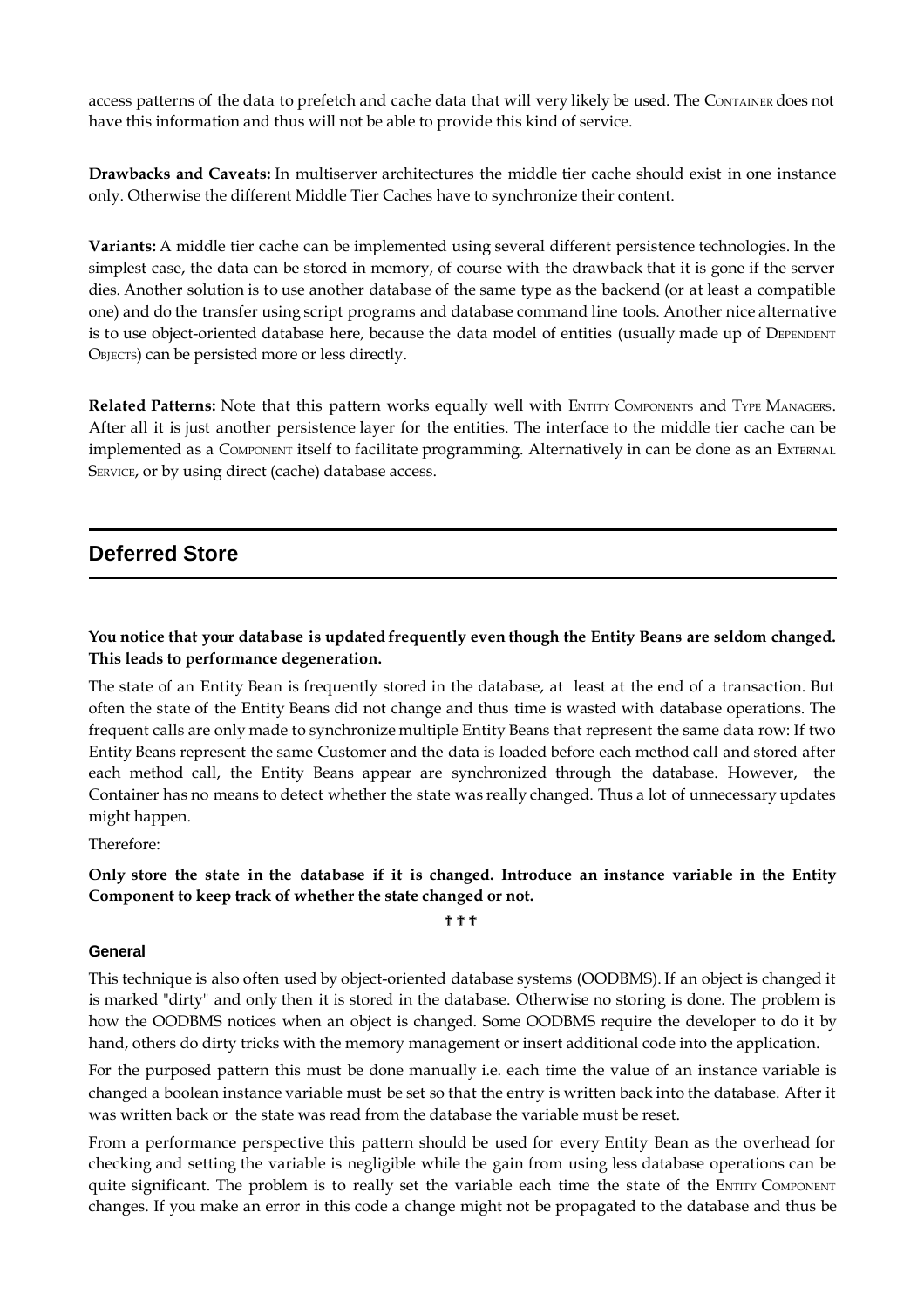lost.

## **Variant**

It is also possible to implement a finer grained modification control: If some of the instance variables contains most of the data it makes sense to implement a boolean variable for each of them to indicate changes and store only those instance variables that were changed. This is closely related to LAZY STATE: While LAZY STATE tries to avoid unnecessary loading of complex data DEFERRED STORE can in this case be used to avoid unnecessary storing of complex data.

Things get more complicated if you include more complex business logic in your ENTITY COMPONENTS. This opens more possibilities to change the state of the component without setting the variable. You can try to avoid this by using access methods instead of accessing the variables directly. To enforce this you can built a class that contains the instance variables as private variables and has public accessor methods for them. In the subclass that is the actual implementation of the ENTITY COMPONENT you can implement the business methods. As these can only access the instance variables through the accessor methods must be used.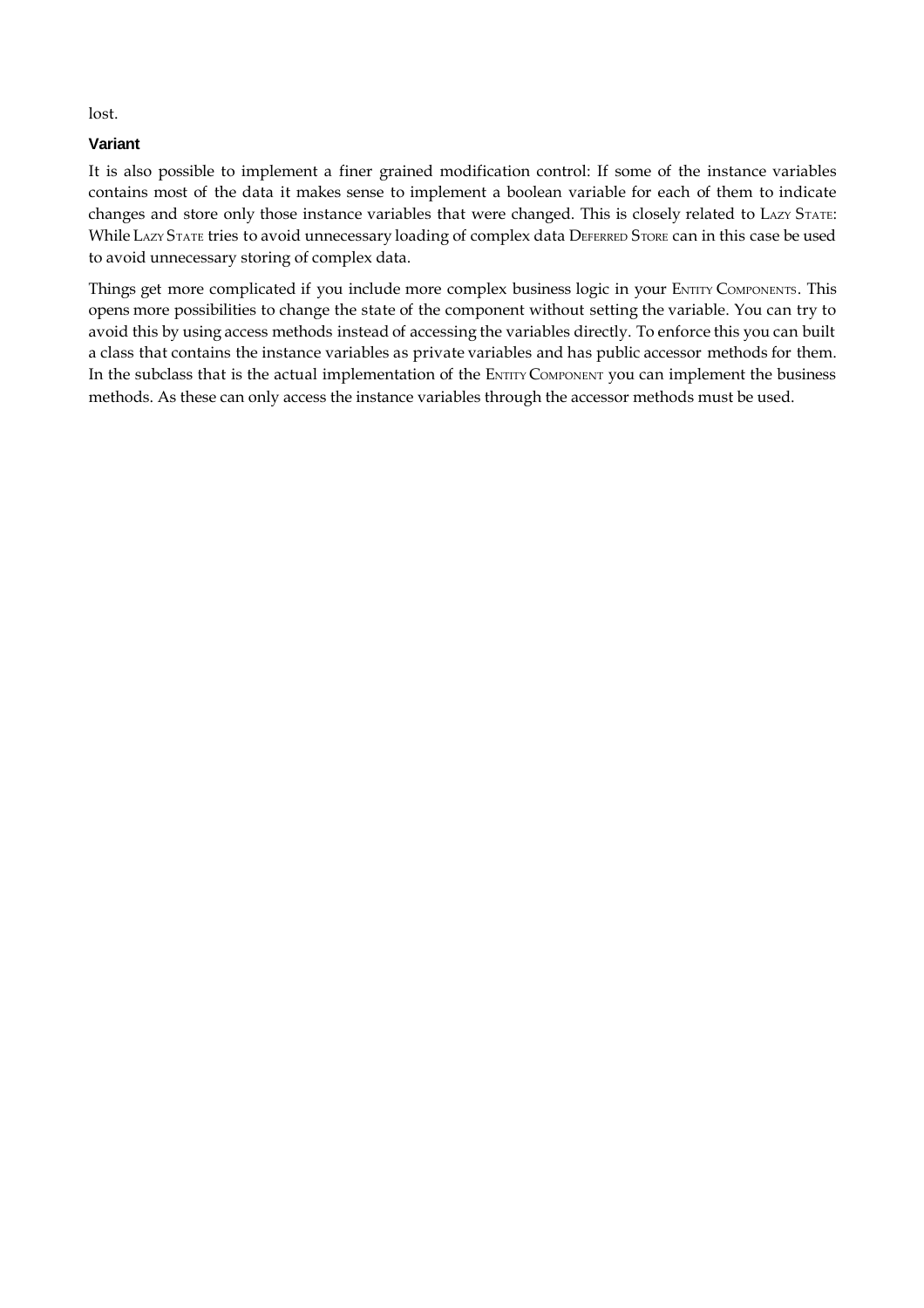# Patterns for State Access

# **Quick Access Table**

| if                                                  | use                                                                                                                                                                                                             |
|-----------------------------------------------------|-----------------------------------------------------------------------------------------------------------------------------------------------------------------------------------------------------------------|
| modified together                                   | often some attributes of an Entity Bean are BULK SETTER: Introduce an additional method that<br>allows the modification with one method call                                                                    |
|                                                     |                                                                                                                                                                                                                 |
| and modified at the same time                       | often some attributes of an Entity Bean are read VALUE OBJECT: Use one object to represent all<br>accessed attributes                                                                                           |
| and modified at the same time                       | often attributes of several Entity Beans are read COMBINED VALUE OBJECT: Use one VALUE OBJECT that<br>contains the data from the different sources                                                              |
| and<br>modified changes.                            | often some attributes of an Entity Bean are read HASHTABLE VALUE OBJECT: Store the attributes as key-<br>modified together. Which attribute are value pairs in a Hashtable used as VALUE OBJECT.                |
| combinations of attributes that are accessed.       | often some attributes of an Entity Bean are read VALUE OBJECT CREATOR: Provide a generic FACTORY<br>and modified at the same time. There are a lot of method to create the different types of VALUE<br>OBJECTS. |
|                                                     |                                                                                                                                                                                                                 |
| server to the client e.g. to display them           | many datasets must be transferred from the BULK READER: Introduce an additional Session Bean<br>that directly accesses the database and returns a set<br>of VALUE OBJECTS.                                      |
| many datasets are modified in the same way          | ENTITY BULK MODIFICATIONS: Introdue an additional<br>Session Bean that does the modification directly on<br>the database.                                                                                       |
| server to the client one-by-one e.g. to modify them | many datasets must be transferred from the SERVER SIDE ITERATOR: The data is transferred<br>transparently in chunks.                                                                                            |

# **Bulk Setter**

**Each call to an Entity Bean takes time because a remote invocation is necessary. This makes such a call expensive.In addition, every call to a bean will be intercepted and checked by the CONTAINER imposing even more overhead. Depending on the implementation of the CONTAINER, each call may even involve** one or more database accesses for each operation to synchronize the state of the Entity Bean with the **database. Thus, repeated invocations of setter operations on a bean are inefficient and should be avoided.**

Imagine a *Person* bean which has setter operations like *setName()*, *setFirstName()*, *setDateOfBirth()*. Although it makes sense to be able to set each of these attributes on a one-by-one basis, it is often necessary to update all three of them at the same time. Especially if you have GUI dialogs you may often need to set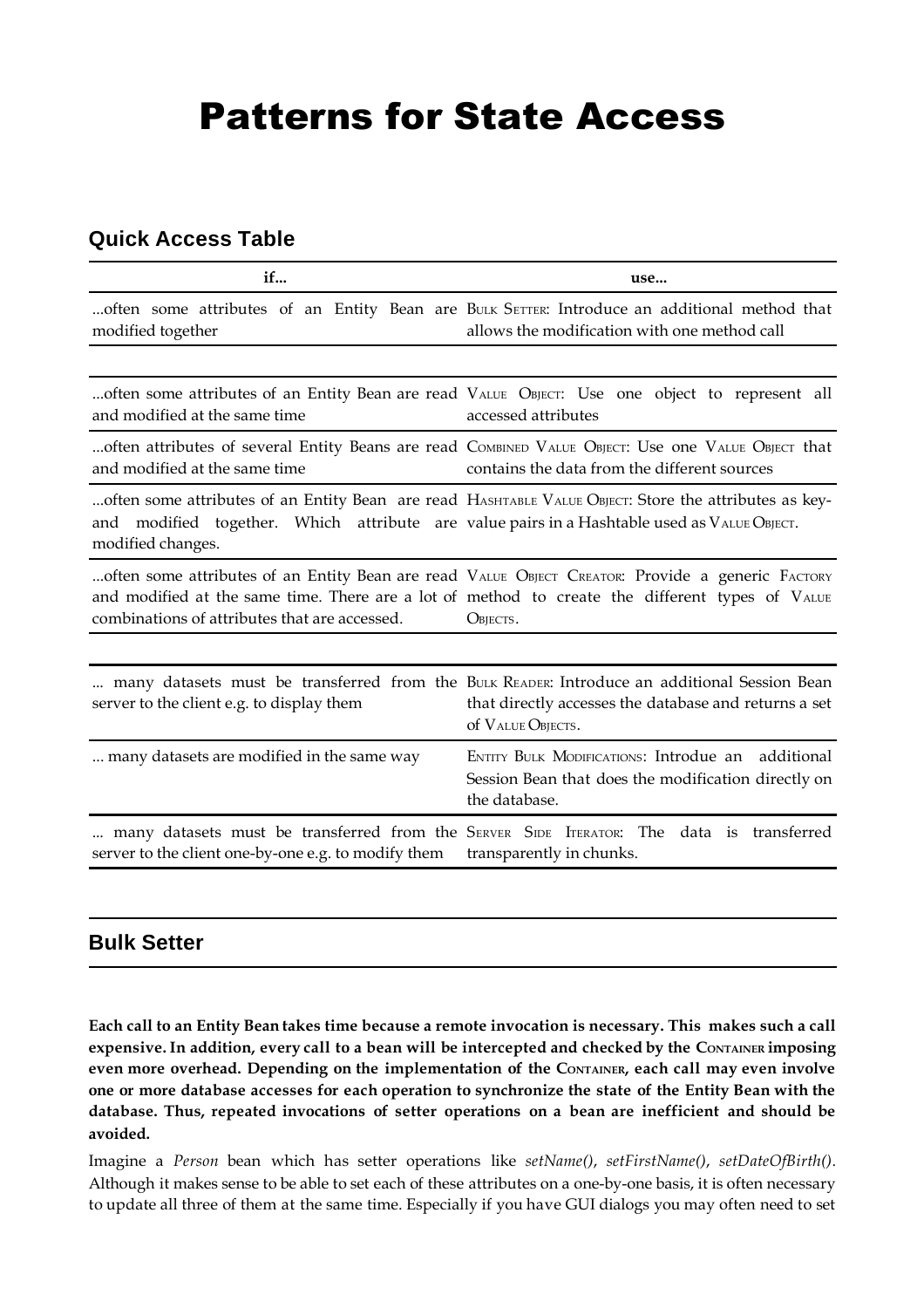group of attributes. Using the setters require three separate invocations, each traveling over the network and being intercepted by the Container.

Therefore:

Provide an additional operation, a so-called BULK SETTER. It takes a group of attributes as parameters **that are often updated together. Whenever these attribute combination is updated, use the BULK SETTER instead of subsequent invocations of atomic setter operations.**

???

## **Advantages**

Using this pattern will allow your application to scale better and make network overhead less of a problem. A side effect of this pattern is that if you group many setter operations together, the properties will be set within the same transaction. Nevertheless performance is the motivation for this pattern.

## **Variants**

It is possible to remove the atomic set/get operations completely, when using this pattern, however, this is not always a good idea. It depends on the use cases – if you need to change only one attribute make atomic accessors available. If you only update groups of attributes (e.g. after submitting a form) then you can safely remove them partially or completely from the COMPONENT INTERFACE. Bulk Setter calls also have the side effect that all parameters are updated in *one* operation, which usually means: during *one* transaction. Therefore, if you want to ensure that a set of attributes always updated atomically, use this patterns and remove the atomic setter operations.

If the atomic setter methods are also available, use them to implement your BULK SETTER operations. So you still modify your members at only one position of the code and have the possibility to add or change setting behavior locally. You don't need to make the atomic setter operations visible to the client. They might be bean internal operations, i.e. they do not need to be part of the COMPONENT INTERFACE.

#### **Related Patterns**

If, in addition to updating, the reading process should also be made more efficient, or the parameters build a semantic group use VALUE OBJECTS instead. An advantage of a BULK SETTER compared to VALUE OBJECTS is that BULK SETTER are easier to implement because they don't add a new class to the application. Adding a simple operation adds much less complexity to your COMPONENT.

If the parameters form a semantic group and the lifecycle of the parameter set is linked to the lifecycle of the Entity Bean use DEPENDENT OBJECT. If you have many BULK SETTERS or you often have to add new BULK SETTERS and therefore often need to change the interface of your bean you might use HASHTABLE VALUE OBJECT OF VALUE OBJECT CREATOR.

# **Value Object**

Each call to an Entity Bean takes a relatively long time. This is because a remote invocation is necessary and expensive. Also for every call of a beans operation the CONTAINER has to check security **and transactional settings. So many invocations of getter operations are therefore inefficient.**

Imagine a *Person* bean which has getter operations for members like name, first name and date of birth. You often need to get all three values at the same time. One example is when you have to implement a User Interface. There you often have dialogs with groups of attributes being displayed together. You need to call many getter operations of the bean to retrieve all attributes displayed by the dialog. As you have multiple calls to your CONTAINER which all take some time to complete, displaying the dialog takes a long time.

Therefore: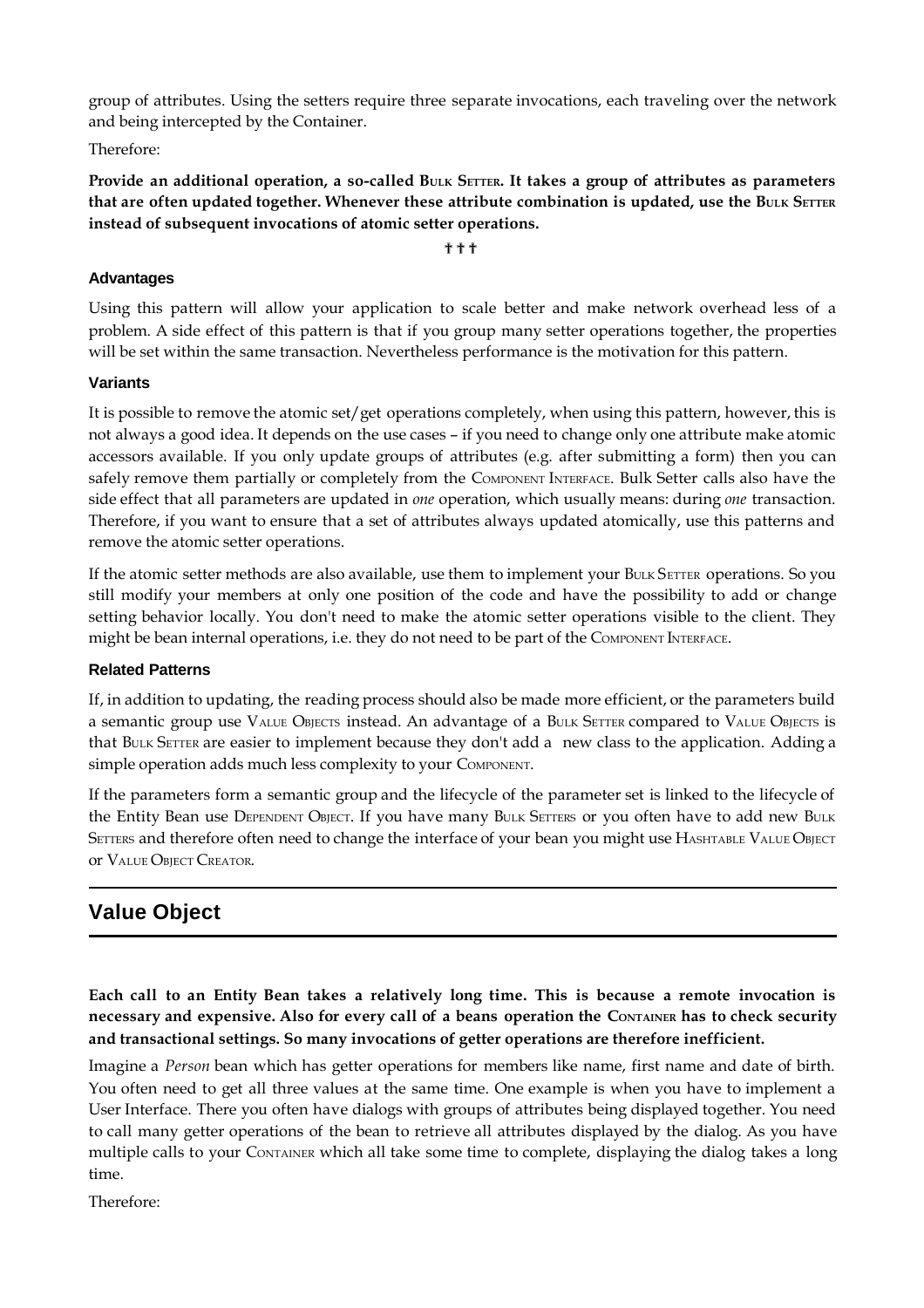Add an additional class which contains all the attributes you want to get at the same time. Also add a FACTORY method to your bean that returns an instance of the new class that holds all the data. This is a so called VALUE OBJECT. Whenever you need to retrieve all the information use the FACTORY method of **your Entity Bean to get all the data with only one call. Of course VALUE OBJECTS have to be transmitted by value.**

## ???

#### **General**

A VALUE OBJECT has to be passed by value. To ensure this it must not extend the java.rmi.Remote interface. Just implement getter methods in your VALUE OBJECT if you want to assure, no one changes the content of your object.

#### **Advantages**

Using this pattern will allow your application to scale better and make the network and the Containers interception overhead less of a problem. You can use VALUE OBJECTS as parameter for other operations like setter or business operations, too. Therefore you get smaller and cleaner interfaces for your beans.

#### **Drawbacks**

A problem with using VALUE OBJECTS is that you hold bean internal data on client side. You will get no information if the data is still valid or meanwhile has been changed. So you either should try to hold the data only for a short time to minimized the problem or you have to check for correctness of the data before you use it. Alternatively you can use some kind of time-stamp mechanism to check if the data is still correct. In some cases this is not necessary because either your clients don't need to always show the latest version of your data or the data held in your VALUE OBJECTS is read only data and so can not be changed meanwhile.

Another problem with VALUE OBJECTS is, that their number and structure is mostly driven through client use cases. So the interface of your bean depends heavily on client use cases and therefore might not be stable throughout your projects lifetime. To address this problem, look at the VALUE OBJECT CREATOR and HASHTABLE VALUE OBJECT patterns. Both patterns deal with the problem of decoupling the COMPONENT INTERFACE from the need for new VALBUE OBIECTS.

#### **Variants**

A VALUE OBJECT can have additional methods. These can be for example used to check consistency of the members. A special way to implement your Entity Beans is to move all members from the Entity Bean to a VALUE OBJECT and use only this VALUE OBJECT as member of your Entity Bean. Also your Entity Bean might inherit from a VALUE OBJECT.

VALUE OBJECTS can also act as a way to lazy-load additional VALUE OBJECTS or to access the Entity Bean itself. For example, a VALUE OBJECT containing only name information for a *Person* Entity could provide an operation *getEntity()*, returning the entity itself or it could provide operations to get additional VALUE OBJECTS such as *getAdressInfo()* or *getJobInfo()*. Thus, different VALUE OBJECTS can provide different views for an entity, while still providing access to the entity itself if this should become necessary. For example, a table view can use a VALUE OBJECT containing the required information, and only when one of the displayed entities is selected for editing, only then is the entity accessed directly.

#### **Related Patterns**

The BULK-SETTER pattern addresses the same problems as VALUE OBJECT but works only for setter operations. A VALUE OBJECT is similar to a DEPENDENT OBJECT but has no semantical meaning.

VALUE OBJECTS can be combined with a lot of other patterns out of this book. One example is the BULK READER pattern where the returned attributes need to be grouped when being returned to the client. VALUE OBJECTS can be used for this.

HASHTABLE VALUE OBJECT and VALUE OBJECT CREATOR solve the problem that client use-cases have direct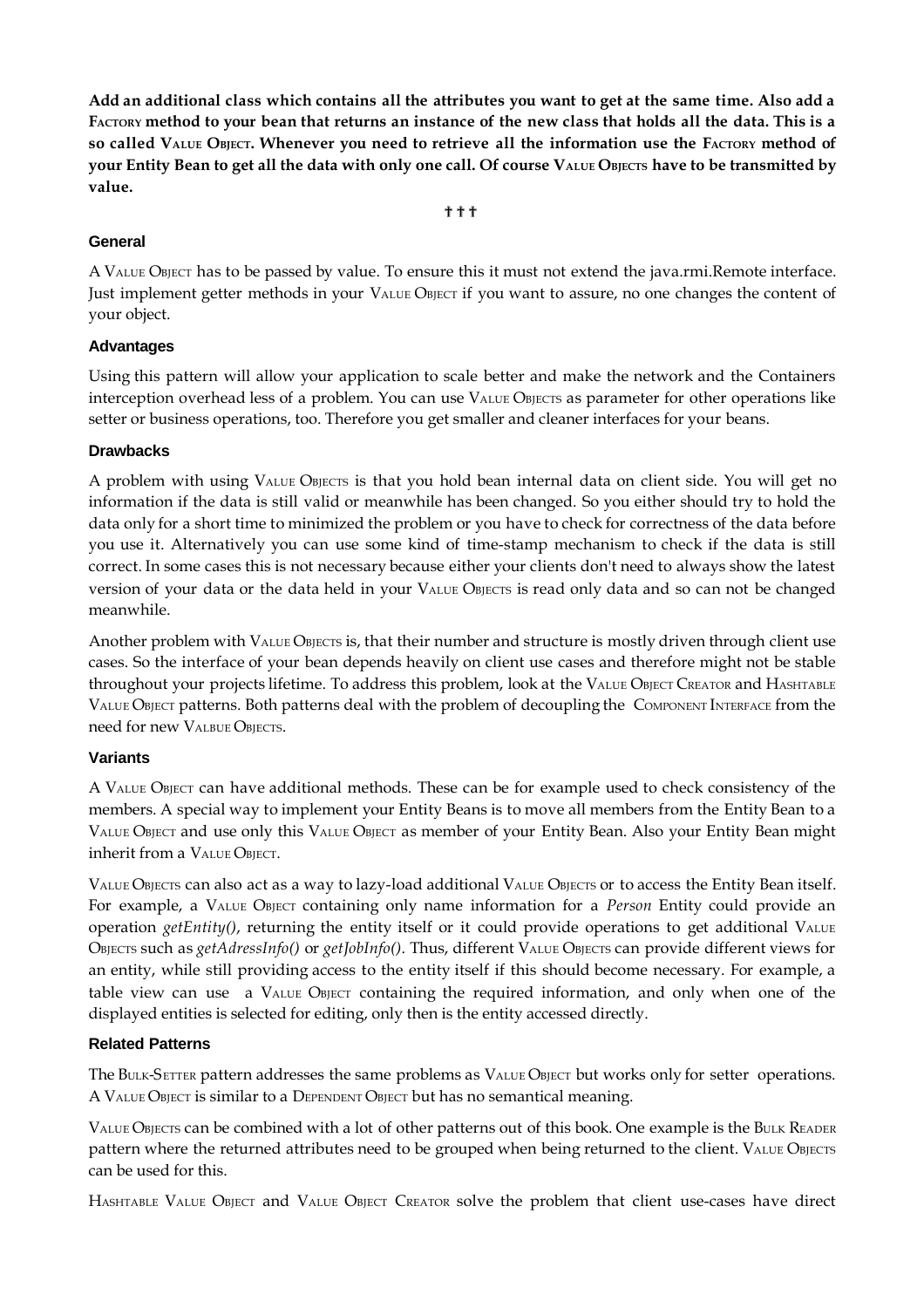influence on the Entity Beans interface as FACTORY METHODS for the VALUE OBJECTS are needed.

# **Combined Value Object**

A client needs a the state (or a part of the state) of several entities during one use case. In the usual **approach, the client will contact each entity separately, querying the attributes (or preferably getting the respective VALUE OBJECTS). However, this involves several network hops and it requires client's knowledge about the relationships among the entities, and how to navigate them.**

Consider an *Order* entity. An order consists of the data directly related to the order, and it has a 1:n association with several *Items,* whereas an *Item* has a reference to a *Product*. And, of course, an *Offer* has a reference to the *Customer* who issued the *Order*.

Two different views of such an *Order* seem useful. One can be used in a tabular view of several orders. You can use BULK READER to get a list of VALUE OBJECTS for *Orders*. The other is for looking into the details of one *Order*. Using the standard, VALUE OBJECT based approach, you would access the *Order* to get its VALUE OBJECT, then access the *Items* and their associated *Products*, and then the *Customer*, requesting VALUE OBJECTS from each of them in turn. Once again, this results in many network hops that should be reduced.

In addition, the client programmer needs to know the relationships among the entities and has to navigate them manually.

Therefore:

## **Provide a special Session Bean that collects data from several, related entities and creates a COMBINED VALUE OBJECT, which is then returned to the requesting client.**

#### ???

Advantages: This pattern helps to build use-case- or client-specific VALUE OBJECTS for several entites, however, the different entities do not directly depend on each other. The *Facade* session bean knows about the relationships only.

The consequence of using this pattern is improved performance because of a reduced number network hops and it reduces the dependencies among the entities. Because these COMBINED VALUE OBJECTS are created "externally".

**Drawbacks and Caveats:** Of course, on the downside, the client programmers need to know, that there is an additional component that provides the required aggregated information. And, of course, the COMPONENT which creates the COMBINED VALUE OBJECTS depends on the entities it uses – but this is not a problem, because this SESSION COMPONENT is usually use-case specific anyway.

If you need to use this pattern extensively, you should review your architecture, because your COMPONENTS could be too fine-grained, and you should use DEPENDENT OBJECTS instead to organized the state.

**Related Patterns:** This pattern is especially useful if it is used in the context of a BUSINESS COMPONENT, which uses a *Facade* to shield its internal structure from its clients.

If the contents of these COMBINED VALUE OBJECTS changes regularly, use a VALUE OBJECT CREATOR for this session bean.

If a client requires many instances of a COMBINED VALUE OBJECT, consider using BULK READER.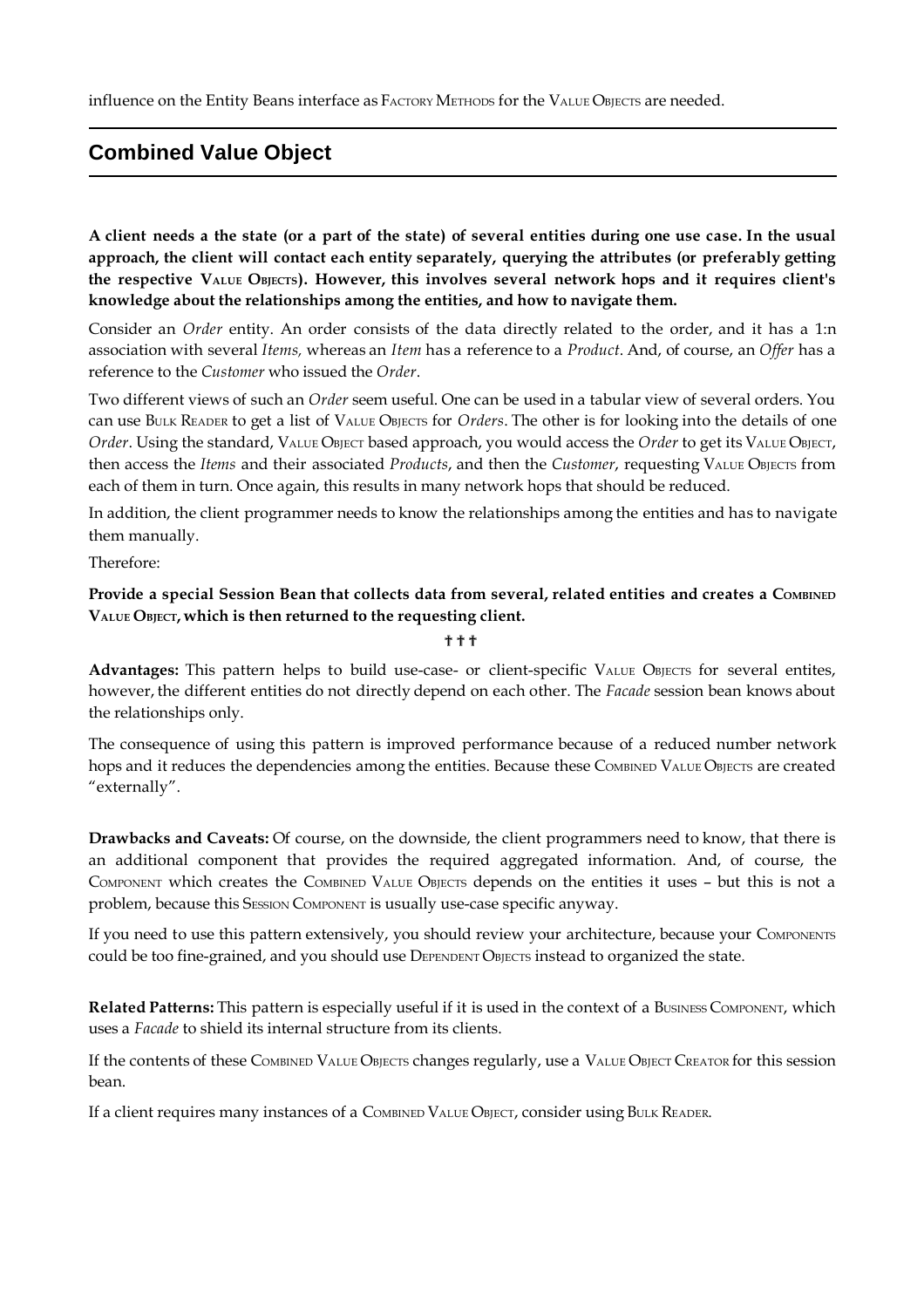# **Hashtable Value Object**

You use VALUE OBJECTS to set and get subsets of the attributes of your Entity Beans. As you need to set or get many different permutations of attributes you also need many different VALUE OBJECTS and FACTORY **methods within your COMPONENT. So you have many operations only dealing with VALUE OBJECTS.**

Also if your client changes rapidly you often have to change the interface of your COMPONENT. This also leads to the need for frequent redeploys. So using many VALUE OBJECTS may lead to an unstable and **bloated COMPONENT INTERFACE.**

Imagine a Entity Bean that has many attributes for example a Entity Bean that represents a project in a distributed project management system. As you have different GUI dialogs that access subsets of the projects parameters you need to introduce different VALUE OBJECTS to access the attributes in a performant way. The Interface of your project Entity Bean gets loaded with methods to set and get the VALUE OBJECTS. This makes using your project Entity Bean complicated and error prone.

As an alternative you could implement a VALUE OBJECT holding all members of the Entity Bean. This is not a good solution either, because this would result in very large VALUE OBJECTS that have to be transferred to the client even if only a small subset is needed by the clients use case.

## Therefore:

Insert the attributes as name/value pairs into a hashtable. Use the hashtable as a parameter to set or get the attributes in your Entity Bean. This is a so called HASHTABLE VALUE OBJECT. Using a HASHTABLE **VALUE OBJECT you will get a small and stable COMPONENT INTERFACE to set a variable set of attributes.**

#### ???

#### **General**

A HASHTABLE VALUE OBJECT is basically a simple form of a reflective data structure. A client can query the object for the attributes it supports. The number and type of the attributes is not predefined at compile time. As a consequence, this pattern is most useful if the client application can cope with these dynamically changing attributes. Typical applications of this kind are all those that interact with the user: A table view can easily add a column for each attribute discovered; a product information page can display all the attributes available for a specific product instance; an editor can be created dynamically, providing an edit widget for each discovered attribute.

#### **Advantages**

A HASHTABLE VALUE OBJECT brings the same performance advantages as a normal VALUE OBJECT, because many calls to an Entity Beans get or set operations are grouped together to one call.

Additionally you get a stable interface for your Entity Beans because a new set of attributes does not lead to the introduction of a new VALUE OBJECT. You don't have to change the COMPONENTS IMPLEMENTATION or to redeploy your COMPONENTS as long as the COMPONENT is able to deal with the name/value pairs from the caller. In addition, you don't need to write new VALUE OBJECT classes whenever the attribute sets that need to be get or set change.

This also has the advantage of less classes needed and therefore lower maintenance costs and smaller applications. This might be especially important if your Enterpriser JavaBeans client is an applet.

## **Drawbacks**

A disadvantage of this pattern is, that you can not rely on type checking from the compiler anymore. You can implement type checking in your COMPONENTS operations, but then you shift type checking from compile-time to run-time. This leads to higher test and debugging efforts.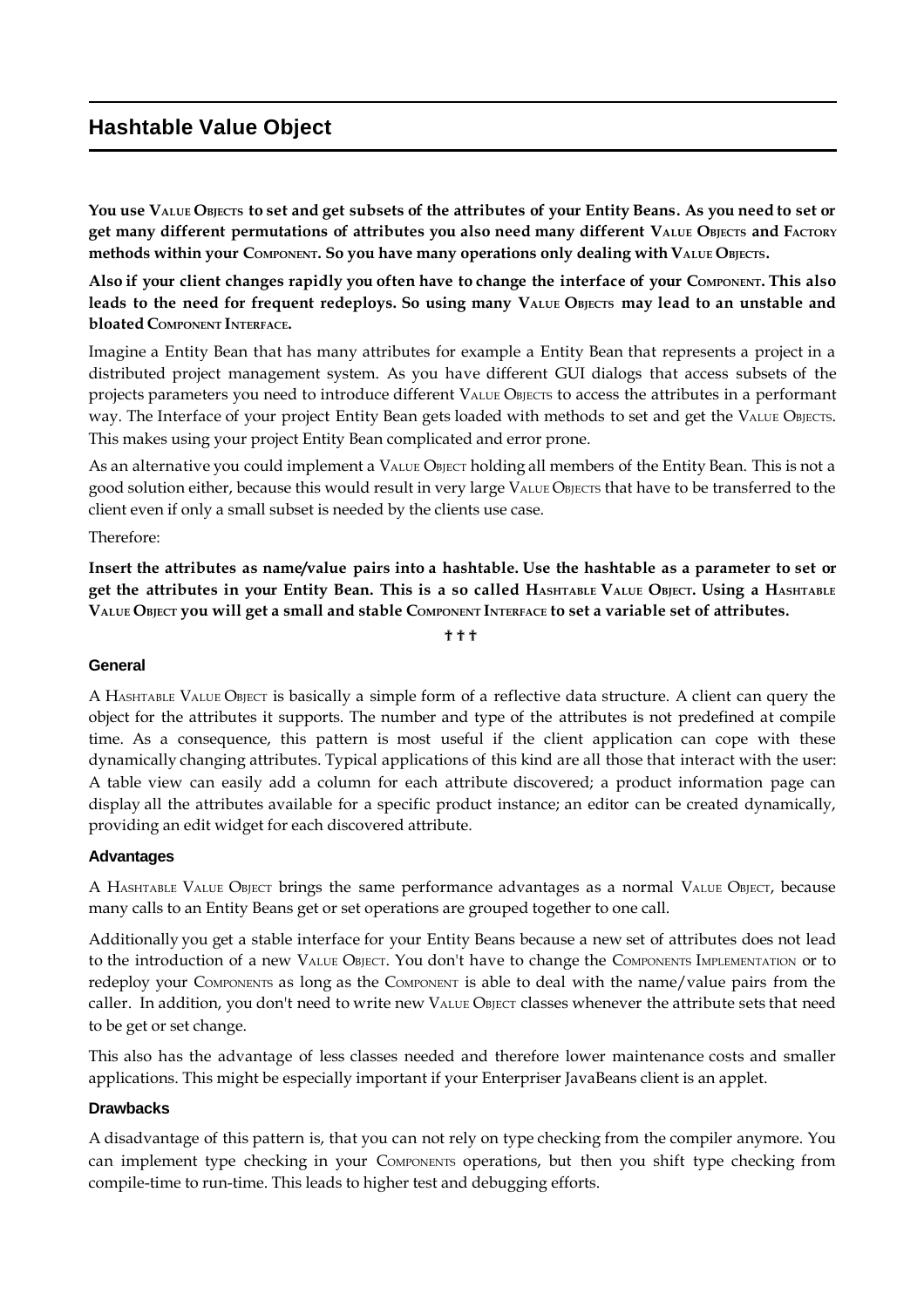#### **Variants**

An implementation variation is that you don't use a hashtable but a class derived from hashtable to transfer the attributes. This gives you the possibility to add methods to the hashtable. This way for example you might check the arguments in your hashtable.

#### **Related Patterns**

HASHTABLE VALUE OBJECT is a variation of VALUE OBJECT.

## **Value Object Creator**

The problem with VALUE OBJECTS is that client use-cases enforce the structure and number of VALUE OBJECTS needed. As described in the VALUE OBJECT pattern, you need a FACTORY operation for every VALUE OBJECT. Therefore you need to change the COMPONENT INTERFACE of your Entity Bean if your client changes its needs for members from your Entity Bean. This not only leads to frequent changes in the COMPONENT INTERFACE but you also need to redeploy your Entity Beans often. Also you have to update all other **clients accessing the changed Entity Bean.**

**Having client use-case specific COMPONENT INTERFACES in Entity Beans, compromises their reusability. It also might result in interface bloat, and therefore should be avoided.**

Imagine a Entity Bean representing a person. You created two VALUE OBJECTS to retrieve groups of members for the name (consisting of first name, middle initial and surname) and one for the address. For each VALUE OBJECT type you have a FACTORY METHOD in your Entity Bean creating them.

Now your client changes its GUI and offers a new dialog where users can edit a persons name and address simultaneously. So the client needs to retrieve data for the name and for the address for the new dialog in one step. You have to create a new VALUE OBJECT and a new FACTORY METHOD to get all the needed data within only one call. So you need to change the COMPONENT INTERFACE of your Entity Bean on behalf of client use-cases.

Therefore:

Add a generic FACTORY operation, a so called VALUE OBJECT CREATOR, to your Entity Bean. The VALUE OBJECT CREATOR takes an id as parameter which identifies the type of the VALUE OBJECT the client needs. Use the **id to dynamically create the corresponding VALUE OBJECT.**

Then call a method of the VALUE OBJECT itself that retrieves all necessary data from the Entity Bean. So this callback method lets the VALUE OBJECT fill itself with the data from the Entity Bean. At last step **return the VALUE OBJECT to the caller.** 

???

#### **General**

Use some configuration mechanism such as CONFIGURATION PARAMETERS to map the id for the VALUE OBJECT to the class name of your VALUE OBJECT (see pattern: CONFIGURATION PARAMETERS).

#### **Advantages**

If you use VALUE OBJECT CREATOR you get a more stable COMPONENT INTERFACE at your Entity Beans because the interface does not dependent on client use cases that define which FACTORY operations for VALUE OBJECTS you need.

You can even add new VALUE OBJECTS at the runtime of your Entity Bean, as don't have to change the implementation of your Entity Bean. The only requirement is that the CONTAINER has to have access to the VALUE OBJECTS implementation.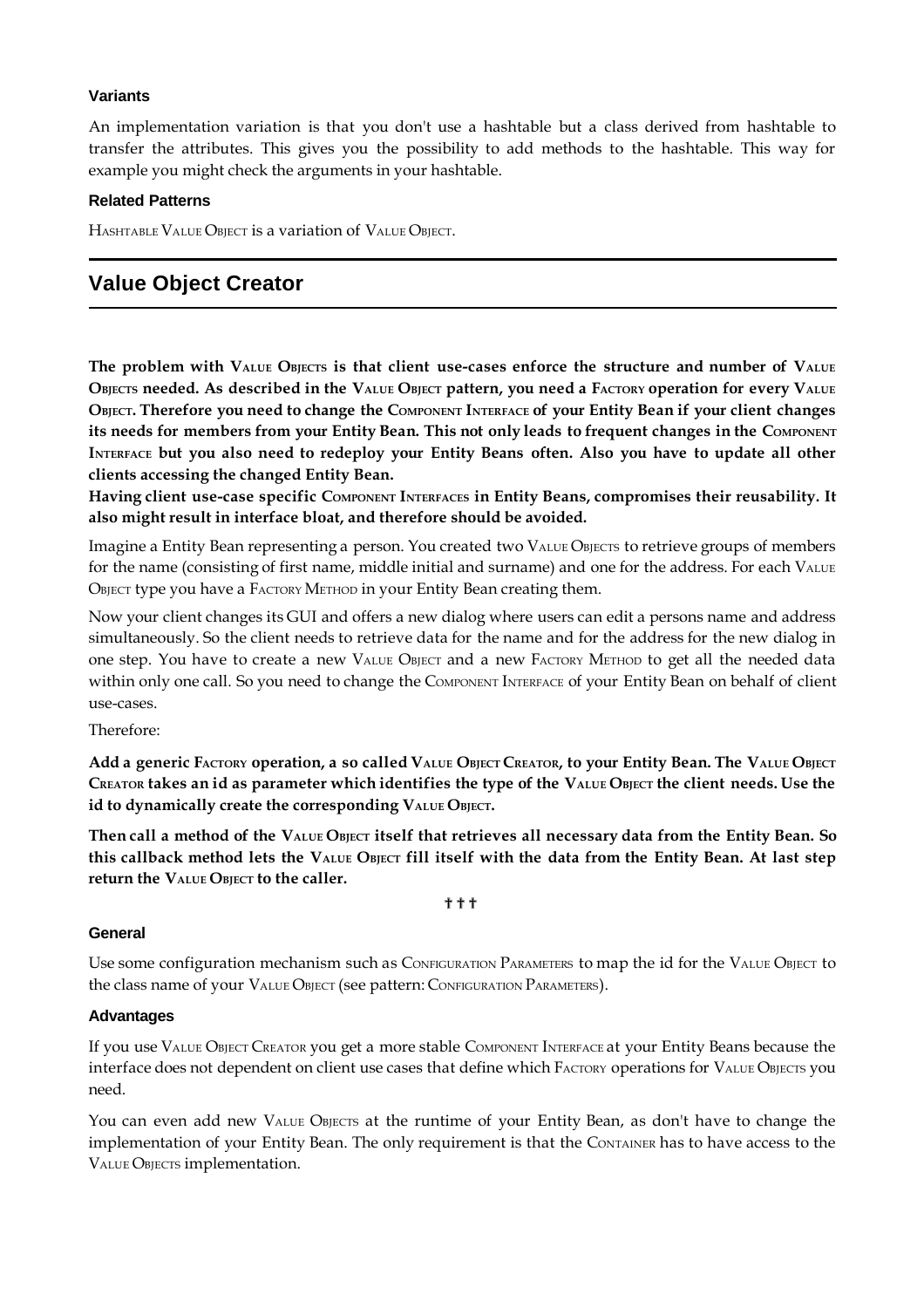#### **Drawbacks**

A disadvantage is that you introduce a slight performance overhead for retrieving the mapping information and dynamic creation of the VALUE OBJECTS. Usually this overhead is much less time consuming than doing many remote calls, if you wouldn't use VALUE OBJECTS at all.

You have less type checking at compilation time, because you need to downcast the VALUE OBJECTS at client side after using the VALUE OBJECT CREATOR. So your client should be able to deal with situations where through faulty deployment the server returns the wrong kind of VALUE OBJECTS.

Also VALUE OBJECT CREATORS implementation has a relatively complex structure. This makes your Entity Beans implementation harder to develop, maintain, and deploy.

#### **Related Patterns**

Some configuration mechanism, like described in CONFIGURATION PARAMETERS, is needed to configure the mapping between the id that describes the type of VALUE OBJECT and the class name of the VALUE OBJECT.

Another way to decouple the COMPONENT INTERFACE from client uses-cases is HASHTABLE VALUE OBJECT. HASHTABLE VALUE OBJECT is basically a reflective datastructre that can be adopted to the changing client needs. It is simpler in its implementation.

## **Bulk Reader**

?

A client needs to display a set of entities in a tabular view, or wants to execute another kind of bulk retrieval, where only a small subset of the state of each entity is required. Usually, each entity (ENTITY BEAN OF TYPE MANAGER) has to be accessed separately, creating a significant overhead in network traffic **(and more, for ENTITY COMPONENTS).**

A client application wants to display a list of all *Products* of a specific category. The displayed list should only show a *Product's ID*, the name and its price. A naive approach for *Products* represented as ENTITY COMPONENTS would use the home interface and execute a finder operation, specifying the required category. The finder will return a list of references, each of them will be accessed in turn, requiring a logical COMPONENT instantiation in the CONTAINER and VALUE OBJECT retrieval for each of them. This takes up quite some performance and should be avoided.

For *Products* implemented with a TYPE MANAGER, the situation is somewhat better. The logical instantiation is avoided, but still, each entity must be accessed to retrieve VALUE OBJECTS in turn.

Therefore:

## **Provide a special SESSION COMPONENT that provides finder operations that access the database directly and return a list of VALUE OBJECTS for each of the found entities.**

???

**Advantages:** Using this pattern has the advantage that a query only retrieves the required part of the state of an entity that's really required, but for all required entites. This is done by directly querying the database, no entity has to be accessed. Performance increases significantly. Usually, the information returned is read-only, so there is no consistency problem.

**Drawbacks and Caveats: I**f the structure of the entity changes, you have to adapt not only the entity, but also the session which also accesses the (database) structures.

Variants: If VALUE OBJECTS are already used to access the state of the entities, these same VALUE OBJECT classes can be used to act as return values for the finder operations in the bulk reader. If only a subset of the values that are found by such a finder is actually needed by the client, you can use a SERVER SIDE ITERATOR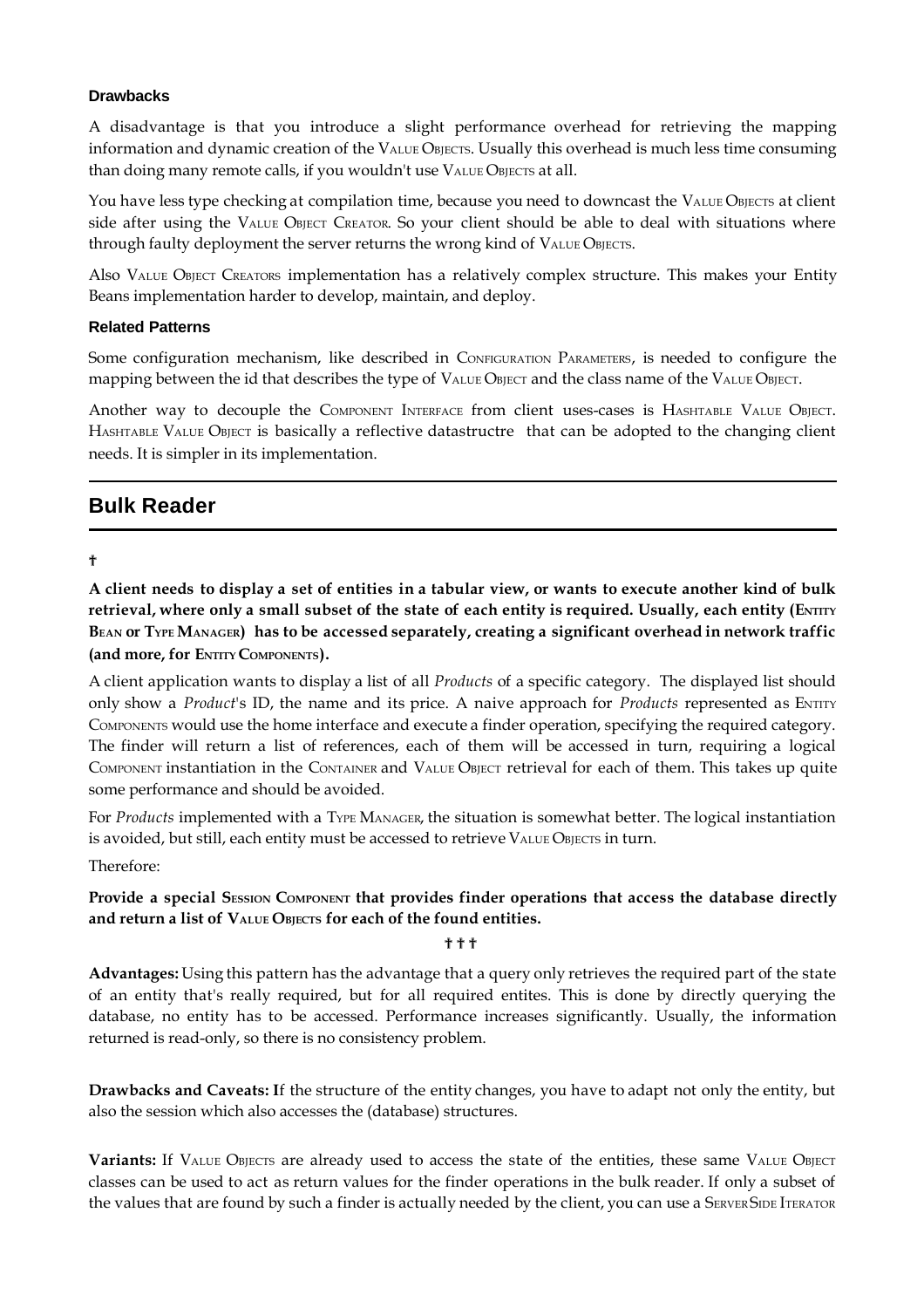to reduce network traffic, by transporting only those VALUE OBJECTS that are actually needed.

Additional Information: In the context of this pattern, the returned VALUE OBJECTS serve as a certain kind of descriptive proxy for the real entities. In many cases (consider again the tabular view of products) the complete entity will eventually be needed (e.g. to modify a specific order). In such a case, it is convenient for the client if the returned VALUE OBJECT provides an operation to return a reference to the complete entity.

## **Server Side Iterator**

**The result of a query is usually a collection of result objects (maybe references, or specific** VALUEOBJECTS). If this collection is rather big, any the client may not need to access all entries, a lot of **unnecessary data is transmitted from the server to the client.**

An *OrderManagement* component (based on a TYPEMANAGER) provides an operation to retrieve all orders of the current week, sorted by descending date. The fitting entities are quite many, in the order of several thousands. The client application shows these orders to the user in a table view. The result of the query operation is a collection of VALUE OBJECTS (small ones, only containing the PRIMARY KEY and some descriptive information). In many cases, the user only need to see some of these result objects, usually the most recent ones. If the query operation returns all objects in one return, a lot of unnecessary data will be transmitted.

Therefore:

Create a Server Side Iterator in a SESSION COMPONENT. The client retrieves chunks of data from this **iterator (i.e. a small collection of several result objects) at a time, requesting more data only if the data is really required. The server side iterator keeps track of what has already been requested by the client.**

#### ???

**Advantages:** This pattern allows a client to access only the part of the data that is really necessary, avoiding unnecessary network overhead (and locking on the server), while still not requesting each VALUE OBJECT separately.

**Drawbacks and Caveats:** However, there are a couple of things that must be considered when implementing this pattern:

- ? For each such large query, a stateful session bean has to be created on the server. This bean either stores the complete collection and returns it step by step, or it uses techniques such as database cursors to delegate the "iteration state" to the database.
- ? The client needs to retrieve chunks of data from time to time, whenever it runs "out of data". If you do not want to make this explicitly visilble to your client, need a helper object on the client side, which, when requested for the next result object, automatically retrieves a new chunk, if necessary. A *Factory* on the client side can help to hide this.
- ? The session bean has to be removed sometime. A client must therefore explicitly call a "I am finished with this iterator" operation on the server side iterator, if it is not needed anymore. SESSION COMPONENT timeouts can help to clear stale iterators.

Depending on the way how the pattern is implemented, for example, when the queried values are cached in the SESSION COMPONENT because database cursors are not available, resource requirements for the server can be relatively high. In addition, changes in the database that have been committed after the query had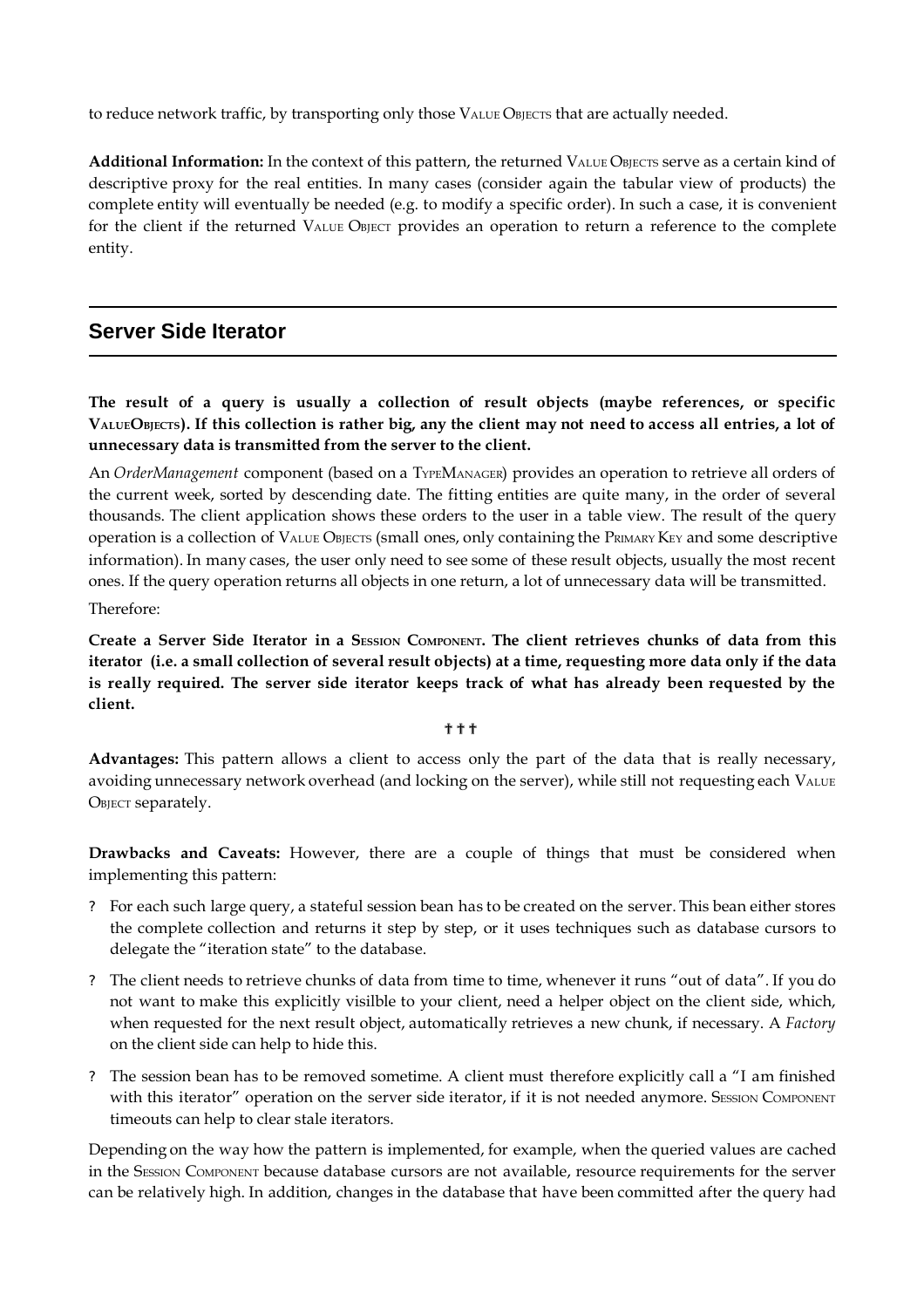been executed will not be reflected in the query results.

**Variants:** As a variant of this pattern, a SERVICE COMPONENT can be used instead of the SESSION COMPONENT if the client keeps track of the iteration state itself and the underlying database supports cursors. This results in a more lightweight solution for the server.

# **Entity Bulk Modifications**

Updating a large set of entities in a similar way would need to access the respective Entity Beans in **sequence. However, accessing Entity Beans is expensive because it is a two step operation: First you** need to retrieve the primary keys and then in a second step you retrieve and then instantiate the Entity Beans. This often will be done with two database accesses.<sup>3</sup> Additionally every call to an Entity Bean **will be intercepted by the container to check security and transactional settings. As all this will be done for every single Entity Bean, performance will degrade.**

You implement an Enterprise Resource Planning System. Your *Employee* entities are implemented as Entity Beans. Now you need an operation to increase the salary of all employees in your company. You add a method *increaseWages(percentage)* to your *Employee* entity bean. Then you implement a Session Bean that calls this operation on every employee Entity Bean. This operation takes prohibitively long to complete.

Therefore:

Use a Session Bean that has an operation that modifies the entities directly in the database. Do not **access the Entity Beans representing the entities at all. The updates are executed directly on the database, the Entity Beans are not involved.**

#### ???

ENTITY BULK MODIFICATION is not a replacement for Entity Beans, but a way to deal with large modifications on bulk data. In contrast TYPE MANAGER is a complete replacement for Entity Beans.

If you use ENTITY BULK MODIFICATIONS you create a much lower load on your application server and your database. This is because your application server does not instantiate the single Entity Beans anymore. The databases load will be reduced because you do not read the data (maybe even twice) and then update it, but directly update the data in the database given some criteria. The database can use its query optimizer to improve performance.

Nevertheless, your ENTITY BULK MODIFICATION may take a long time to finish. A reason for this might be that some data that is represented by your Entity Beans might be locked in your database, because some of the Entity Beans holding data from the table you want to modify are actually used at the time, you start your ENTITY BULK MODIFICATION. Your ENTITY BULK MODIFICATION operation may have to wait until the locks are released.

As your ENTITY BULK MODIFICATION also holds a lock on the table or some rows of your database while it is running (depending on the locking technique your database uses), you might get serious performance problems and maybe even time-outs accessing Entity Beans stored in this table. Take care on these side effects of ENTITY BULK MODIFICATION when you need to modify many entities at a time.

Another problem with ENTITY BULK MODIFICATION can occur if you use some kind of caching in your setup. If your cache does not recognize the direct change of data in your database your Entity Bean might work on old data until your cache does the next synchronization with your database. Remember that Entity Beans itself are "cached" instances of the entities from the database.

<sup>3</sup> Actually when you use Container Managed Persistence your Container could reduce this to only one database call. Nevertheless most CONTAINERS do not implement this optimization right now and do an extra database access for the retrieval of the PRIMARY KEY and the retrieval of the actual data of the bean. Also if you use Bean Managed Persistence your Entity Bean access will be mapped to two database accesses as described above.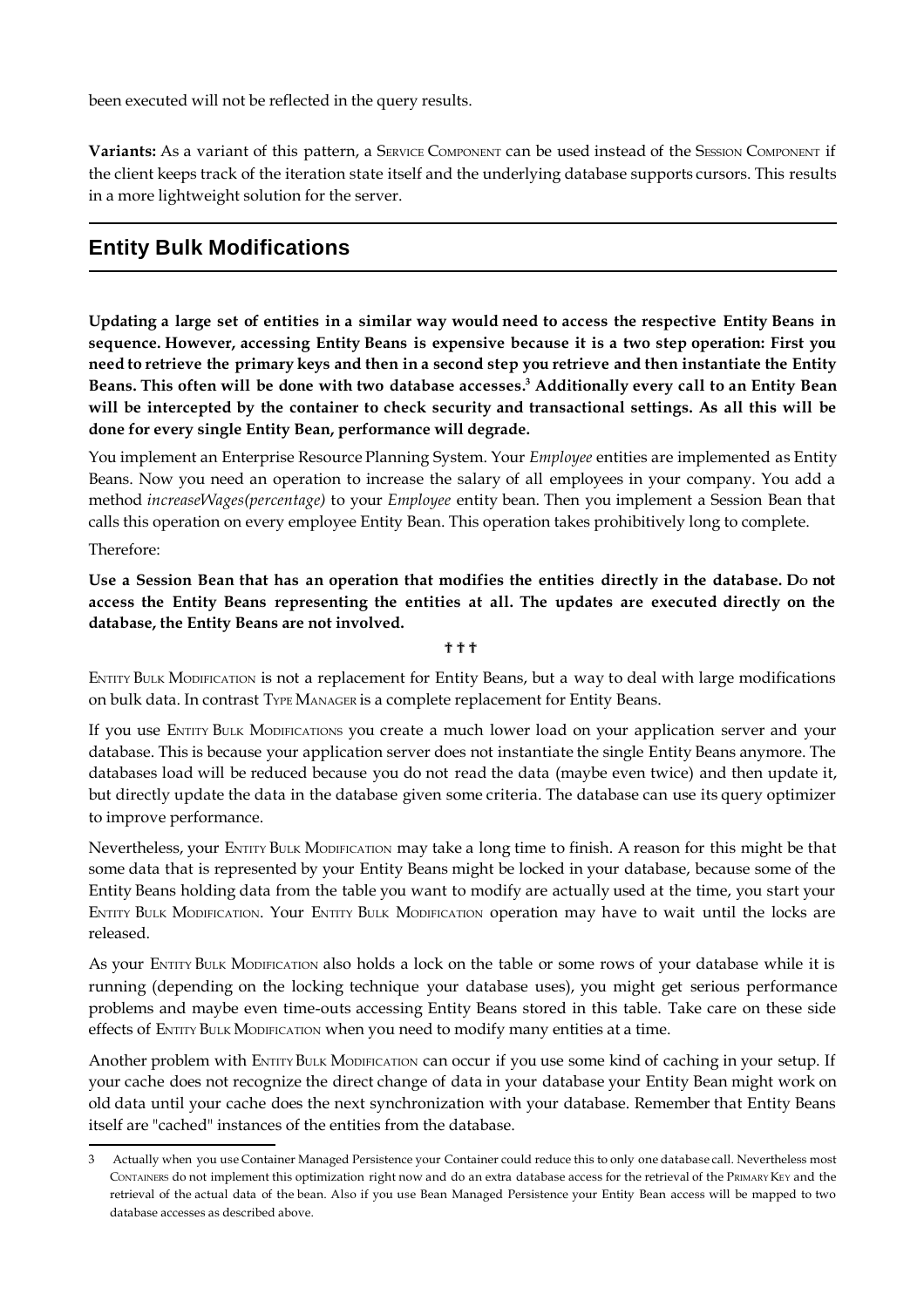Also, as you have to add database code to your session bean, your code can not be database independent anymore even if you use container managed persistence, so you sacrifice portability for performance. Especially when you use Container Managed Persistence you need to know how the container actually maps the data of your Entity Beans to the database.

The EJB 2.0 specification introduces so-called *home business methods*. These methods are executed on a bean in pooled state and therefore cannot access state from a specific bean. This is the EJB equivalent to static methods in Java. If you use EJB 2.0 you should implement your ENTITY BULK MODIFICATION operation as a home business method. This should be done, because ENTITY BULK MODIFICATIONS are conceptually a part of the Entity Bean.

ENTITY BULK MODIFICATION is a pattern for updating big chunks of data in a similar way. If you need to read a large number of entities use BULK READER. If your client application needs to traverse through a large number of entities use SERVER SIDE ITERATOR.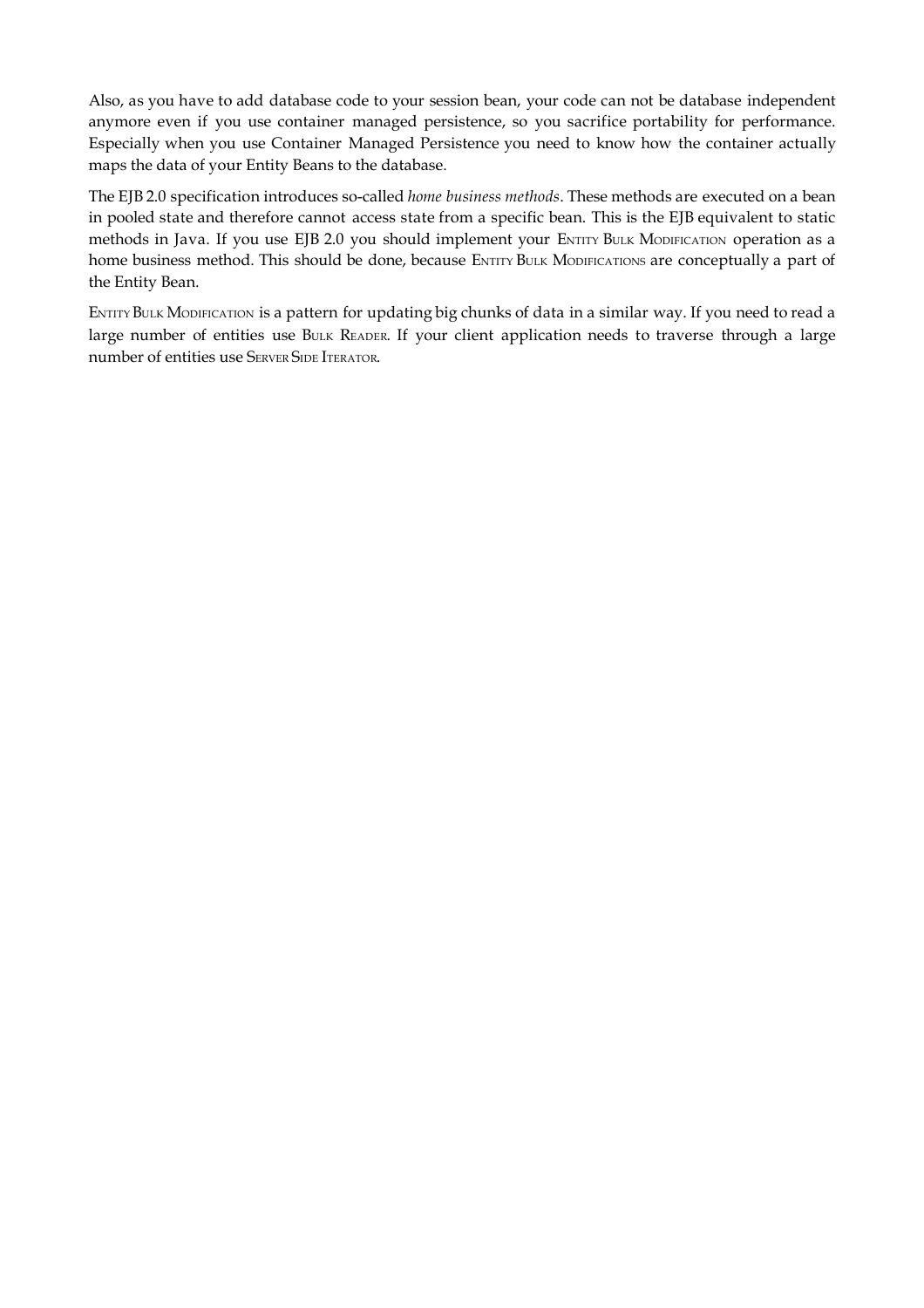# Patterns for Component Variability

# **Quick Access Table**

| if                                                                                  | use                                                                                                                                                                                                                                              |
|-------------------------------------------------------------------------------------|--------------------------------------------------------------------------------------------------------------------------------------------------------------------------------------------------------------------------------------------------|
| a new component should offer several interfaces                                     | EXTENSION INTERFACE: The actual interface of the<br>component gives access to serveral interfaces                                                                                                                                                |
| interface                                                                           | an existing component should offer several MULTIPLE INTERFACES: The implementation of the<br>component is deployed with several different<br>interfaces.                                                                                         |
| the interface of a component changes frequently                                     | WEAKLY TYPED INTERFACE: Provide just one generic<br>method in the interface that can handle the<br>arbitrary requests.                                                                                                                           |
| the component itself                                                                | the behavior of a component should be BEHAVIOURAL FLEXIBILITY (aka STRATEGY): Delegate the<br>changeable in certain parts without modification of parts of the functionality to another class that is<br>loaded by Java's dynamic class loading. |
| component without modification of the component get arbitrary attributes.<br>itself | additional attributes should be stored in the ATTRIBUTE LIST: Provide generic methods to set and                                                                                                                                                 |

# **Attribute List**

**Your components feature a set of attributes which are accessible through hard-coded accessor operations, such as setter/getter pairs or VALUE OBJECTS. However, depending on the use of the** COMPONENT, additional data has to be stored with the COMPONENT, i.e. additional attributes are necessary. **You do not want to change the COMPONENTS implementation every time a new attribute is required, perhaps only for a specific use case.**

In a hospital information system, a *Patient* entity has a set of mandatory attributes, such as name, date of birth, blood group, etc. In addition to these attributes, each hospital (i.e. installation of the system) has additional requirements. For example, they want to store the date when the patient has been in the hospital for the last time, or the family doctor. The patient entity must be able to store these additional, freely defineable attributes.

This is especially important in situations where such attributes are stored to provide logical connections to external systems.

Therefore:

## **Provide a COMPONENT with an attributes list, a set of name-value pairs, which can be accessed by** *setAttribute(name, value)* **and** *getAttribute(name)* **operations (or their bulk-accessor optimizations).**

???

**Advantages:** This pattern allows you to store any kind of additional information with a COMPONENT. This allows developers to customize the entity depending on the use case.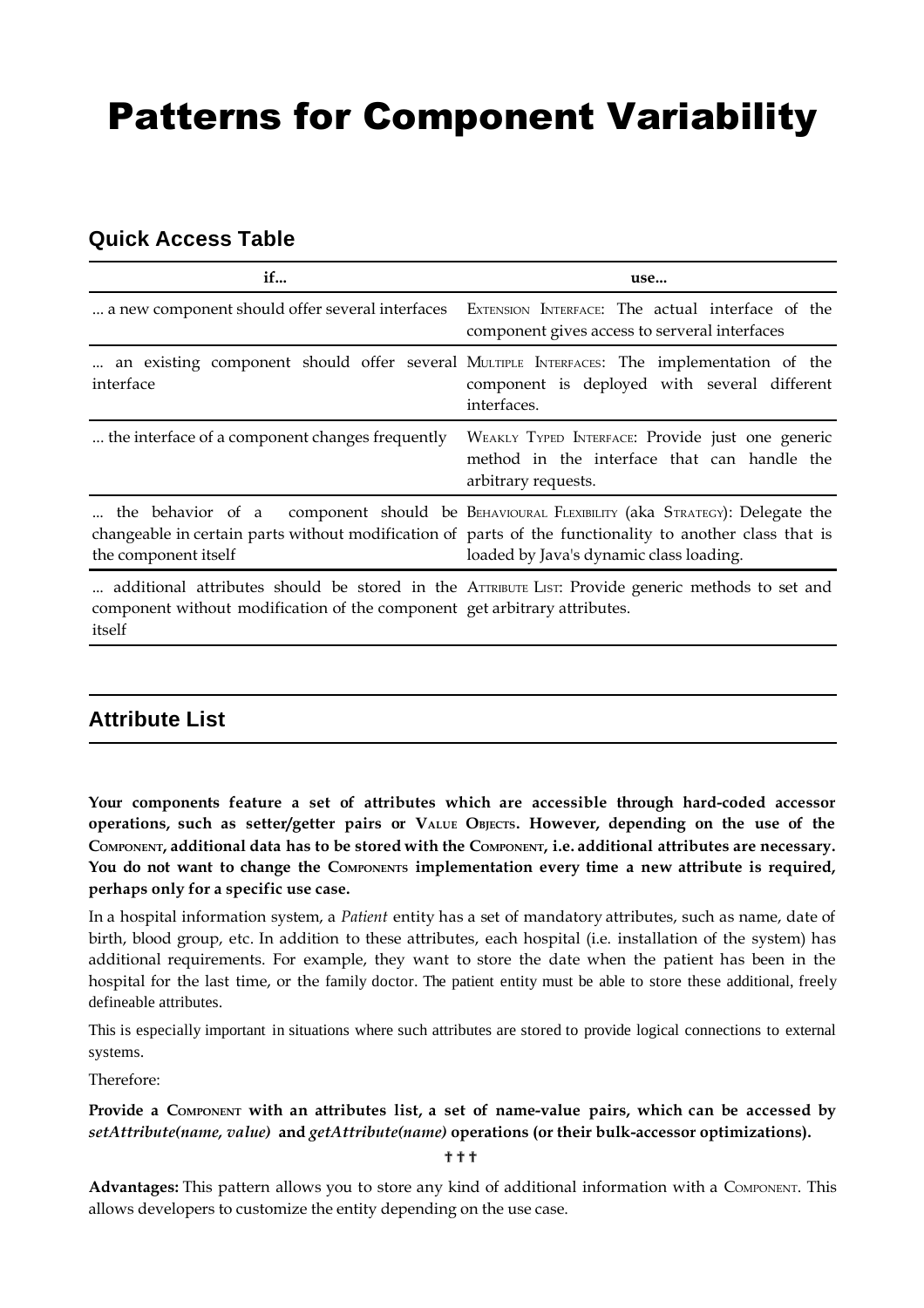**Drawbacks and Caveats:** The disadvantage of this pattern is, that you have two different programming models for attribute access. Some attributes, the regular ones, are accessed using hard-coded operations like *getID()*, *getName()*, etc. while the attributes in the ATTRIBUTE LIST are accessed using the *getAttributeValue()* operation. Also wrong attribute names can not be checked by the compiler i.e. access to a non-existing attribute is not detected until the code is actually executed. Even if the attibute exists, further errors can occur. As they are returned as generic types the type must be casted. These casts are another source for errors. So an ATTRIBUTE LIST is more error prone than the normal attributes. This might cause additional testing effort.

**Variants:** In the simplest case, these *set/getAttribute* operations allow any attribute to be set or read. In a more advanced version, the list of allowed (or even mandatory) attributes can be defined using CONFIGUATION PARAMETERS. The get and set methods must return generic types such as *String* or *Object*.

Another situation where you can use this pattern is if your COMPONENTS have a large set of attributes that could potentially be used, but only a small fraction of these attributes is used by each instance.

**Additional Information:** Because entities are persistent, you must make sure that these attributes can be stored as part of the component's state. In an OODBMS this is no problem, because the attributes are stored in the list directly. In relational databases, you either have to implement a vertical data model (using a table with name-value pairs) or you can store the values as a BLOB (e.g. in the form of *name1=value1;name2=value2;...).* The latter has the drawback that you cannot easily search through them.

# **Extension Interface**

**A COMPONENT should usually be responsible for a well-defined task. In some situations, however, this task cannot be specified by exactly one interface, because different clients have different "views" of the task, or the COMPONENT simply plays different roles (requiring different interfaces). A common problem is that interfaces change over time, and you want to keep old interfaces available while still allowing new interfaces to be added.**

Imagine an application, where you need to evolve interfaces over time, by adding or removing business methods, e.g. because they are not supported anymore. Old clients should still be able to access the old interface as before, but new clients should access a new interface, on the same COMPONENT. You cannot use interface inheritance, because you want to change or remove behavior from the COMPONENT. COMPONENT inheritance is forbidden, and conceptually questionable.

This approach is especially important for ENTITYCOMPONENTS, which, by definition, provide a representation of a business entity. The actions, or processes, possible with such an entity usually vary significantly more than their data content.

Therefore:

Separate the operations interface for use by the clients from the COMPONENT itself. Let the COMPONENT manage the interfaces it supports explicitly, and allow the clients to query the COMPONENT for a specific **interface based on a key (perhaps incl. version tag). The clients can then use this interface to access the COMPONENT.**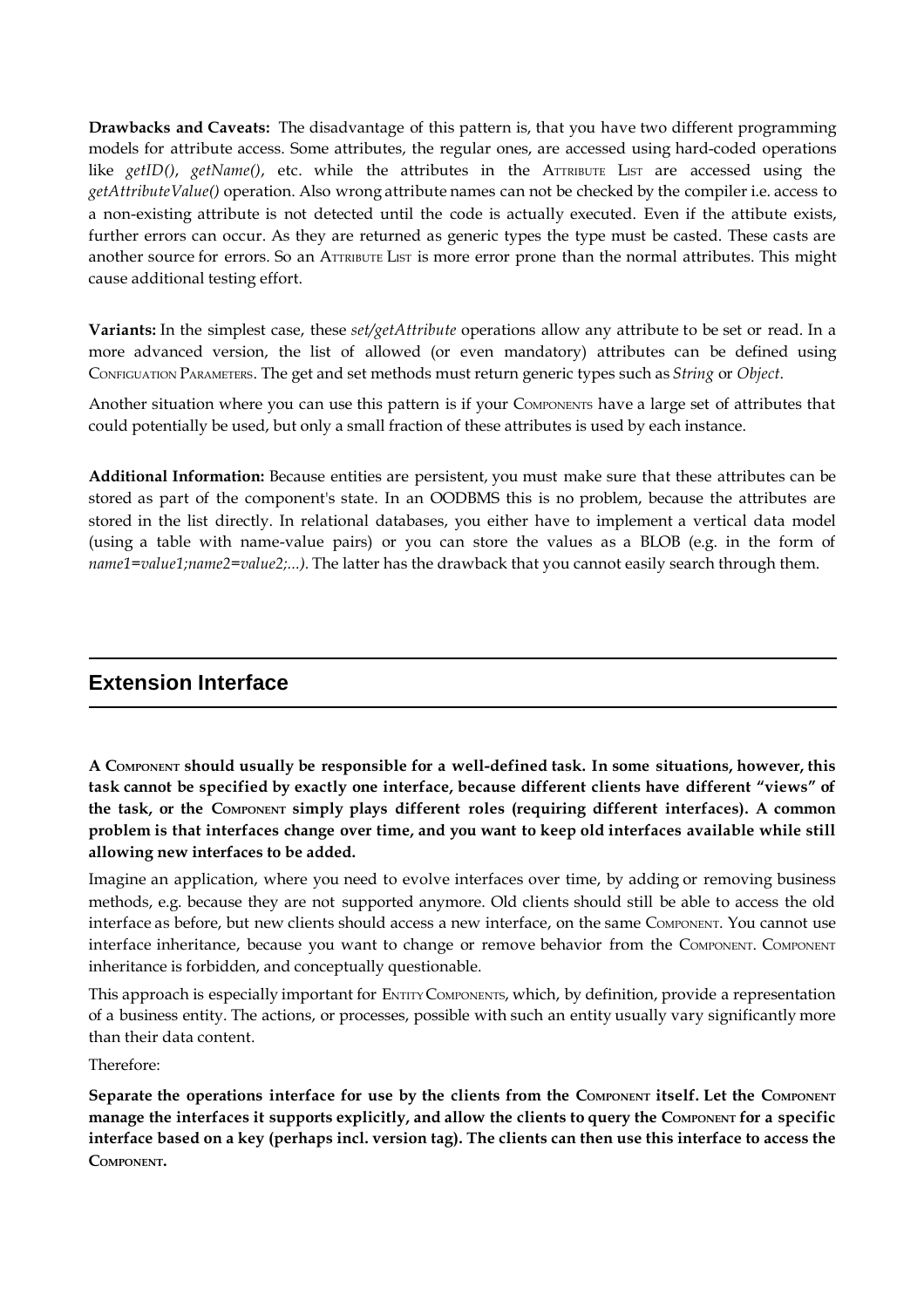



**Additional Information:** The extensions are themselves SESSION BEANS (using SERVICE BEANS is not possible, because they must keep track of their core COMPONENT) and they delegate their operations to the core COMPONENT eventually. If new operations on the core COMPONENT are really necessary (e.g. because more state is necessary for ENTITY COMPONENTS) then this need to be reflected in the old extensions. Thus, old applications cannot access this state.

Usually you will not give clients access to the core COMPONENT. The pattern is most useful if all client interaction is achieved through extensions.

**Advantages:** This pattern allows the interface(s) to evolve independently from the COMPONENT implementation itself. It is even possible to add new interfaces to a COMPONENT without requiring a new reinstallation. The COMPONENT must know the set of available extensions, for example by using CONFIGURATION PARAMETERS. The mechanism to query the COMPONENT for its interfaces, and the creation of the necessary extension beans can be implemented generically, as the example below shows.

This pattern is a powerful way to prevent interface bloat, especially for deprecated operations. The pattern also allows for a role-based development, because several completely unrelated COMPONENTS can have the same interfaces. It is important to see, that these extension interfaces can be used for permission control.

**Drawbacks and Caveats:** On the downside this pattern requires "returning" extensions that are not required anymore - or SESSION COMPONENT timeouts will fire.

**Related Patterns:** Basically, this pattern is a kind of *Adapter* [GHJV94] (actually, an object adapter) with the extension, that the adaptee manages the available adapters. An alternative way to give several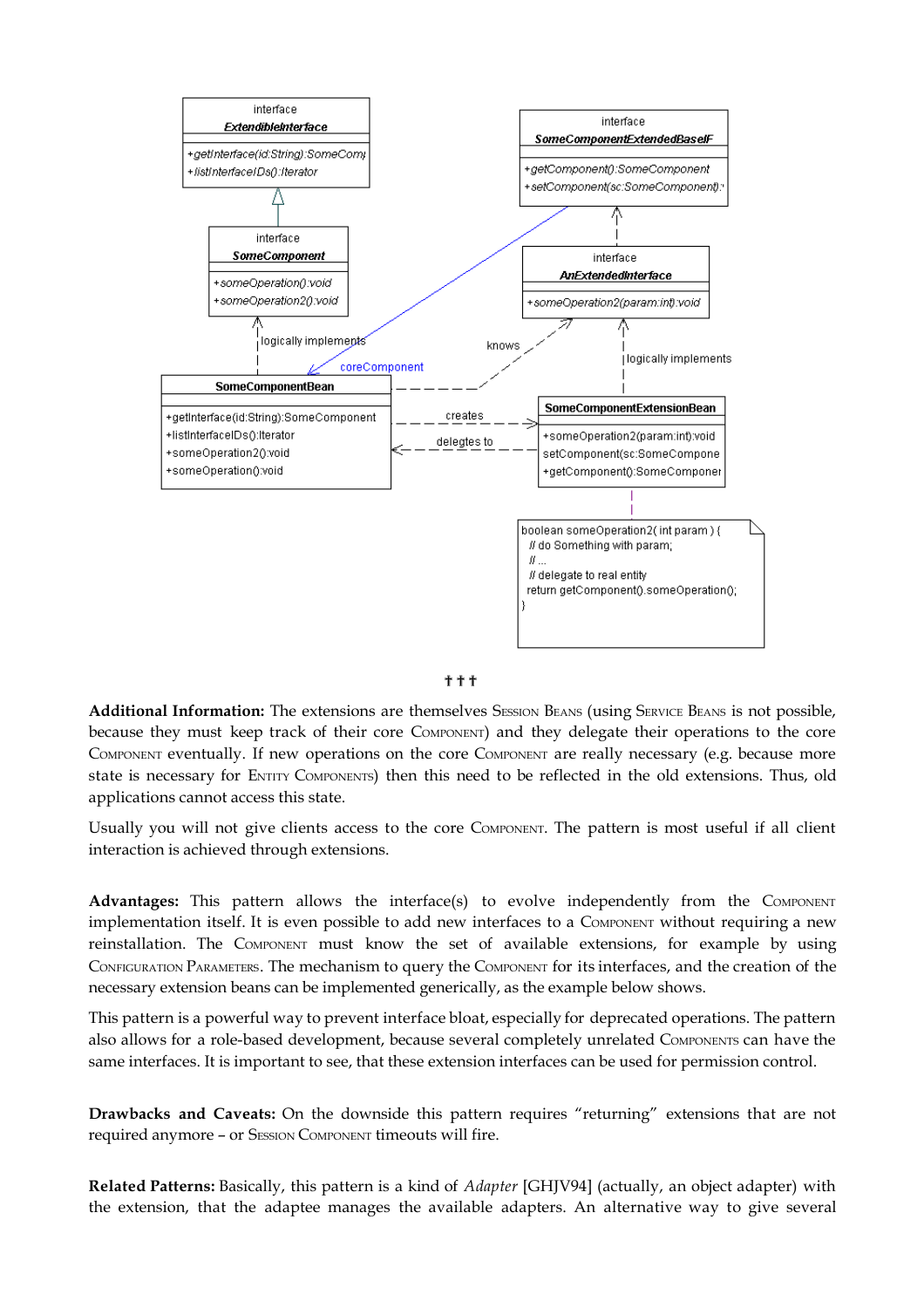interface to one Component is to use MULTIPLE INTERFACES.

This pattern is described in depth in [POSA2]. It can also be seen as an application of the Role Object pattern [DR??] which is in turn a kind of Adapter [GHJV94].

## **Multiple Interfaces**

Every time an interface changes all parts of the system that use the COMPONENT must be changed as **well, at the very least they must be recompiled and therefore also redeployed. This means a small change might cause a cascade of changes.**

Imagine that a new method should be added to the Remote Interface of a Session Bean. Despite that the new version could still support the old Remote Interface, a new Remote Interface must be written. This in turn causes all old clients to fail when they try to access the COMPONENT. So they must be recompiled with the new Remote Interface. In a high availability scenario this is not acceptable at all but even in "normal" applications a lot of clients might need to be recompiled and this can lead to unnecessary delays.

#### Therefore:

**Instead of changing the interfaces provide a new (changed) interface and at the same time keep the old one available as well. Both interfaces share the same implementation class and also access the same data in case of an Entity Bean.**

???

#### **General**

Most Component architecture directly support that a COMPONENT might have multiple COMPONENT INTERFACES because different clients might need different interfaces. Usually an old interface must be still be offered while the new clients already use the new interface. Enterprise Java Beans has no direct support for such a feature. However, there is no technical reason for the implementation of a Session or Entity Bean to offer just one interface. An implementation can be created that supports multiple interfaces and thus allows easy evolution of the interfaces. It is a good idea to add a version tag to the interface name and the JNDI name for the Bean.

Of course this doesn't solve the problem of offering different version of the implementation. I.e. if the implementation of a method should be changed it is not enough to have the same implementation offer two different interfaces. However, the implementation can retrieve the Remote Interface it was called from and thus offer version specific behavior.

#### **Related Patterns**

Compared to EXTENSION INTERFACE this pattern allows a second interface to the same component while EXTENSION INTERFACE creates additional components that have a reference to the original component and thus can offer additional functionality.

Multiple Interfaces can be used to implement ADMINISTRATABLE COMPONENT.

# **Behavioral Flexibility (aka Strategy)**

**You want to keep some aspects of your COMPONENT'S behavior flexible to facilitate reuse. This flexibility** does not influence the interface of the COMPONENT. The flexibility should be configurable at COMPONENT **INSTALLATION and new behaviors, which the implementer did not foresee should be possible.**

As an example, imagine a COMPONENT which has to notify other components/users when a certain state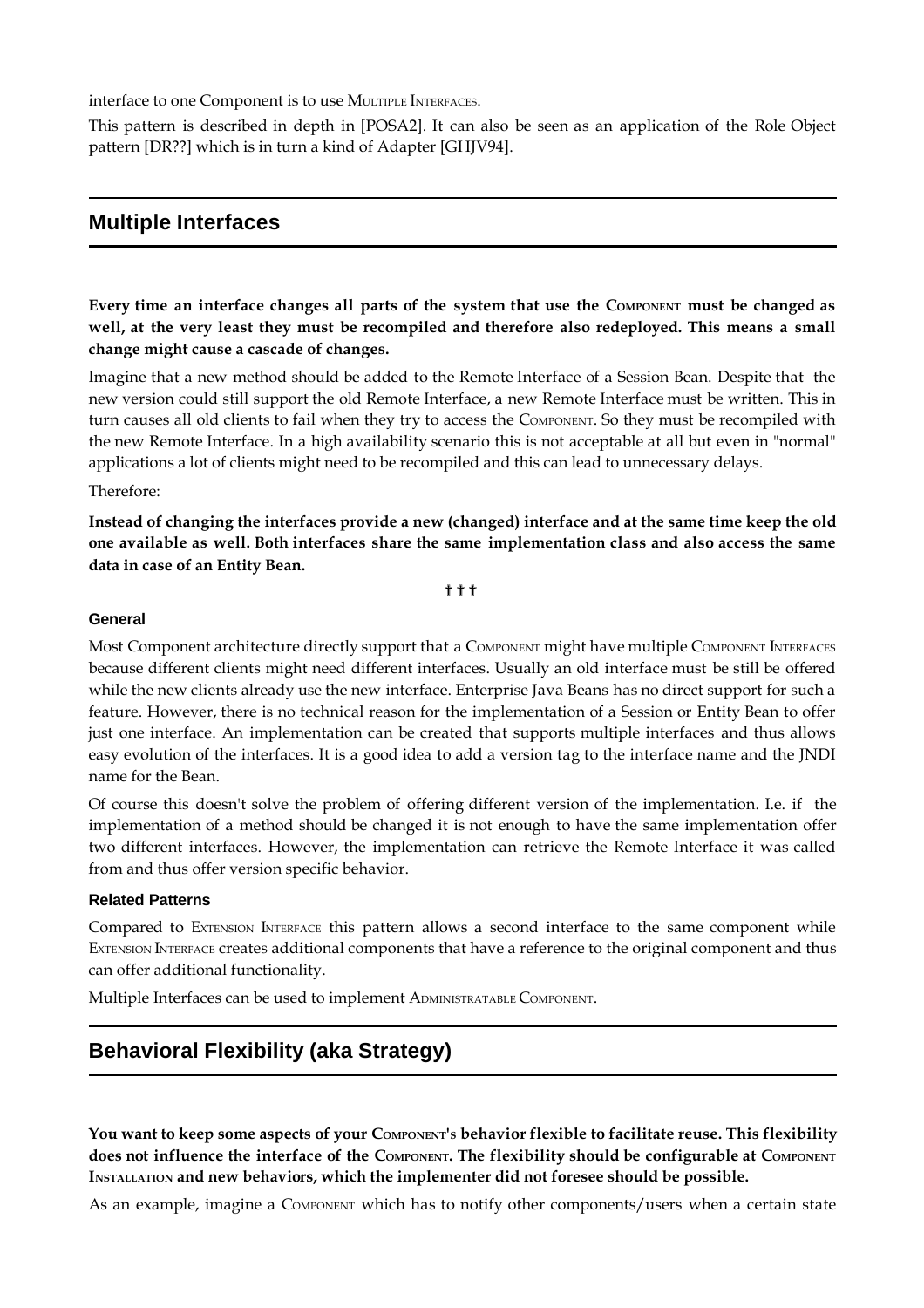occurs. This notification can be achieved on different ways:

- ? another component can be called
- ? a JMS message can be sent
- ? an email can be sent
- ? a pager can be used to notify a user
- ? or other, yet unknown means should be allowed.

You do not want to leave it to the user of the COMPONENT to choose a suitable behavior, and you don't want to change the implementation of the COMPONENT if a new kind of behavior is required.

This is especially important for COMPONENTS that should be sold as a product, but where certain aspects of the behavior should be kept flexible.

Therefore:

**Use the Strategy pattern [GHJV94] together with Java's dynamic class loading to realize different** behaviors inside of a bean. Use CONFIGURATION PARAMETERS to specify the actually required class name. If **only a certain set of behavioral options should be allowed, use keys to specify them in the CONFIGURATION PARAMETERS.**

???

**Advantages:** This pattern allows you to "introduce" any kind of new behavior into a component, in places, where the original component developer planned for it. However, please note that "wrong" behavior can compromise the integrity of the host component.

**Variants:** There are basically two ways how concrete classes can be supplied to the COMPONENT. One is to use CONFIGURATION PARAMETERS to specify the class name, and the COMPONENT uses dynamic class loading to create an object. Alternatively, the client can pass an object to the COMPONENT, which requires that the corresponding class is also uploaded to the COMPONENT.

**Additional Information:** This might be a basic technique for a component marketplace because it allows the component customer to plug in his own code into an existing component. This enables more powerful customization of components and thus allows a broader variety of applications for components. This is basically an adaptation of GoF's strategy pattern [GHJV94] for the EJB world.

# **Weakly Typed Interface**

Adding new functionality to a COMPONENT requires changes in the COMPONENT INTERFACE. This usually also **requires recompilation of the clients in order use the new features. Redeployment is also necessary,** because the contents of the CLIENT LIBRARY Will change (new interface classes, etc.). This is unacceptable **in many applications, especially high-availability systems.**

Imagine a client application where the user can select certain calculations to be executed on the sever inside a *CalculationComponent,* perhaps as part of an Application Service Providing solution. It is easy for the ASP provider to update the implementation to provide new services. But changing the interfaces (which are distributed to each client!) is more difficult.

Thus, the ASP provider would prefer an interface which is stable over time, while still allowing new features to be added and used by the client. The latter requires that a client application can dynamically find out, which operations are supported by the COMPONENT.

Therefore:

**Create a generic interface which has an operation that allows to generically specify commands,**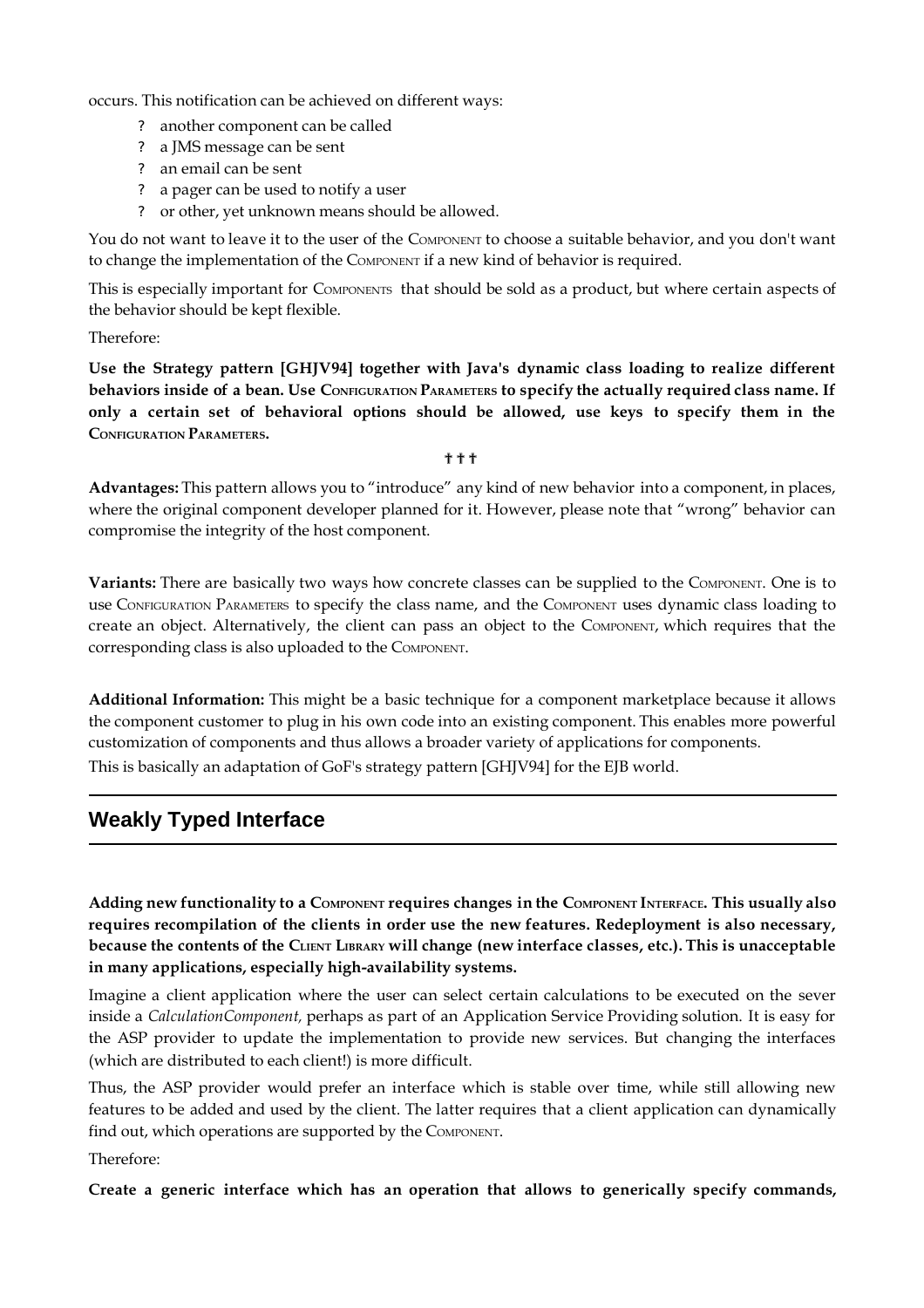**including parameters. The component implementation can then interpret this command and return the results accordingly. To make sure the client can really work with new operations, reflective features must be added to allow the client to query the component for available commands.**

???

**Advantages:** Using this pattern allows you to provide new functionality without modifying the interface of a component, although the implementation has to be modified, of course. Redeployment is usually also necessary.

**Drawbacks and Caveats:** The pattern has some additional drawbacks. Using normal interfaces, the compiler can do type checking – you can only execute the operations that are allowed, with the correct set of parameters. Using weakly-typed interfaces will short-circuit these checks. So the pattern can lead to dependencies that are not visible in the interfaces. If a generic, reflective client is used, these problems will not appear.

**Variants:** A weakly typed interface which uses some ubiquitous format such as XML (possibly plus HTTP) can also serve as a very simple bridge to a subsystem implemented in another COMPONENT technology, such as EJB to COM+.

**Additional Information:** The pattern should only be used, if the client is generic in nature, i.e. if it can work with newly discovered commands, and integrate them into its functionality. GUI based applications seem especially suitable. To make the clients able to use the feature, more effort might be necessary than is obvious.

Some infrastructures for distributed systems have an implementation of this pattern built-in. For example, CORBA has the Dynamic Invocation Interface (DII) to dynamically create calls to arbitrary methods. Together with CORBA's Interface Repository this allows completely dynamic calls to any CORBA object without knowing the interface beforehand. CORBA also offers the possibility to dynamically handle remote calls by using the Dynamic Skeleton Interface (DSI). This allows a remote object to dynamically implement an arbitrary remote interface.

**Related Patterns:** A weakly typed interface is also useful as an interface for BUSINESS COMPONENTS, because is a suitably general request description is used (such as XML) integration is significantly simplified.